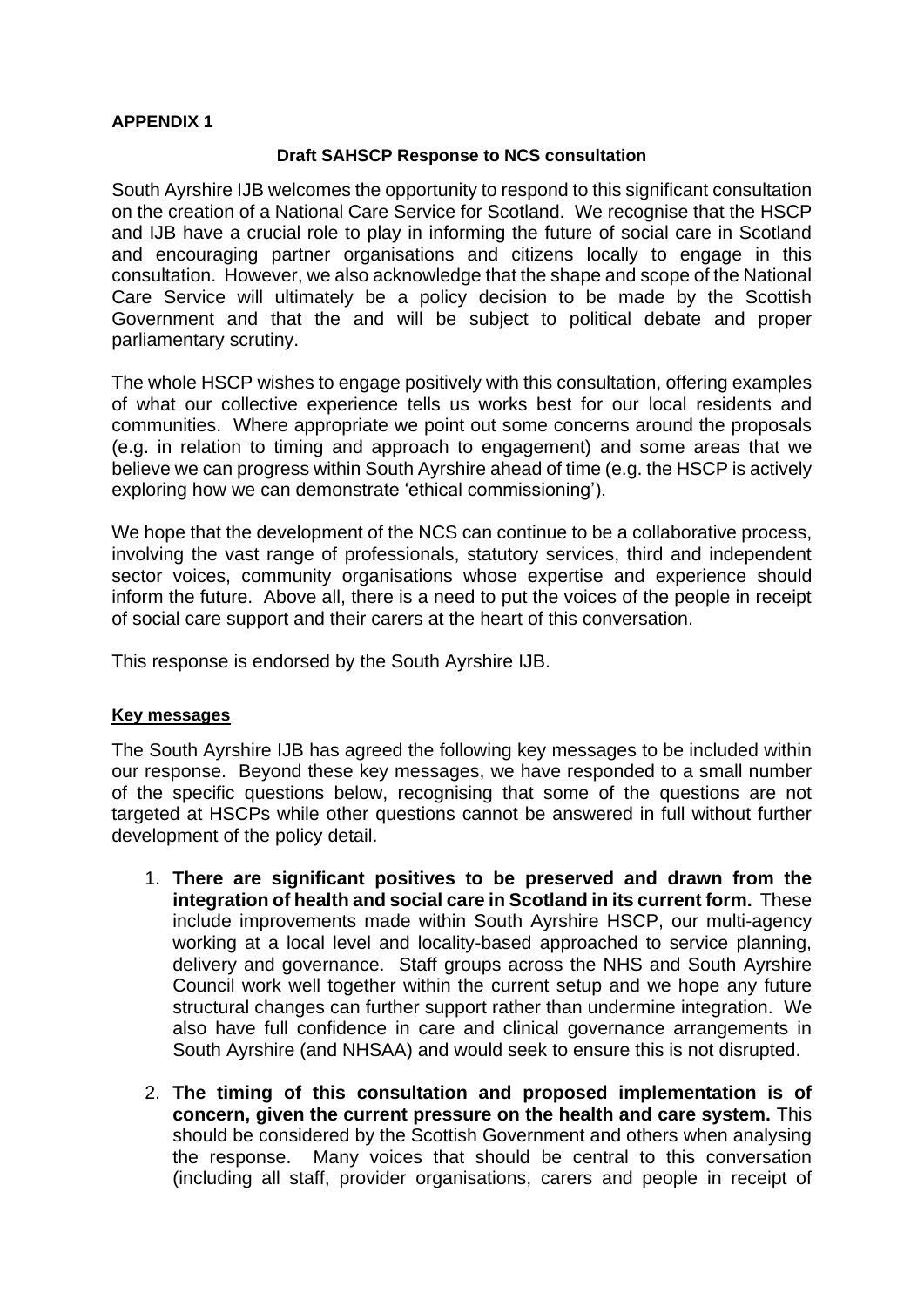services) are currently working hard to keep health and social care services operating effectively ahead of a difficult winter and do not have the time to engage with the consultation as fully as they might.

- 3. **South Ayrshire HSCP is close to its community (and works closely with the Council and Community Planning Partnership in this regard) and values its Locality Planning Groups.** These constructs and the general principle of localism should not be lost or overlooked in the development of a 'national' service.
- 4. **Legislation and national intervention are not required to implement some of the basic elements of system improvement described in the paper**. In many of these areas, good work is being progressed locally and nationally and it important that the national consultation supports and does not delay or interfere with these examples of good practice. For example, we are already working to deliver ethical and collaborative commissioning approaches.
- 5. **We do not agree that children's and justice services should be included in the National Care Service** *as currently proposed***.** The integration of children's and justice services locally within South Ayrshire is something that works well and we are committed to, however the close links with local authority services and locality structures (e.g. the Community Planning Partnership and Children's Service Planning Group) are vital to success here too. Conversely, we are mindful that separating children's from adult social work would not be desirable either; on this basis we would encourage further analysis and engagement on this question by Scottish Government. We are concerned that time, money and energy will be spent on this structural reform before the benefits for children and families have been fully evidenced.
- 6. **Clarity should be offered as soon as practicable over which staff are in scope for 'transfer' to the National Care Service.** We share the concerns of our Trade Union partners in this regard. There are various benefits of the current model e.g. good collaboration between staff across council departments (e.g. housing, community learning and development, education) and the HSCP which should be preserved. Further detail is offered in response to the relevant questions below.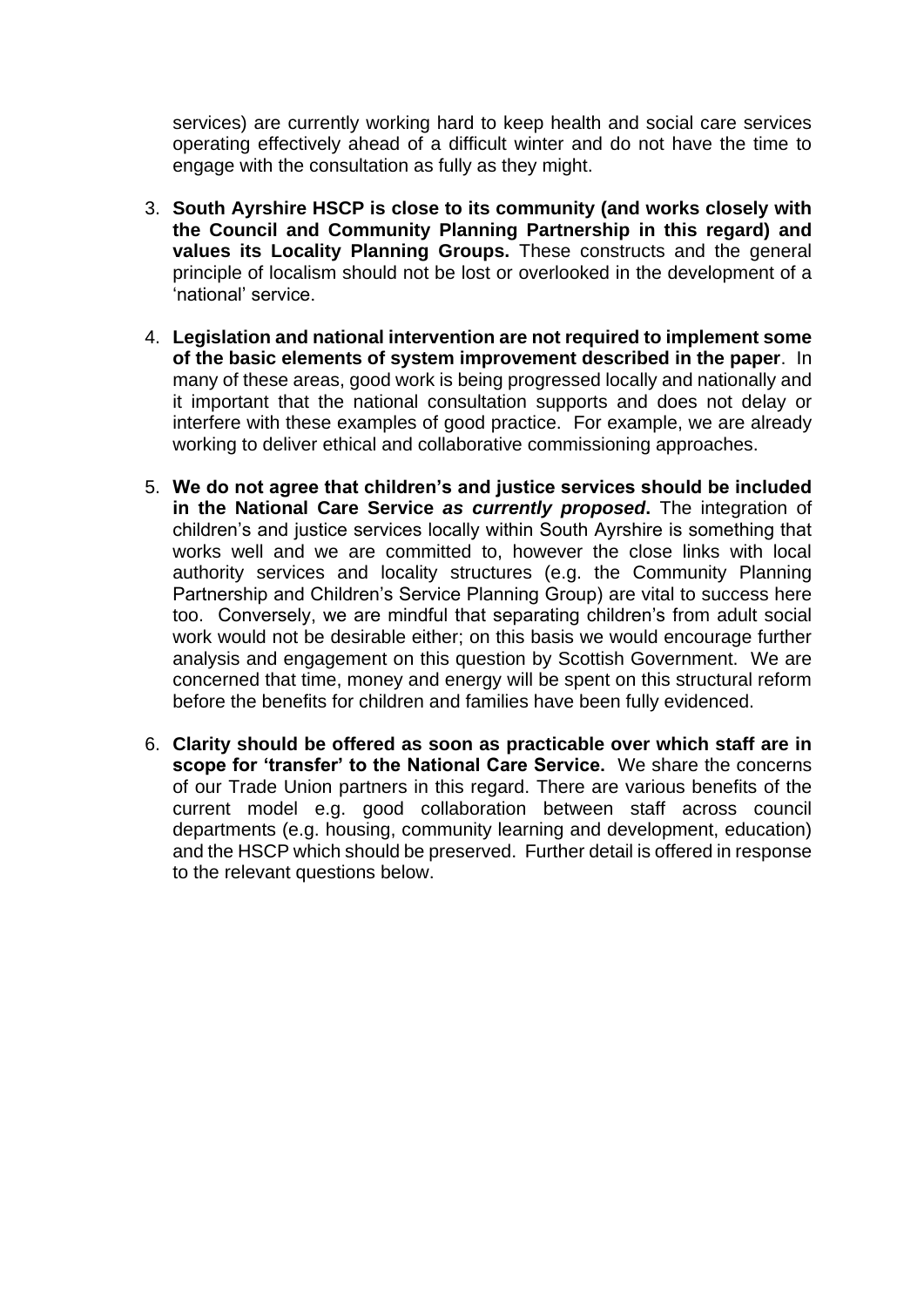

**A National Care Service for Scotland - Consultation**

### **RESPONDENT INFORMATION FORM**

**Please Note** this form **must** be completed and returned with your response.

To find out how we handle your personal data, please see our privacy policy: <https://www.gov.scot/privacy/>

Are you responding as an individual or an organisation?

 $\Box$  Organisation

Full name or organisation's name

| South Ayrshire Integration Joint Board    |                                                                                                                                 |                                                                                                                                                                                                                       |  |
|-------------------------------------------|---------------------------------------------------------------------------------------------------------------------------------|-----------------------------------------------------------------------------------------------------------------------------------------------------------------------------------------------------------------------|--|
| Phone number                              | 01292 612443                                                                                                                    |                                                                                                                                                                                                                       |  |
| Address                                   |                                                                                                                                 |                                                                                                                                                                                                                       |  |
|                                           | Elgin House, Ailsa Hospital, Dalmellington Road, Ayr                                                                            |                                                                                                                                                                                                                       |  |
| Postcode                                  | KA6 6AB                                                                                                                         |                                                                                                                                                                                                                       |  |
| Email                                     | hscpgovernance@south-ayrshire.gov.uk                                                                                            |                                                                                                                                                                                                                       |  |
| preference:                               | The Scottish Government would like your<br>permission to publish your consultation<br>response. Please indicate your publishing | Information for organisations:<br>The option 'Publish response only (without name)'<br>is available for individual respondents only. If this<br>option is selected, the organisation name will still<br>be published. |  |
| Publish response with name<br>$\boxtimes$ |                                                                                                                                 | If you choose the option 'Do not publish response',                                                                                                                                                                   |  |

f you choose the option 'Do not publish response', your organisation name may still be listed as having responded to the consultation in, for example, the analysis report.

 $\Box$ Do not publish response

 $\Box$ 

Publish response only (without name)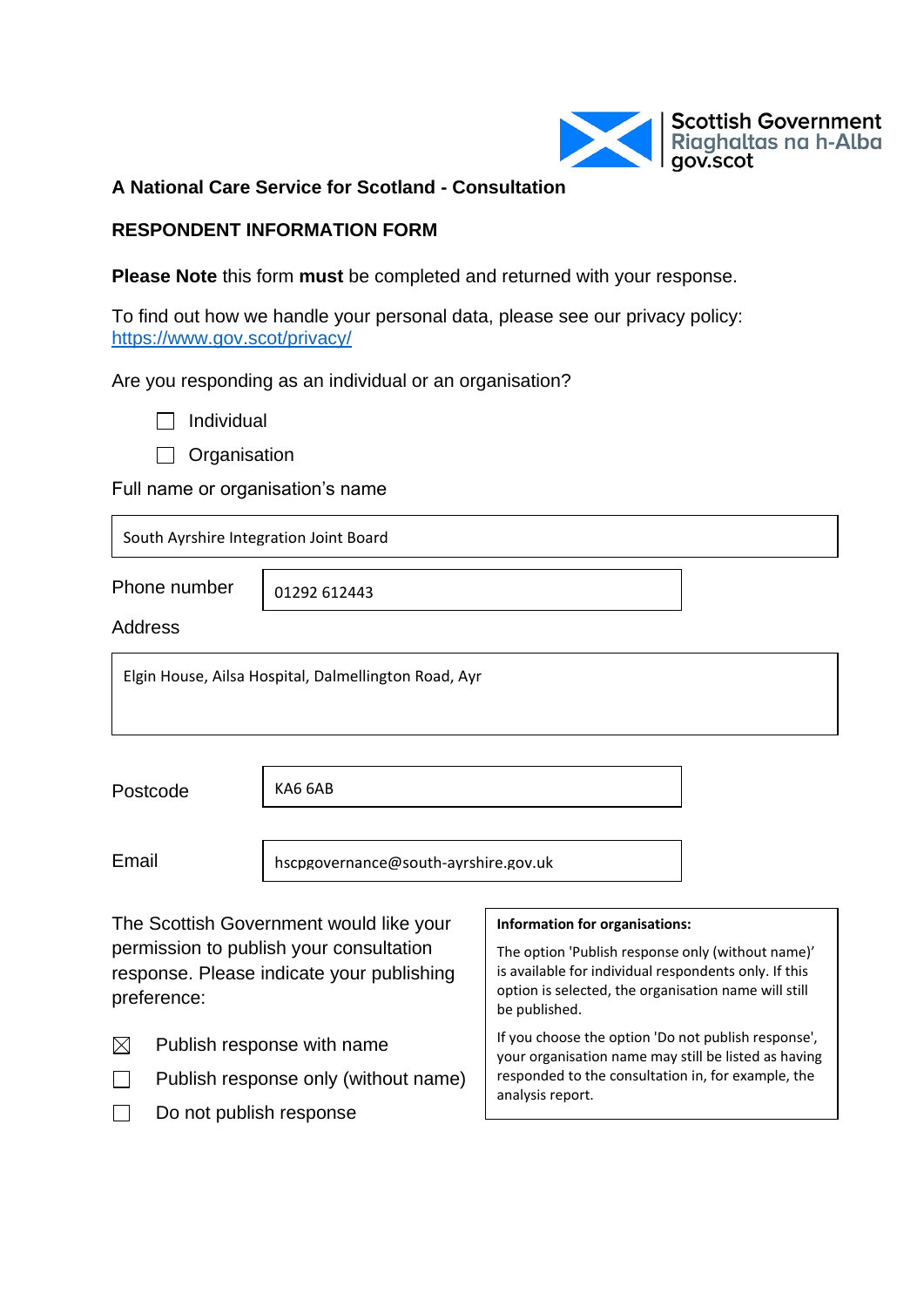We will share your response internally with other Scottish Government policy teams who may be addressing the issues you discuss. They may wish to contact you again in the future, but we require your permission to do so. Are you content for Scottish Government to contact you again in relation to this consultation exercise?

- $\boxtimes$  Yes
- $\Box$  No

### **Individuals - Your experience of social care and support**

If you are responding as an individual, it would be helpful for us to understand what experience you have of social care and support. Everyone's views are important, and it will be important for us to understand whether different groups have different views, but you do not need to answer this question if you don't want to.

Please tick all that apply

- $\Box$  I receive, or have received, social care or support
- $\Box$  I am, or have been, an unpaid carer
- $\Box$  A friend or family member of mine receives, or has received, social care or support
- $\Box$  I am, or have been, a frontline care worker
- $\Box$  I am, or have been, a social worker
- $\Box$  I work, or have worked, in the management of care services
- $\Box$  I do not have any close experience of social care or support.

### **Organisations – your role**

Please indicate what role your organisation plays in social care

- $\Box$  Providing care or support services, private sector
- $\Box$  Providing care or support services, third sector
- $\Box$  Independent healthcare contractor
- $\Box$  Representing or supporting people who access care and support and their families
- $\Box$  Representing or supporting carers
- $\Box$  Representing or supporting members of the workforce
- $\Box$  Local authority
- $\Box$  Health Board
- $\boxtimes$  Integration authority
- $\Box$  Other public sector body
- $\Box$  Other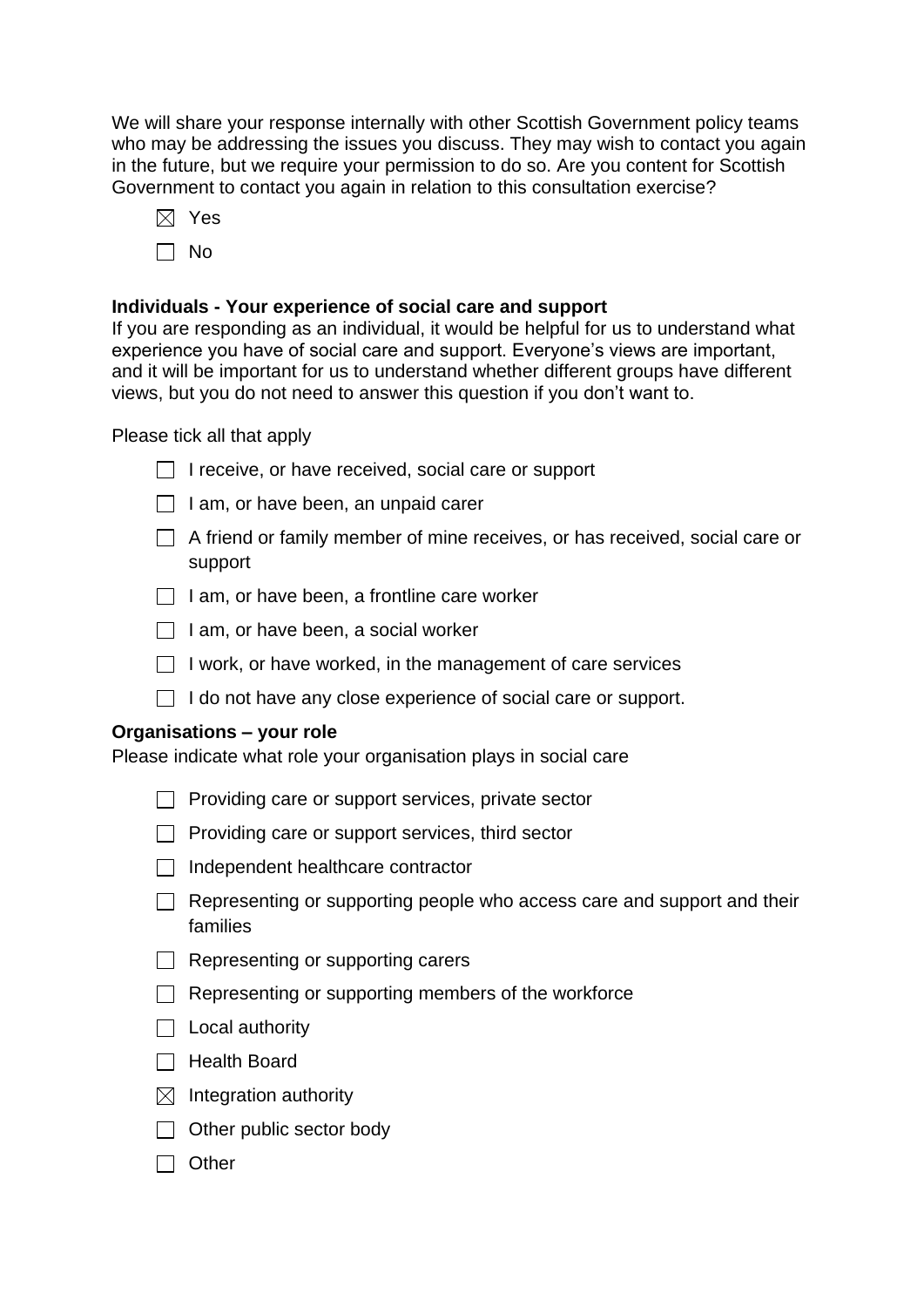### **Questions**

Improving care for people

### Improvement

| Q1. What would be the benefits of the National Care Service taking responsibility |
|-----------------------------------------------------------------------------------|
| for improvement across community health and care services? (Please tick all       |
| that apply)                                                                       |

|  |  | $\Box$ Better co-ordination of work across different improvement organisations |  |
|--|--|--------------------------------------------------------------------------------|--|
|  |  |                                                                                |  |

- Effective sharing of learning across Scotland
- $\Box$  Intelligence from regulatory work fed back into a cycle of continuous improvement
- $\Box$  More consistent outcomes for people accessing care and support across **Scotland**
- $\Box$  Other please explain below

[Statement above to be inserted here on online form.]

**Q2.** Are there any risks from the National Care Service taking responsibility for improvement across community health and care services?

| $\vert$ Yes – see above. |  |  |  |
|--------------------------|--|--|--|
|                          |  |  |  |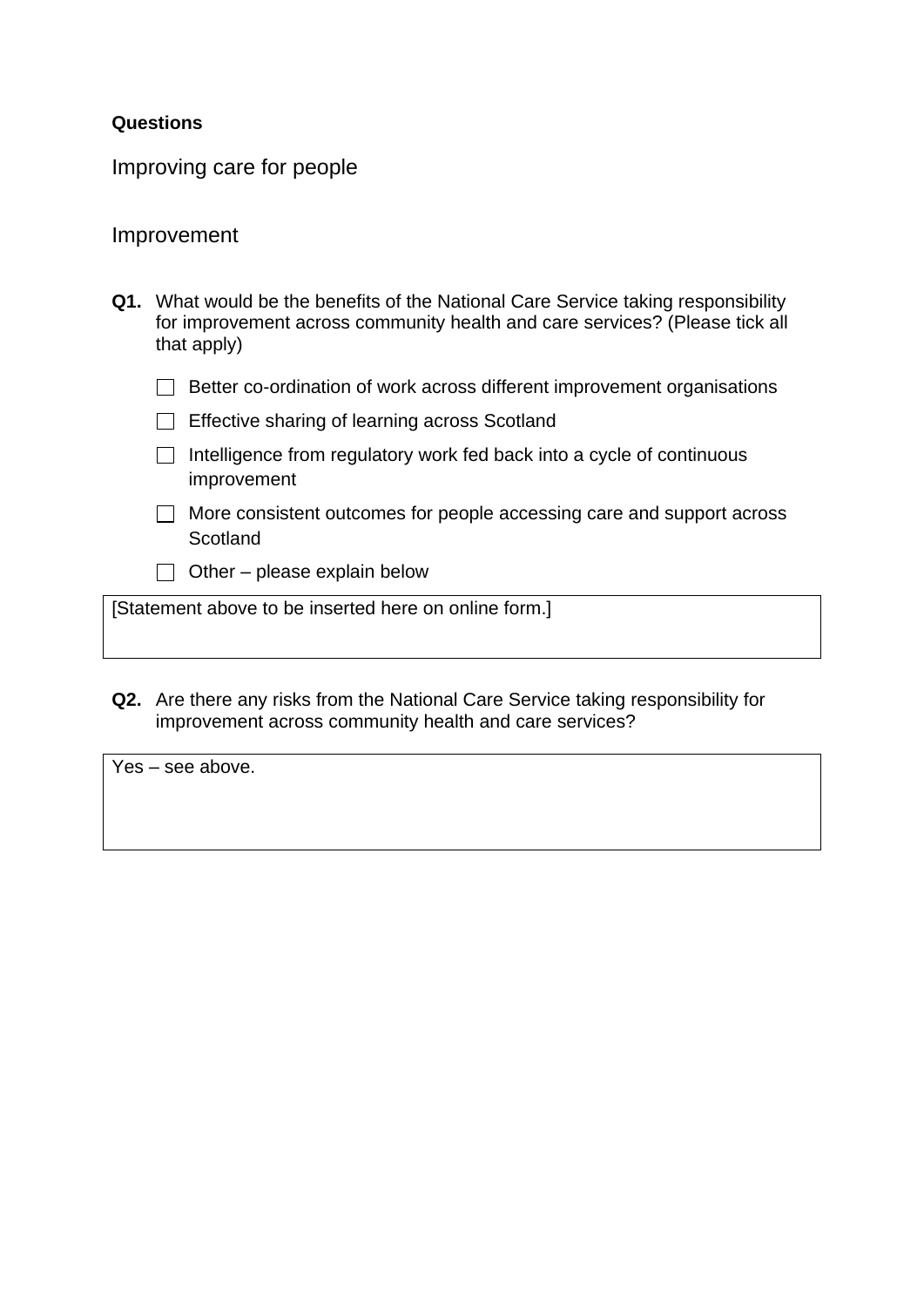# Access to Care and Support

### **Accessing care and support**

**Q3.** If you or someone you know needed to access care and support, how likely would you be to use the following routes if they were available?

Speaking to my GP or another health professional.

| Not at all<br>likely | <b>Unlikely</b> | Neither likely<br>nor unlikely | Likelv | <b>Very likely</b> |
|----------------------|-----------------|--------------------------------|--------|--------------------|
|                      |                 |                                |        |                    |

Speaking to someone at a voluntary sector organisation, for example my local carer centre, befriending service or another organisation.

| Not at all | Unlikely | Neither likely   Likely | <b>Very likely</b> |
|------------|----------|-------------------------|--------------------|
| likely     |          | nor unlikely            |                    |
|            |          |                         |                    |

Speaking to someone at another public sector organisation, e.g. Social Security Scotland

| Not at all<br>likely | <b>Unlikely</b> | Neither likely<br>nor unlikely | Likely | <b>Very likely</b> |
|----------------------|-----------------|--------------------------------|--------|--------------------|
|                      |                 |                                |        |                    |

Going along to a drop in service in a building in my local community, for example a community centre or cafe, either with or without an appointment.

| Not at all<br>likely | <b>Unlikely</b> | Neither likely   Likely<br>nor unlikely | <b>Very likely</b> |
|----------------------|-----------------|-----------------------------------------|--------------------|
|                      |                 |                                         |                    |

Through a contact centre run by my local authority, either in person or over the phone.

| Not at all<br>likely | Unlikely | Neither likely   Likely<br>nor unlikely | <b>Very likely</b> |
|----------------------|----------|-----------------------------------------|--------------------|
|                      |          |                                         |                    |

Contacting my local authority by email or through their website.

| Not at all | <b>Unlikely</b> | Neither likely   Likely | <b>Very likely</b> |
|------------|-----------------|-------------------------|--------------------|
| likely     |                 | nor unlikely            |                    |
|            |                 |                         |                    |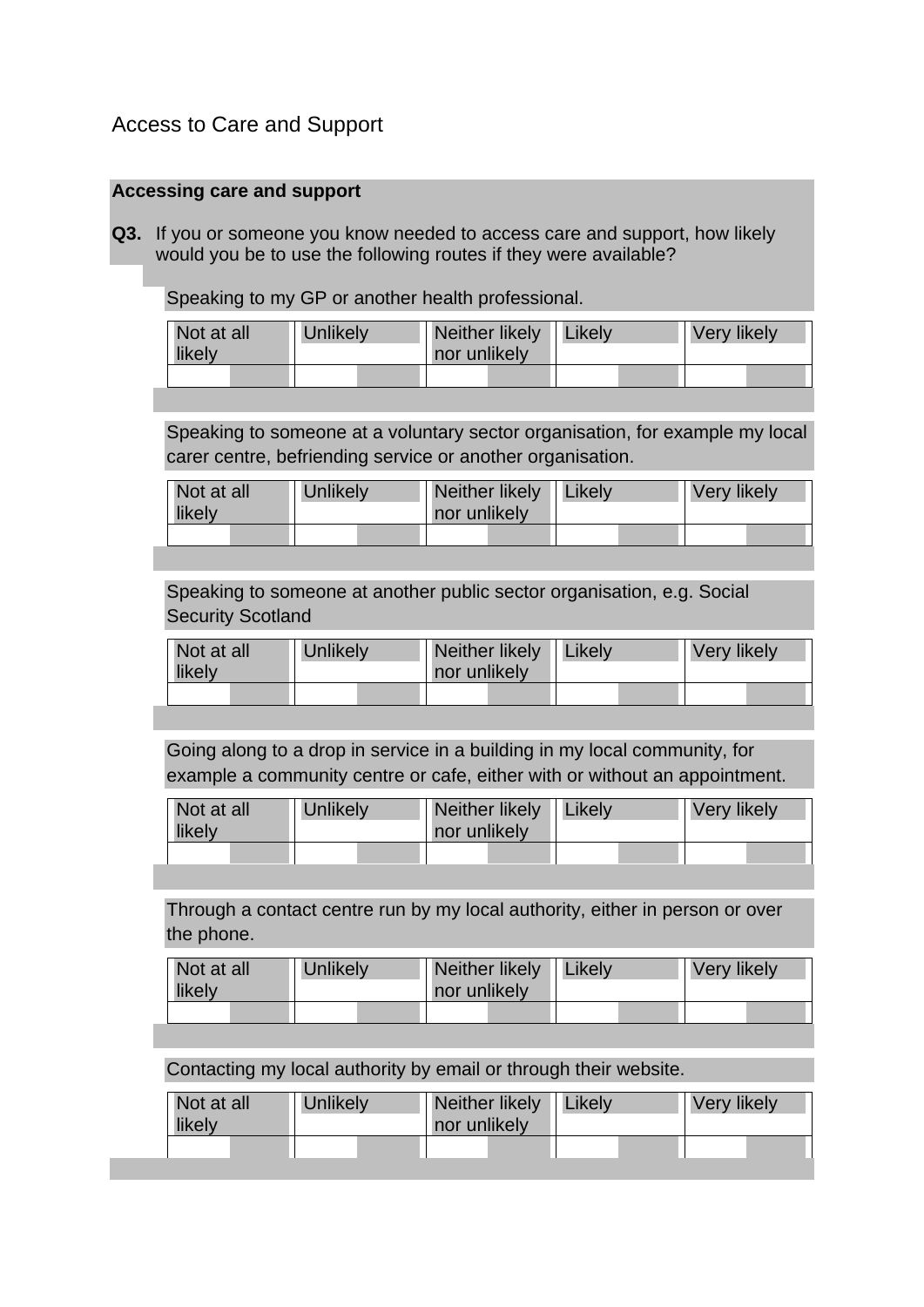| Using a website or online form that can be used by anyone in Scotland. |  |
|------------------------------------------------------------------------|--|
|------------------------------------------------------------------------|--|

| Not at all<br>likely | <b>Unlikely</b> | Neither likely<br>nor unlikely | Likely | <b>Very likely</b> |
|----------------------|-----------------|--------------------------------|--------|--------------------|
|                      |                 |                                |        |                    |

Through a national helpline that I can contact 7 days a week.

| Not at all<br>likely | Unlikely | Neither likely<br>nor unlikely | Likely | Very likely |
|----------------------|----------|--------------------------------|--------|-------------|
|                      |          |                                |        |             |

Other – Please explain what option you would add.

**Q4.** How can we better co-ordinate care and support (indicate order of preference)?

 $\Box$  Have a lead professional to coordinate care and support for each individual. The lead professional would co-ordinate all the professionals involved in the adult's care and support.

 $\Box$  Have a professional as a clear single point of contact for adults accessing care and support services. The single point of contact would be responsible for communicating with the adult receiving care and support on behalf of all the professionals involved in their care, but would not have as significant a role in coordinating their care and support.

 $\Box$  Have community or voluntary sector organisations, based locally, which act as a single point of contact. These organisations would advocate on behalf of the adult accessing care and support and communicate with the professionals involved in their care on their behalf when needed.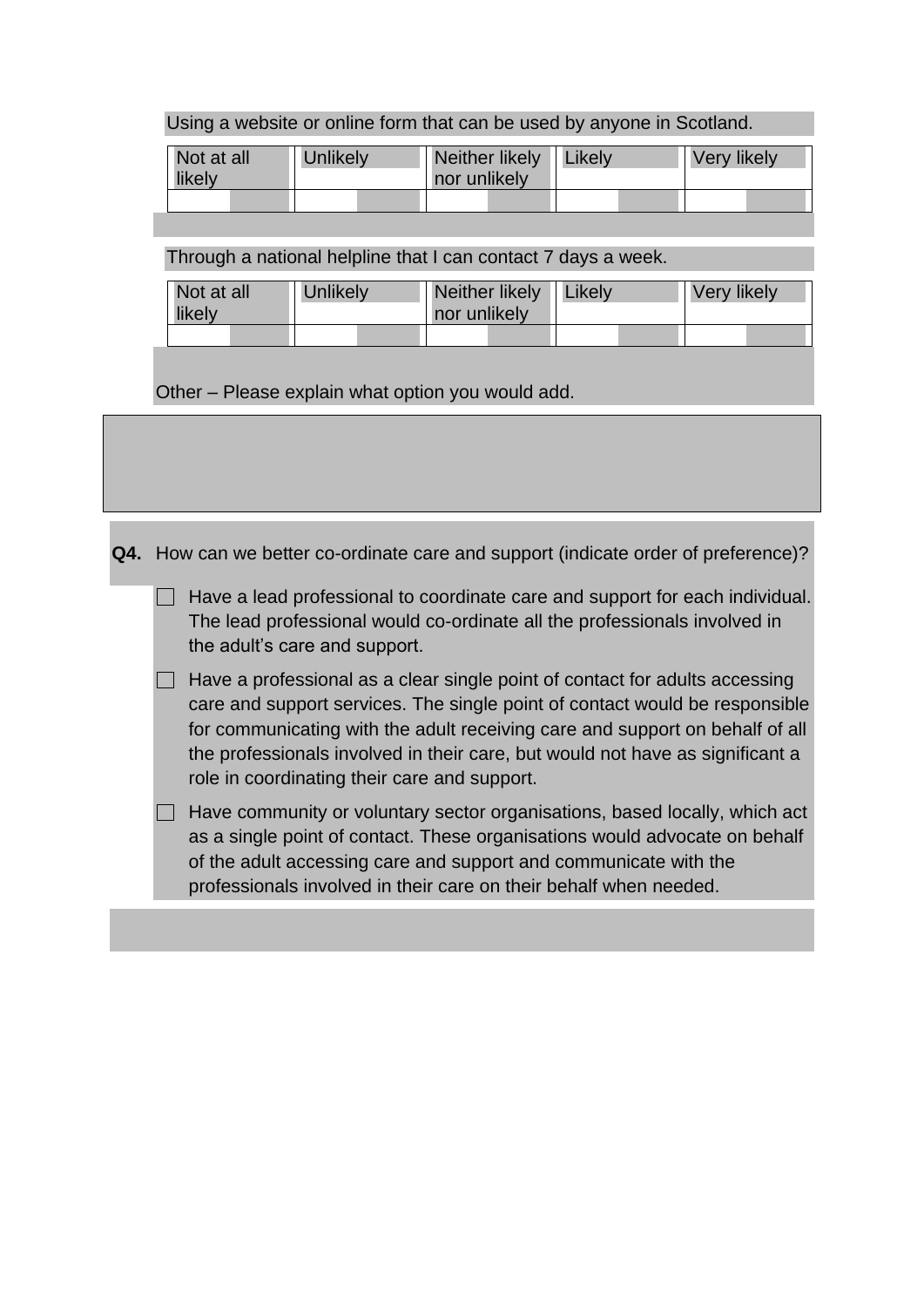### **Support planning**

**Q5.** How should support planning take place in the National Care Service? For each of the elements below, please select to what extent you agree or disagree with each option:

### **a. How you tell people about your support needs**

Support planning should include the opportunity for me and/or my family and unpaid carers to contribute.

| <b>Strongly</b><br>Agree |  | Agree | <b>Neither</b><br>Agree/Disagree |  | <b>Disagree</b> |  | Strongly<br><b>Disagree</b> |  |
|--------------------------|--|-------|----------------------------------|--|-----------------|--|-----------------------------|--|
|                          |  |       |                                  |  |                 |  |                             |  |

If I want to, I should be able to get support from a voluntary sector organisation or an organisation in my community, to help me set out what I want as part of my support planning.

| Strongly<br>Agree | Agree | <b>Neither</b><br>Agree/Disagree | <b>Disagree</b> | Strongly<br><b>Disagree</b> |
|-------------------|-------|----------------------------------|-----------------|-----------------------------|
|                   |       |                                  |                 |                             |

### **b. What a support plan should focus on:**

Decisions about the support I get should be based on the judgement of the professional working with me, taking into account my views.

| <b>Strongly</b><br>Agree | Agree | <b>Neither</b><br>Agree/Disagree | <b>Disagree</b> | Strongly<br><b>Disagree</b> |  |
|--------------------------|-------|----------------------------------|-----------------|-----------------------------|--|
|                          |       |                                  |                 |                             |  |

Decisions about the support I get should be focused on the tasks I need to carry out each day to be able to take care of myself and live a full life.

| <b>Strongly</b> |  | Agree |  | <b>Neither</b> |  | <b>Disagree</b> | Strongly |  |
|-----------------|--|-------|--|----------------|--|-----------------|----------|--|
| Agree           |  |       |  | Agree/Disagree |  |                 | Disagree |  |
|                 |  |       |  |                |  |                 |          |  |

Decisions about the support I get should be focused on the outcomes I want to achieve to live a full life.

| <b>Strongly</b> | Agree | <b>Neither</b> | <b>Disagree</b> | <b>Strongly</b> |
|-----------------|-------|----------------|-----------------|-----------------|
| Agree           |       | Agree/Disagree |                 | <b>Disagree</b> |
|                 |       |                |                 |                 |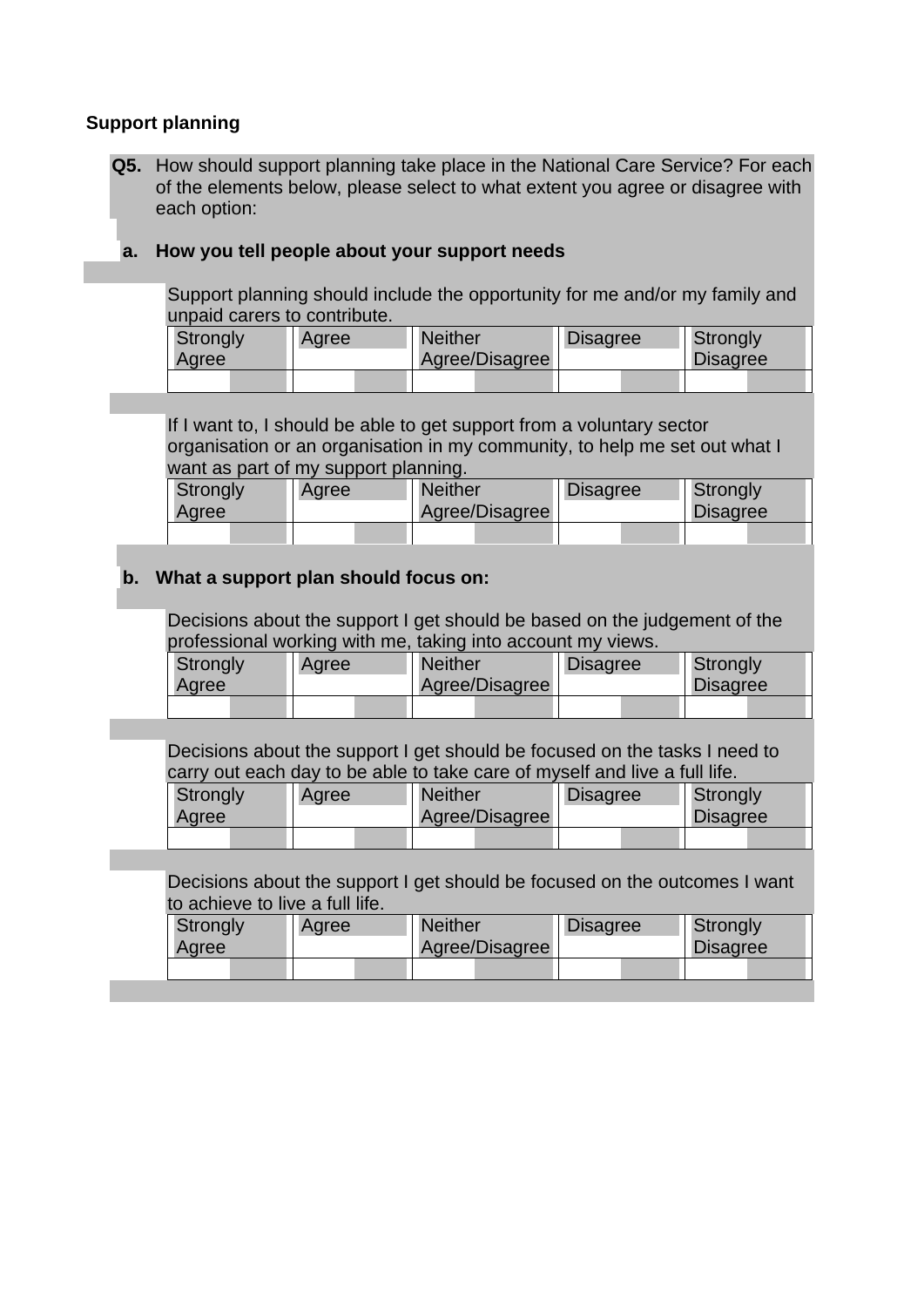### **c. Whether the support planning process should be different, depending on the level of support you need:**

I should get a light-touch conversation if I need a little bit of support; or a more detailed conversation with a qualified social worker if my support needs are more complex.

| Strongly |  | Agree |  | <b>Neither</b><br>Agree/Disagree |  | <b>Disagree</b> |  | Strongly<br><b>Disagree</b> |  |
|----------|--|-------|--|----------------------------------|--|-----------------|--|-----------------------------|--|
| Agree    |  |       |  |                                  |  |                 |  |                             |  |
|          |  |       |  |                                  |  |                 |  |                             |  |
|          |  |       |  |                                  |  |                 |  |                             |  |

If I need a little bit of support, a light-touch conversation could be done by someone in the community such as a support worker or someone from a voluntary sector organisation.

| Strongly<br>Agree | Agree | <b>Neither</b><br>Agree/Disagree | <b>Disagree</b> | Strongly<br><b>Disagree</b> |  |
|-------------------|-------|----------------------------------|-----------------|-----------------------------|--|
|                   |       |                                  |                 |                             |  |

However much support I need, the conversation should be the same.

| Strongly | Agree | <b>Neither</b> | <b>Disagree</b> | Strongly        |
|----------|-------|----------------|-----------------|-----------------|
| Agree    |       | Agree/Disagree |                 | <b>Disagree</b> |
|          |       |                |                 |                 |

Light touch and/or more detailed support planning should take place in another way – please say how below

**Q6.** The Getting It Right For Everyone National Practice model would use the same language across all services and professionals to describe and assess your strengths and needs. Do you agree or disagree with this approach?

- $\Box$  Agree
- $\Box$  Disagree

Please say why.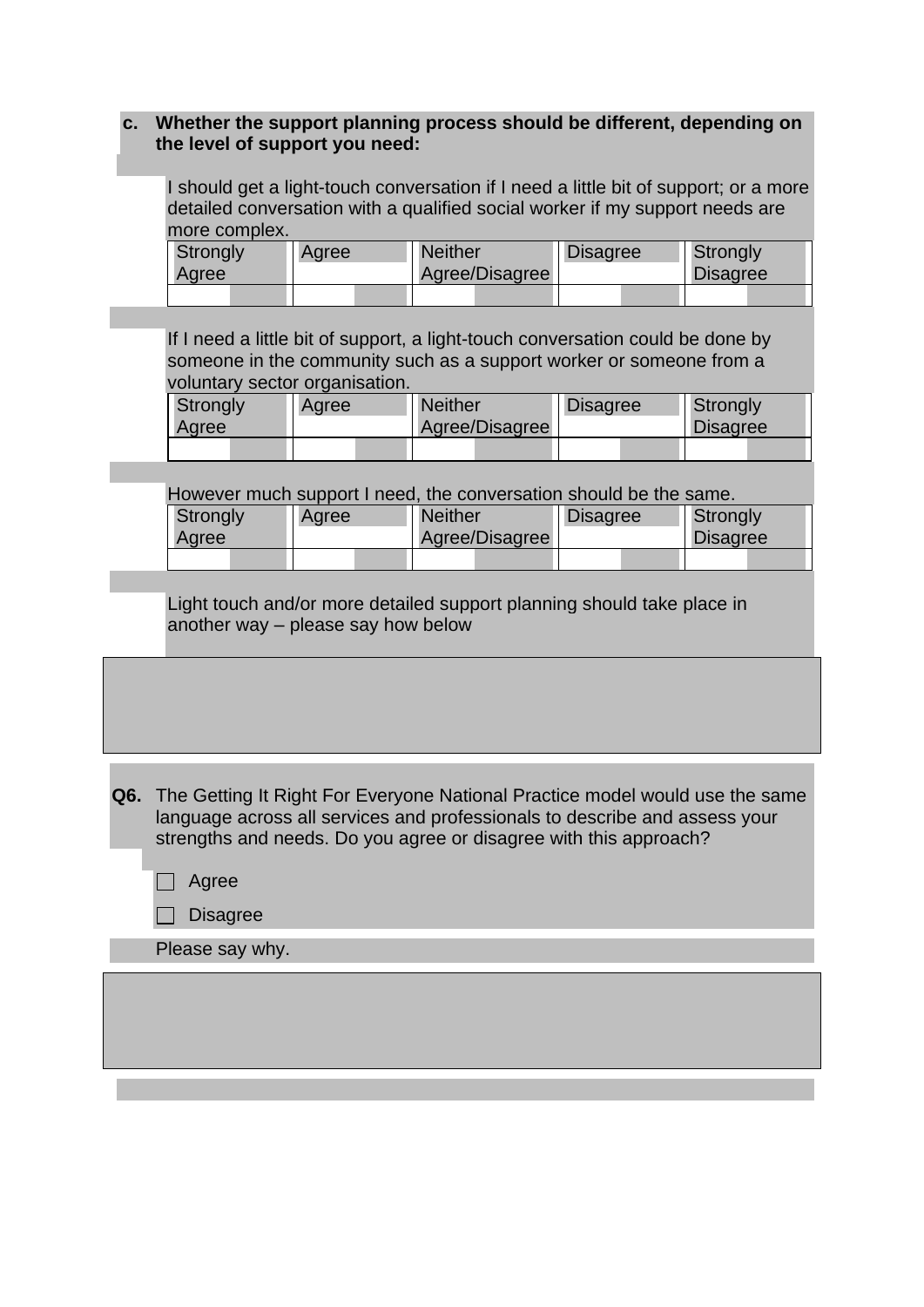| Q7. The Getting It Right for Everyone National Practice model would be a single<br>planning process involving everyone who is involved with your care and<br>support, with a single plan that involves me in agreeing the support I require.<br>This would be supported by an integrated social care and health record, so that<br>my information moves through care and support services with me. Do you<br>agree or disagree with this approach?<br>Agree<br><b>Disagree</b> |
|--------------------------------------------------------------------------------------------------------------------------------------------------------------------------------------------------------------------------------------------------------------------------------------------------------------------------------------------------------------------------------------------------------------------------------------------------------------------------------|
| Please say why.                                                                                                                                                                                                                                                                                                                                                                                                                                                                |
|                                                                                                                                                                                                                                                                                                                                                                                                                                                                                |
| Q8. Do you agree or disagree that a National Practice Model for adults would<br>improve outcomes?                                                                                                                                                                                                                                                                                                                                                                              |
| Agree                                                                                                                                                                                                                                                                                                                                                                                                                                                                          |
| <b>Disagree</b>                                                                                                                                                                                                                                                                                                                                                                                                                                                                |
| Please say why.                                                                                                                                                                                                                                                                                                                                                                                                                                                                |
|                                                                                                                                                                                                                                                                                                                                                                                                                                                                                |
|                                                                                                                                                                                                                                                                                                                                                                                                                                                                                |
|                                                                                                                                                                                                                                                                                                                                                                                                                                                                                |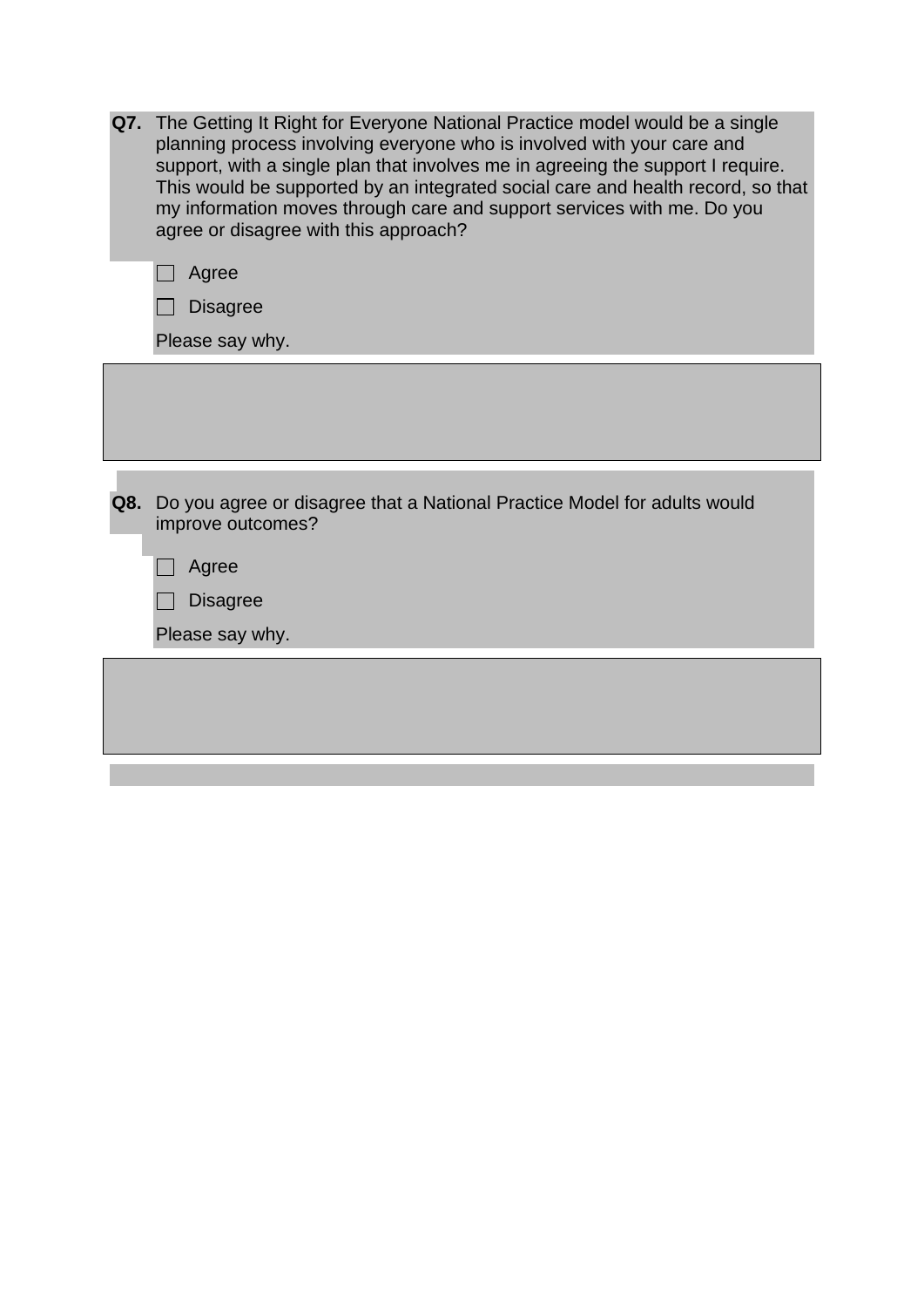### Right to breaks from caring

**Q9.** For each of the below, please choose which factor you consider is more important in establishing a right to breaks from caring. (Please select one option from each part. Where you see both factors as equally important, please select 'no preference'.)

|                                        | Standardised support packages versus personalised support                        |                      |
|----------------------------------------|----------------------------------------------------------------------------------|----------------------|
| Personalised support to                | Standardised levels of                                                           | $\Box$ No preference |
| meet need                              | support                                                                          |                      |
|                                        |                                                                                  |                      |
|                                        | A right for all carers versus thresholds for accessing support                   |                      |
| Universal right for all                | Right only for those who                                                         | No preference        |
| carers                                 | meet qualifying thresholds                                                       |                      |
|                                        |                                                                                  |                      |
|                                        |                                                                                  |                      |
|                                        | Transparency and certainty versus responsiveness and flexibility                 |                      |
| Certainty about<br>entitlement         | <b>Flexibility and</b><br>responsiveness                                         | No preference        |
|                                        |                                                                                  |                      |
|                                        |                                                                                  |                      |
| Preventative support versus acute need |                                                                                  |                      |
| Provides preventative                  | Meeting acute need                                                               | No preference        |
| support                                |                                                                                  |                      |
|                                        |                                                                                  |                      |
|                                        |                                                                                  |                      |
|                                        | Q10. Of the three groups, which would be your preferred approach? (Please select |                      |

one option.)

 $\Box$  Group A – Standard entitlements

|  | $\Box$ Group B – Personalised entitlements |  |
|--|--------------------------------------------|--|
|--|--------------------------------------------|--|

| Group C – Hybrid approaches |
|-----------------------------|
|-----------------------------|

#### Please say why.

 $\mathsf{I}$ 

We endorse all proposals to support carers, including improving rights to breaks for caring and would hope to work with Scottish Government to develop these proposals further. South Ayrshire HSCP plays a full and proactive role in implementing the Carers Act and will continue its work as part of the IJB Strategic Plan to improve the lives of carers. Clearly much of the ambition set out in the consultation document is dependent on the future level of resource available.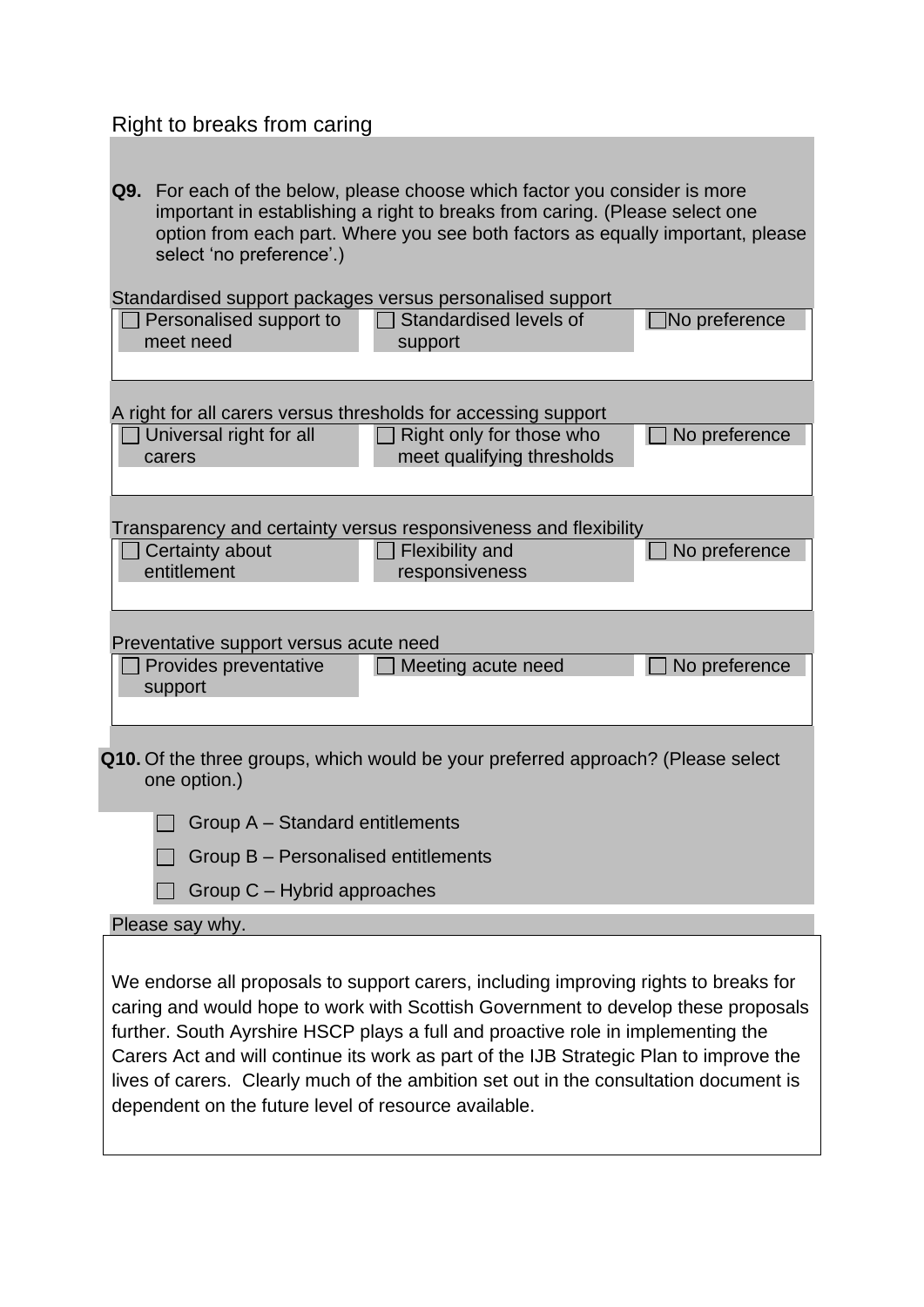### Using data to support care

**Q11.** To what extent do you agree or disagree with the following statements?

There should be a nationally-consistent, integrated and accessible electronic social care and health record.

| Strongly<br>Agree | Agree | <b>Neither</b><br>Agree/Disagree | <b>Disagree</b> | <b>Strongly</b><br><b>Disagree</b> |
|-------------------|-------|----------------------------------|-----------------|------------------------------------|
|                   |       |                                  |                 |                                    |

Information about your health and care needs should be shared across the services that support you.

| <b>Strongly</b><br>Agree | Agree | <b>Neither</b><br>Agree/Disagree | <b>Disagree</b> | <b>Strongly</b><br><b>Disagree</b> |
|--------------------------|-------|----------------------------------|-----------------|------------------------------------|
|                          |       |                                  |                 |                                    |

**Q12.** Should legislation be used to require all care services and other relevant parties to provide data as specified by a National Care Service, and include the requirement to meet common data standards and definitions for that data collection?

Yes

 $\Box$  No

Please say why.

Common data standards and definitions as well as additional analytical capability across the whole system would be beneficial however it is not clear why this could not be done without legislation and the creation of a National Care Service. South Ayrshire HSCP currently benefits from the LIST analysts provided by Public Health Scotland who provide a highly useful, high-quality service to the HSCP.

**Q13.** Are there alternative approaches that would address current gaps in social care data and information, and ensure a consistent approach for the flow of data and information across the National Care Service?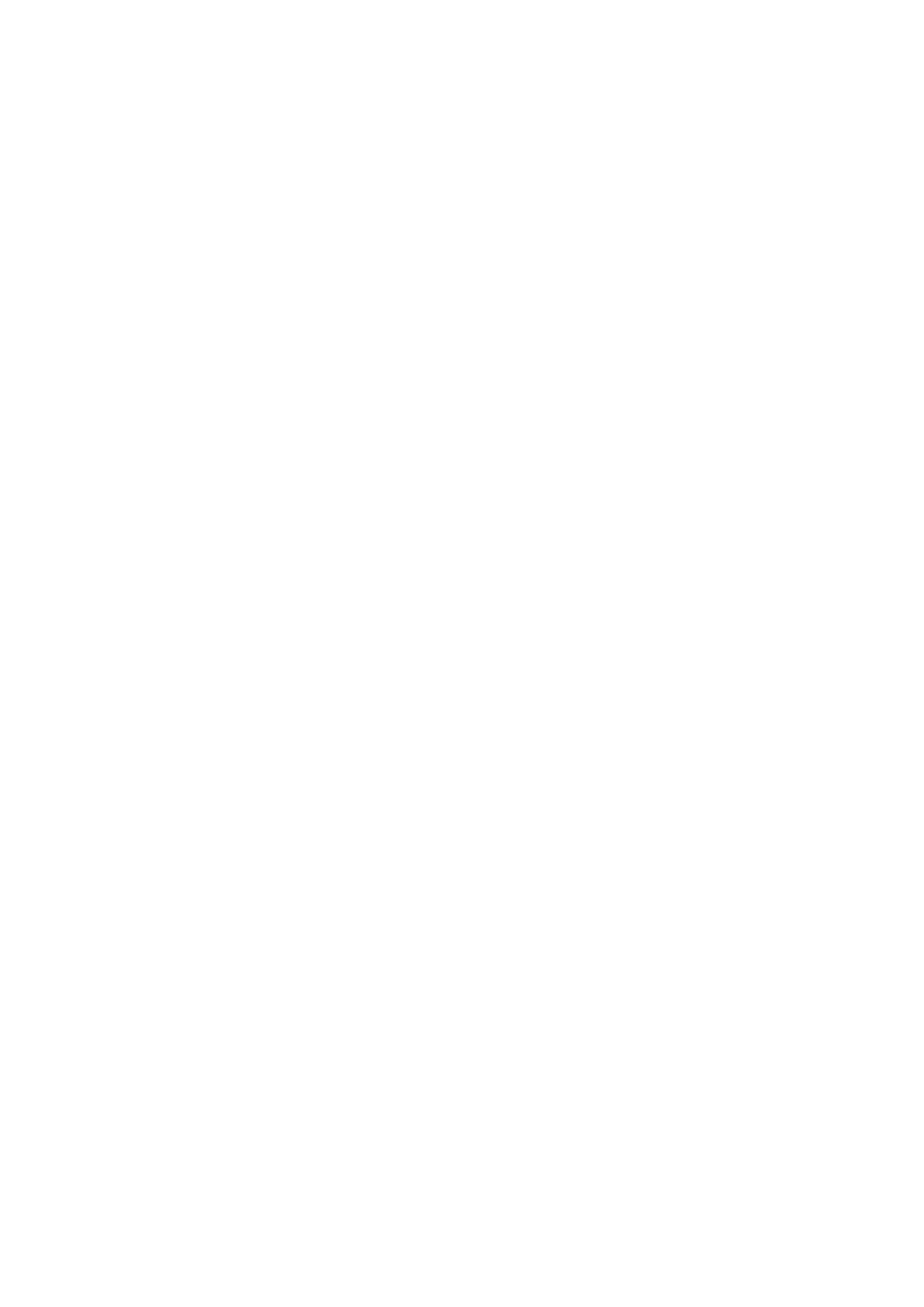Complaints and putting things right

| Q14. What elements would be most important in a new system for complaints about<br>social care services? (Please select 3 options) |
|------------------------------------------------------------------------------------------------------------------------------------|
| Charter of rights and responsibilities, so people know what they can expect                                                        |
| Single point of access for feedback and complaints about all parts of the<br>system                                                |
| Clear information about advocacy services and the right to a voice                                                                 |
| Consistent model for handling complaints for all bodies                                                                            |
| Addressing complaints initially with the body the complaint is about                                                               |
| Clear information about next steps if a complainant is not happy with the<br>initial response                                      |
| Other - please explain:                                                                                                            |
|                                                                                                                                    |
| Q15. Should a model of complaints handling be underpinned by a commissioner for<br>community health and care?<br>Yes               |
| <b>No</b>                                                                                                                          |
| Please say why.                                                                                                                    |
|                                                                                                                                    |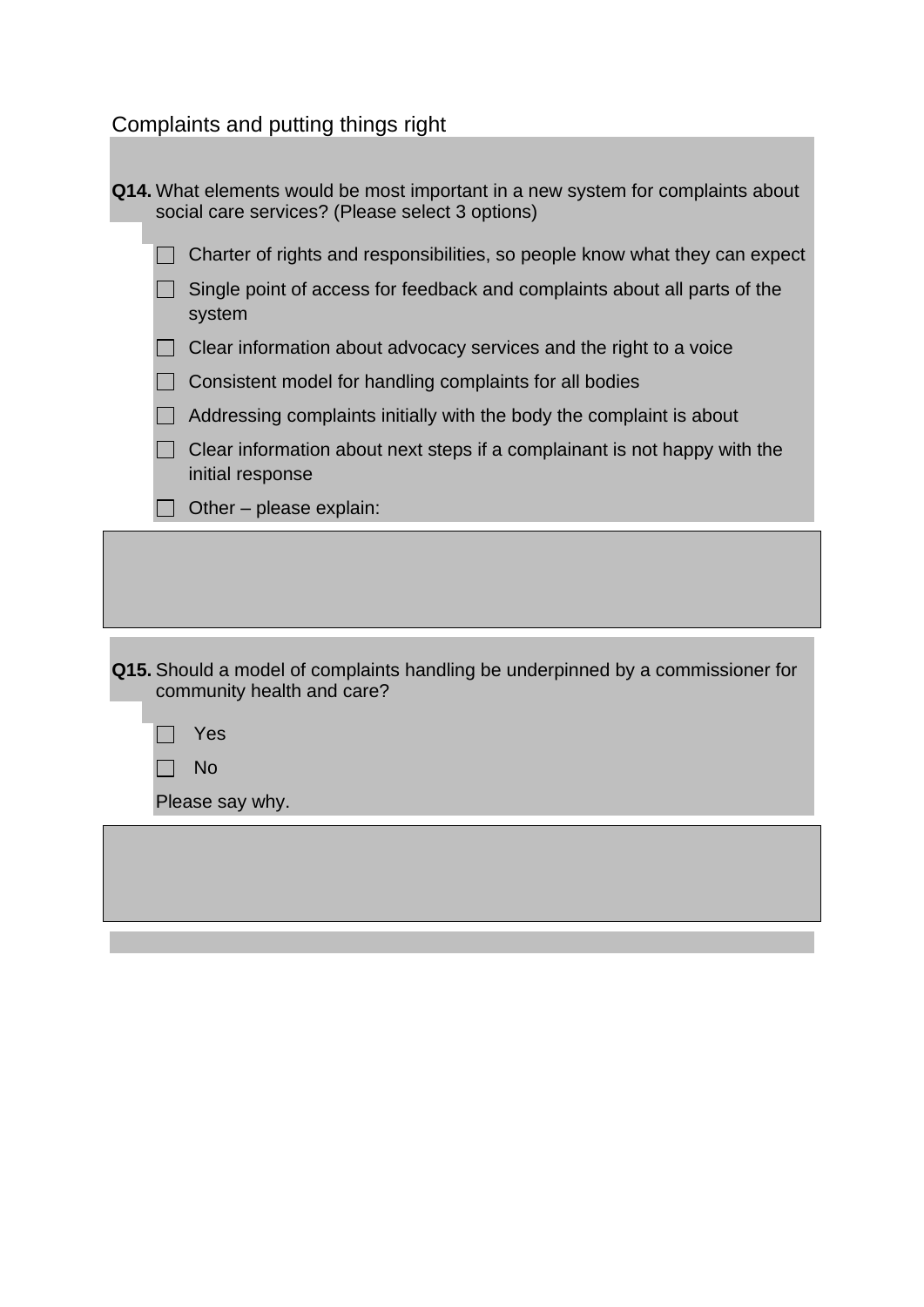| <b>Q16.</b> Should a National Care Service use a measure of experience of those receiving<br>care and support, their families and carers as a key outcome measure? |  |
|--------------------------------------------------------------------------------------------------------------------------------------------------------------------|--|
| Yes                                                                                                                                                                |  |
| <b>No</b>                                                                                                                                                          |  |
| Please say why.                                                                                                                                                    |  |
|                                                                                                                                                                    |  |
|                                                                                                                                                                    |  |

and the state of the state of the

**Contract Contract**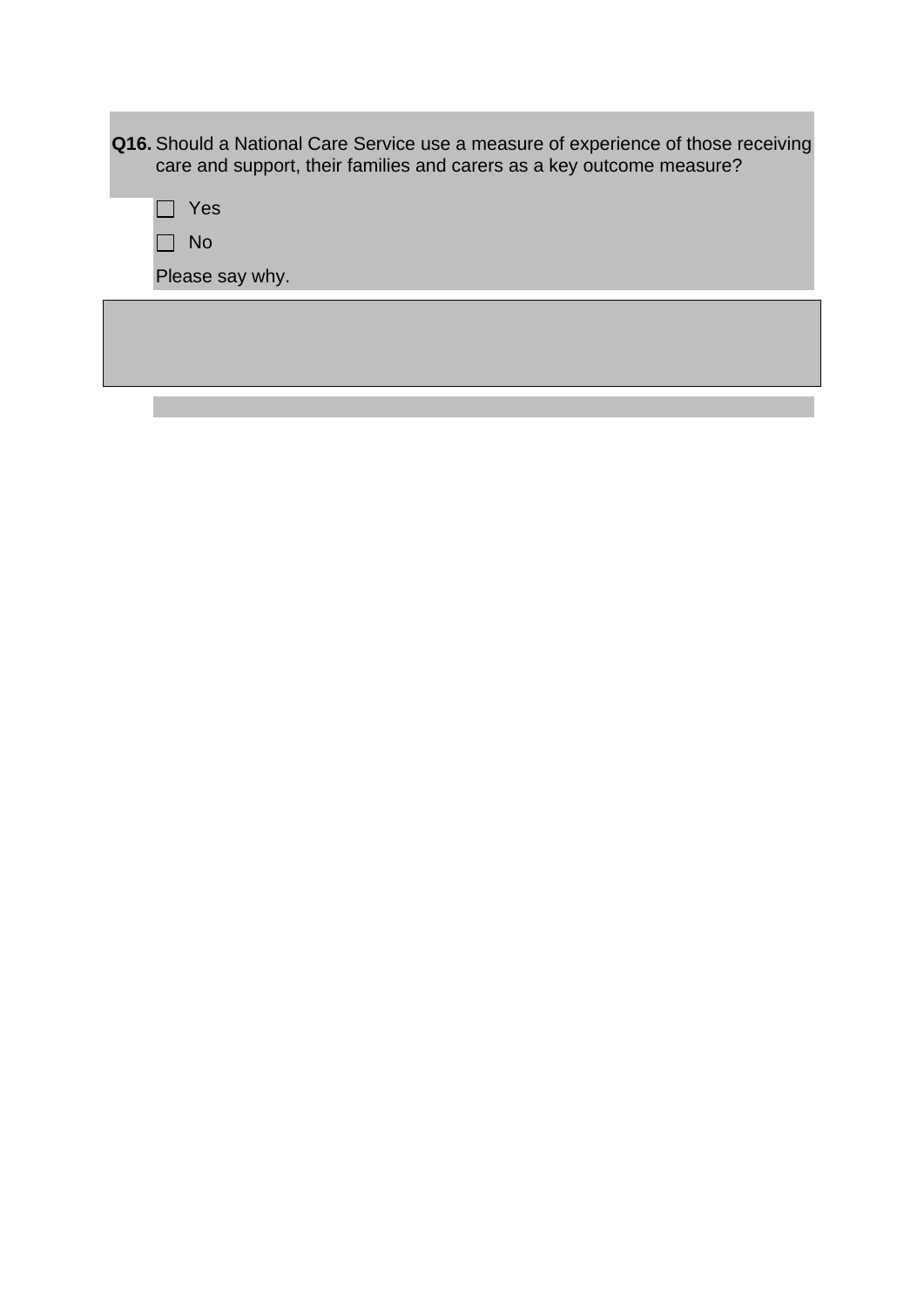# Residential Care Charges

| Q17. Most people have to pay for the costs of where they live such as mortgage |
|--------------------------------------------------------------------------------|
| payments or rent, property maintenance, food and utility bills. To ensure      |
| fairness between those who live in residential care and those who do not,      |
| should self-funding care home residents have to contribute towards             |
| accommodation-based costs such as (please tick all that apply):                |

|        | Rent                       |
|--------|----------------------------|
|        | Maintenance                |
|        | $\Box$ Furnishings         |
|        | □ Utilities                |
|        | <b>Food costs</b>          |
|        | Food preparation           |
|        | Equipment                  |
|        | Leisure and entertainment  |
| $\Box$ | Transport                  |
|        | Laundry                    |
|        | Cleaning                   |
|        | Other – what would that be |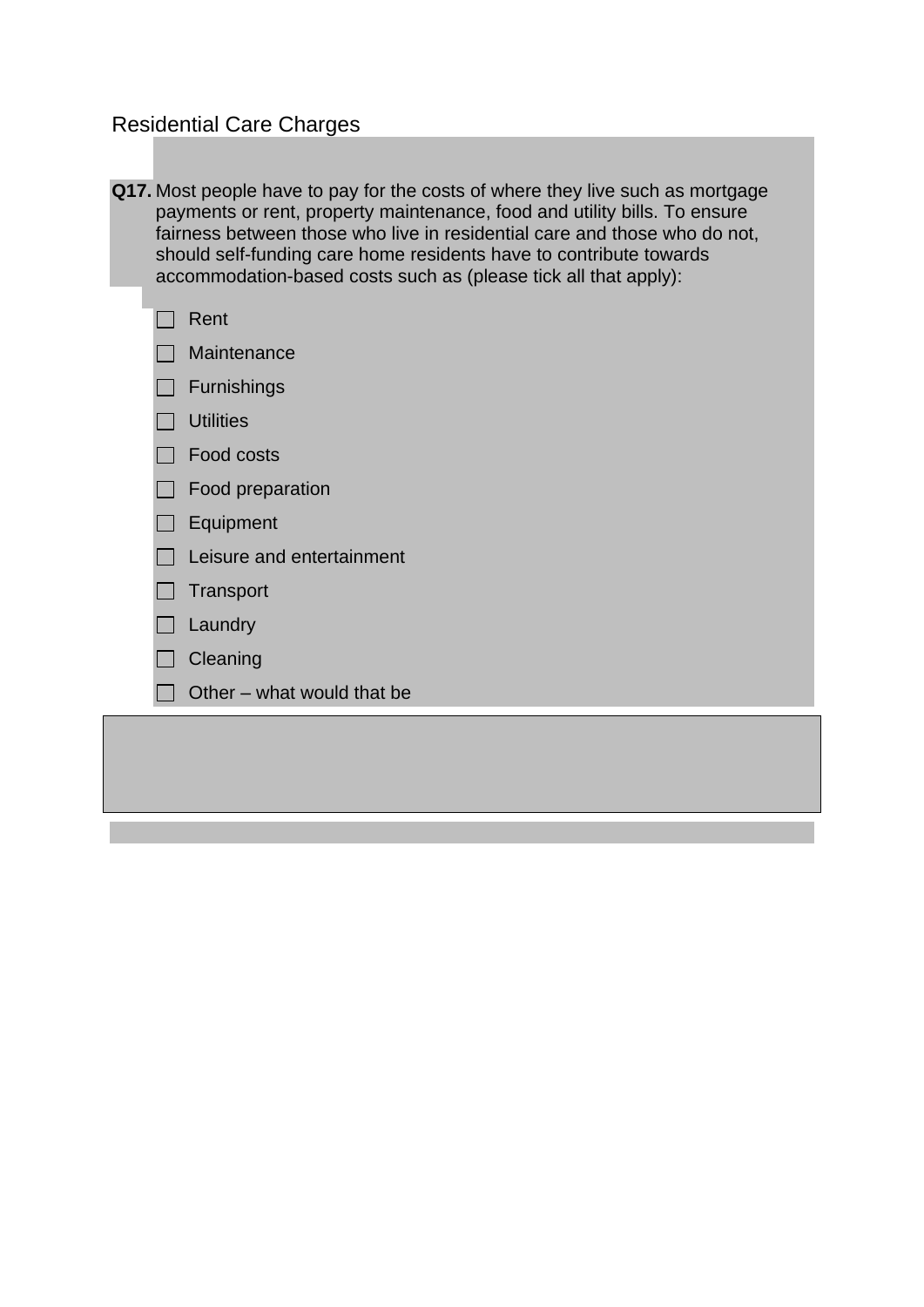**Q18.** Free personal and nursing care payment for self-funders are paid directly to the care provider on their behalf. What would be the impact of increasing personal and nursing care payments to National Care Home Contract rates on:

Self-funders

Care home operators

Local authorities

**Other** 

**Q19.** Should we consider revising the current means testing arrangements?

|--|

 $\Box$  No

If yes, what potential alternatives or changes should be considered?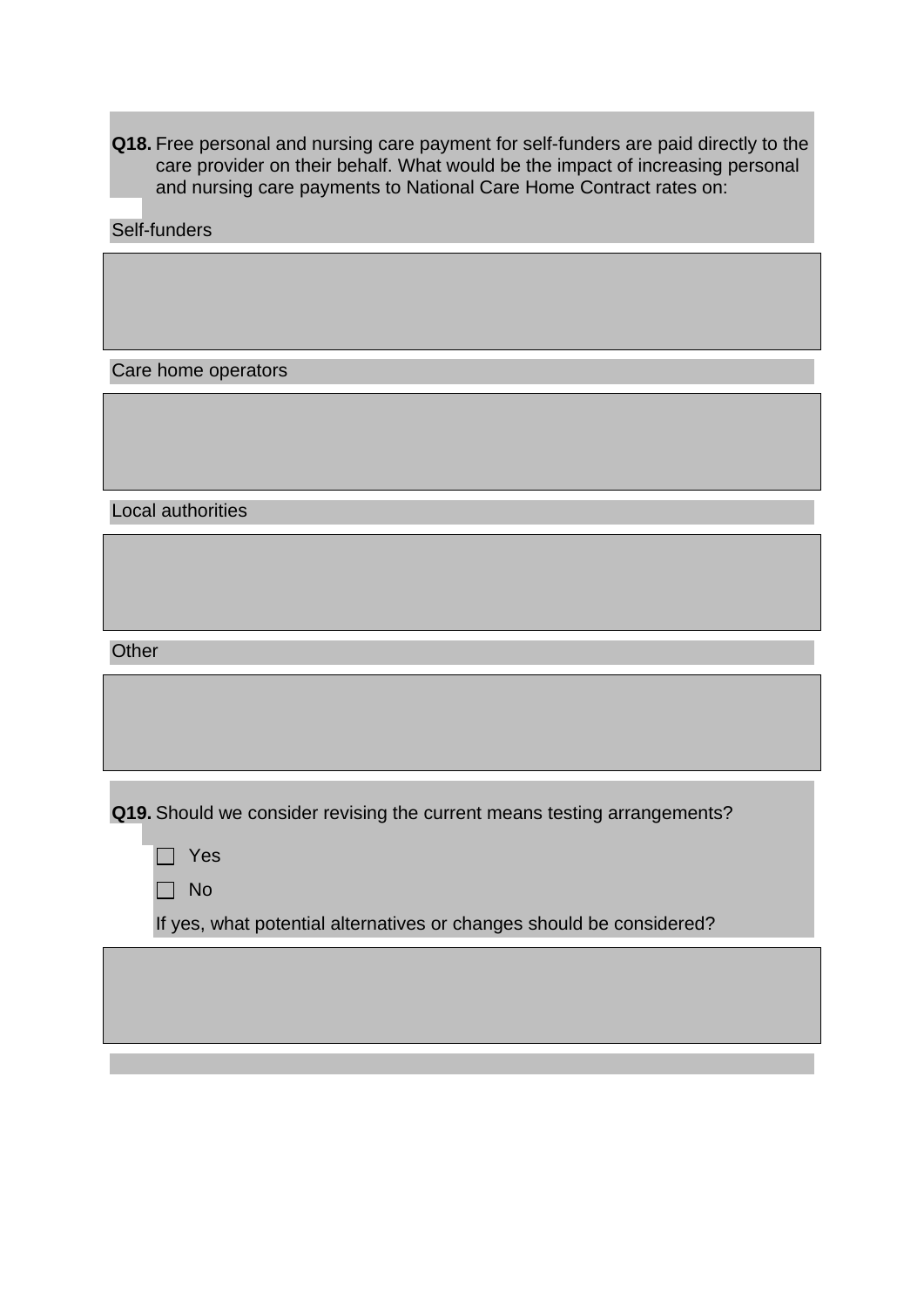# National Care Service

**Q20.** Do you agree that Scottish Ministers should be accountable for the delivery of social care, through a National Care Service?

Yes

 $\Box$  No, current arrangements should stay in place

 $\Box$  No, another approach should be taken (please give details)

See statement above.

**Q21.** Are there any other services or functions the National Care Service should be responsible for, in addition to those set out in the chapter?

**Q22.** Are there any services or functions listed in the chapter that the National Care Service should not be responsible for?

In keeping with our statement above and below, South Ayrshire IJB has deep reservations – shared by other partners locally and nationally – about the inclusion of children's and justice services. We do not believe the National Care Service as proposed should include children's services: it would risk an unnecessary separation between children's services and education and no evidence has been presented to outline why this would improve outcomes for children and their families. On the other hand, children's services are delegated to the IJB in South Ayrshire which works well, ensuring close collaboration between children's and adult services (e.g. benefiting transitions for disabled children) and cohesion to the social work profession across service areas. Thus, we feel an alternative arrangement should be explored that preserves what currently works well in terms of aligning multiagency services for children and putting outcomes for children at the centre.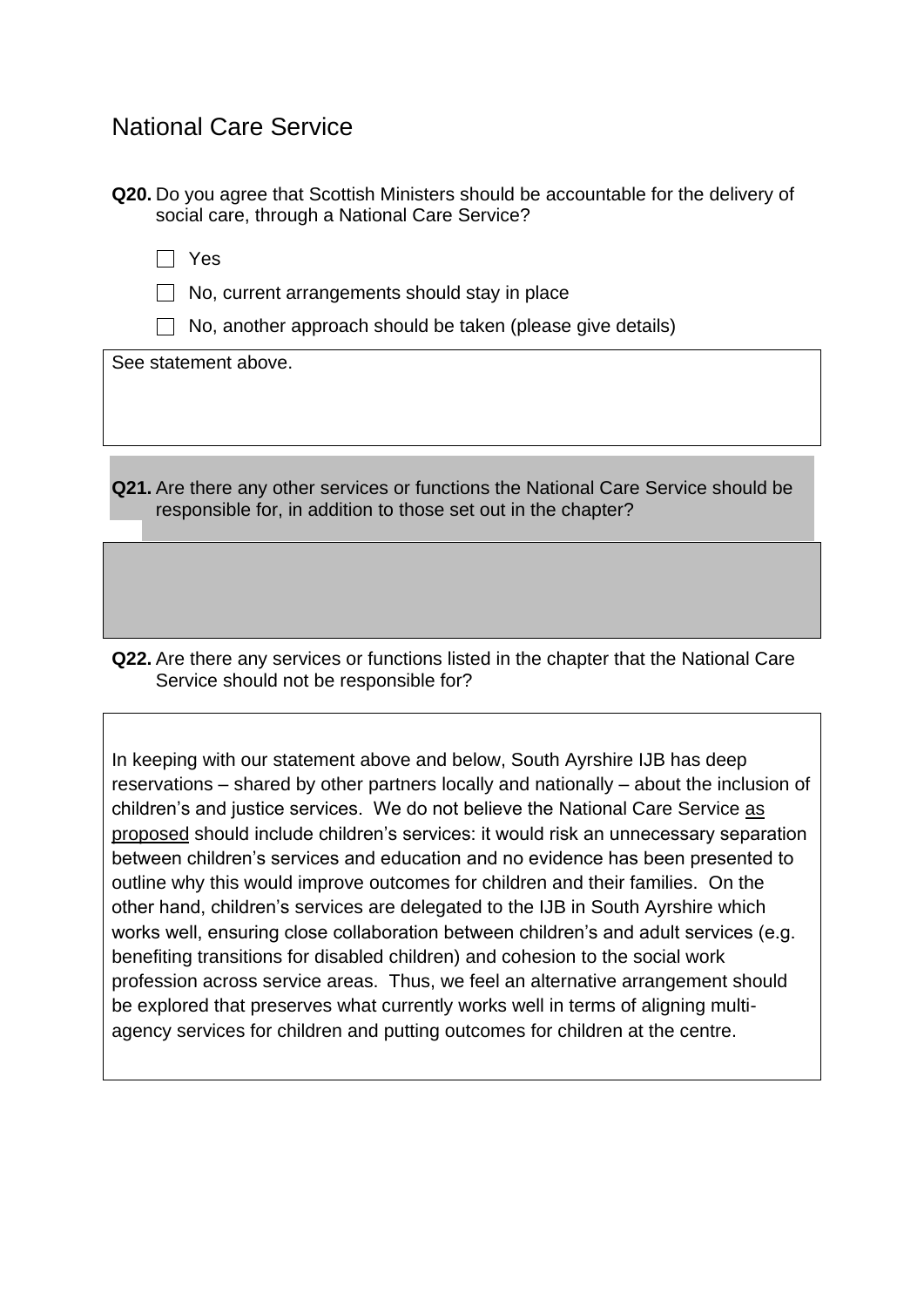# **Scope of the National Care Service**

### Children's services

**Q23.** Should the National Care Service include both adults and children's social work and social care services?

Yes

 $\boxtimes$  No

Please say why.

South Ayrshire IJB does not think that removing children's services from the local authority (and related children's services planning groups), to create a National Care Service will serve children and young people within localities to best effect. We are concerned that time, money and energy will be spent on this which will distract from the work on which we are currently focused e.g. namely the implementation of The Promise and the UNCRC and ensuring we work well together to support children and families and keep them safe. This proposal will damage much of the work and relationships which have been established and will likely result in silo working and thinking, which is currently not a problem in South Ayrshire.

**Q24.** Do you think that locating children's social work and social care services within the National Care Service will reduce complexity for children and their families in accessing services?

For children with disabilities,

Yes

 $\boxtimes$  No

Please say why.

No. The current local models of service delivery and governance developed between with local children's services and education departments works well and is tried and tested. Where there are difficulties accessing services, this inevitably results in discussions with managers and can result in Elected Member enquiries and complaints which are dealt with on a local level, but with a clear sense of local accountability which ensures improving services. As outlined above, we would therefore not endorse the inclusion of children's services in the National Care Service as proposed.

For transitions to adulthood

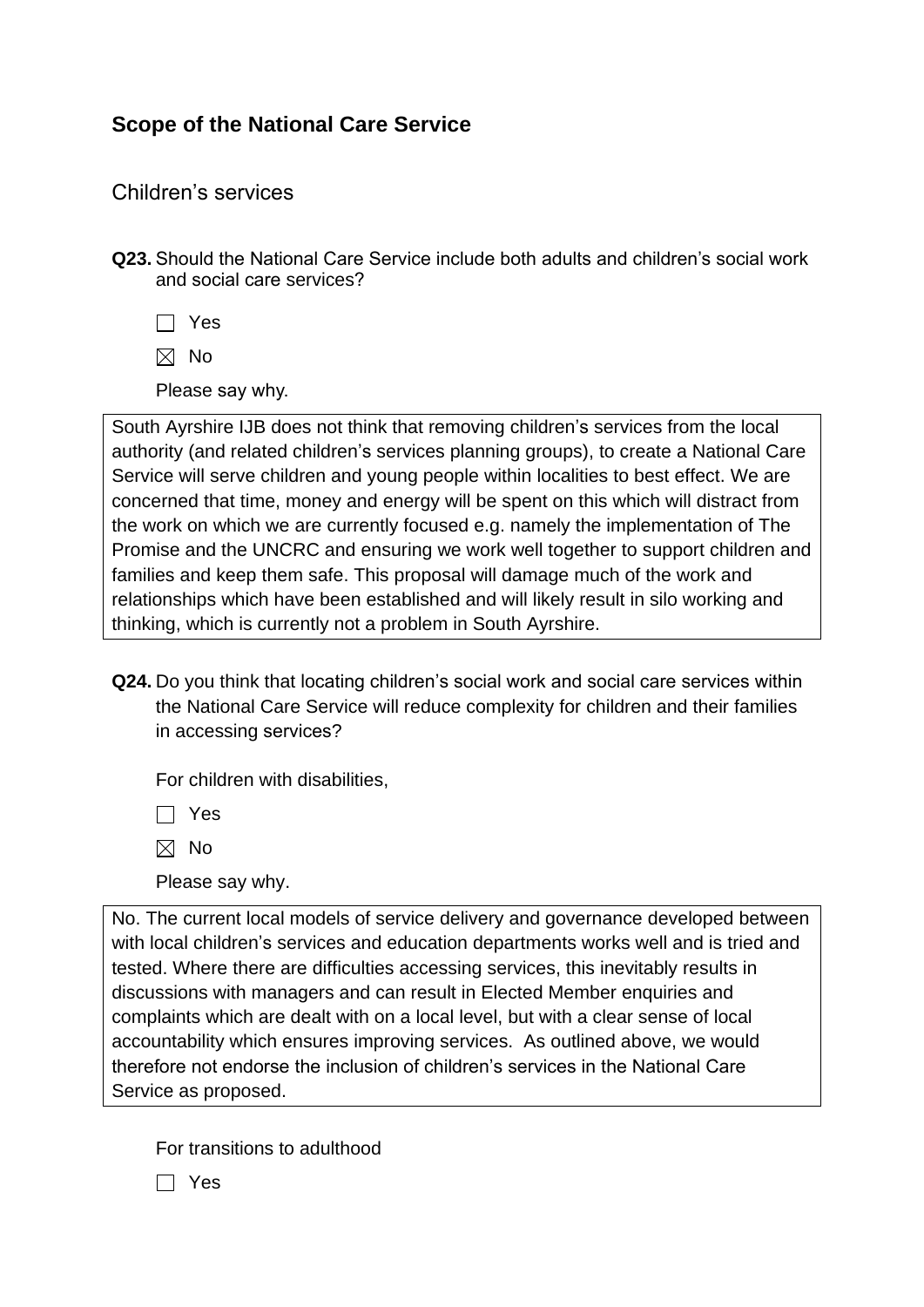$\boxtimes$  No

Please say why.

Only a very small percentage of children who require Social Work services will transition into adult services, and this only for specific reasons, namely Mental Health, Disability, Addictions or Justice. There are very well-defined transitions pathways for those children who need to access adult services which negate the requirement to create a National Care service.

For children with family members needing support

 $\Box$  Yes

 $\boxtimes$  No

Please say why.

Creating a National Care Service will not improve access as we understand it. It is a centralised approach which will remove the planning and operational delivery of services from those localities (including elected members) who know their communities and residents best.

**Q25.** Do you think that locating children's social work services within the National Care Service will improve alignment with community child health services including primary care, and paediatric health services?

Yes

 $\boxtimes$  No

Please say why.

No – the current HSCP and IJB enable there to be good alignment with Community Child Health services, and paediatrics already, centralising control will not improve this, but will likely diminish the good work that has already been established. This will not bring about better alignment in our judgement.

**Q26.** Do you think there are any risks in including children's services in the National Care Service?

 $\boxtimes$  Yes

 $\Box$  No

If yes, please give examples

Yes. The focus on creating a whole new structure will have a detrimental impact upon Children and young people's safety and wellbeing. Rather than services being about improvement (as they currently are) there will be years spend on disentangling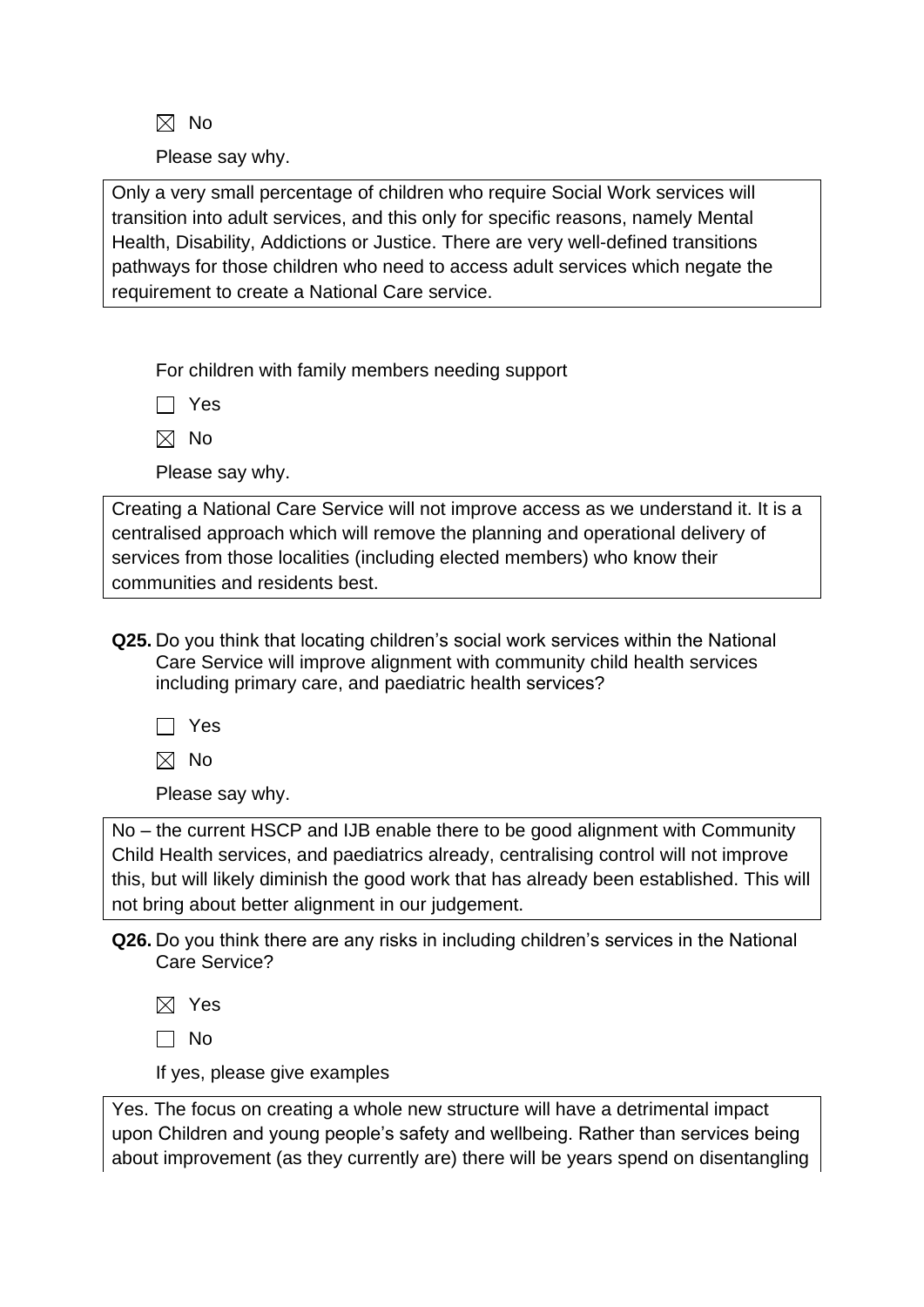the current services and arrangements at significant cost with no evidence base that it is required or supported.

| Q27. Do you agree that the National Care Service and at a local level, Community |
|----------------------------------------------------------------------------------|
| Health and Social Care Boards should commission, procure and manage              |
| community health care services which are currently delegated to Integration      |
| Joint Boards and provided through Health Boards?                                 |

 $\Box$  No

Please say why.

**Q28.** If the National Care Service and Community Health and Social Care Boards take responsibility for planning, commissioning and procurement of community health services, how could they support better integration with hospital-based care services?

**Q29.** What would be the benefits of Community Health and Social Care Boards managing GPs' contractual arrangements? (Please tick all that apply)

| Better outcomes for people using health and care services |  |  |  |  |  |  |
|-----------------------------------------------------------|--|--|--|--|--|--|
|-----------------------------------------------------------|--|--|--|--|--|--|

|  |  |  |  | Clearer leadership and accountability arrangements |  |
|--|--|--|--|----------------------------------------------------|--|
|--|--|--|--|----------------------------------------------------|--|

| Improved multidisciplinary team working |
|-----------------------------------------|
|-----------------------------------------|

 $\Box$ Improved professional and clinical care governance arrangements

 $\Box$  Other (please explain below)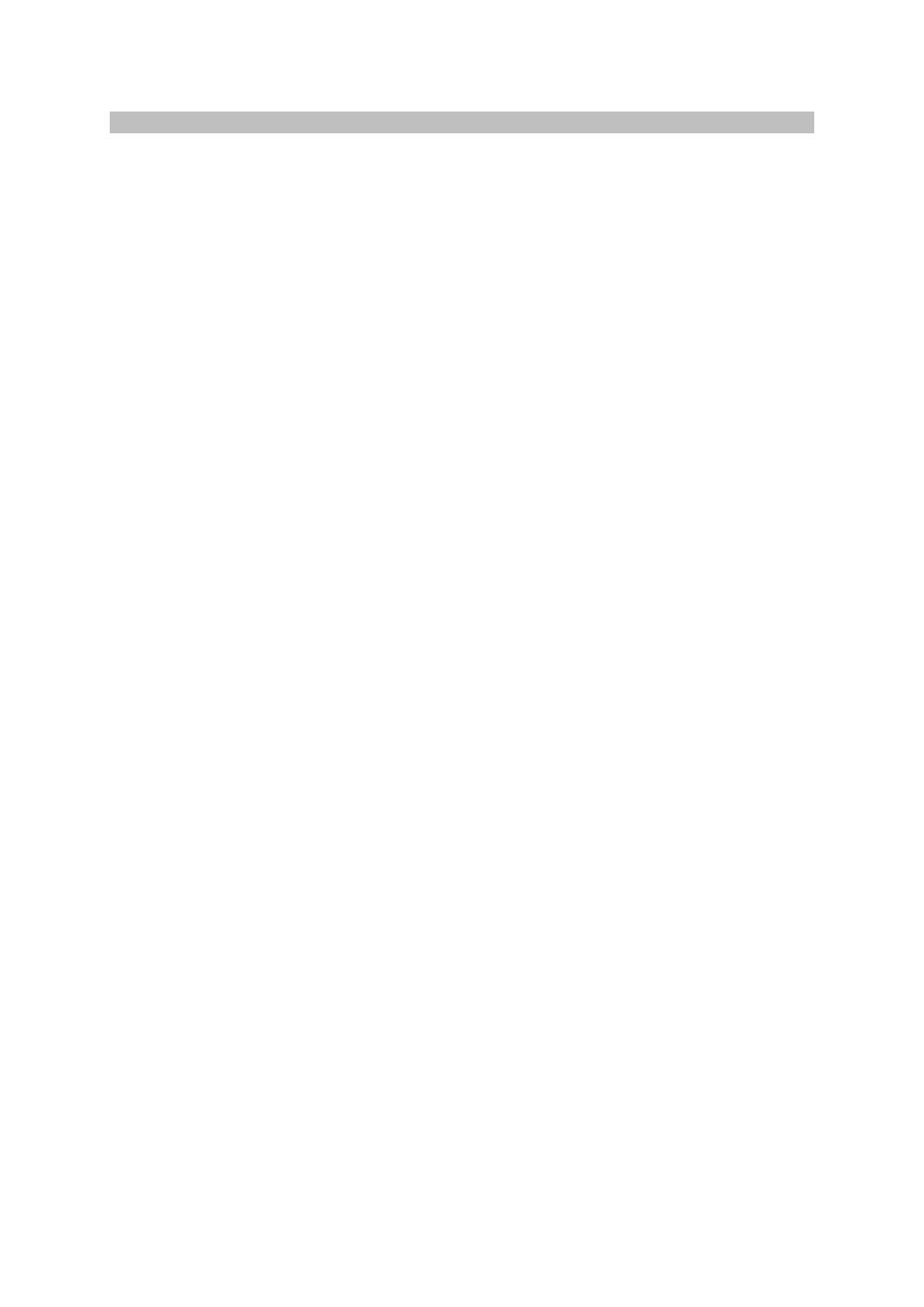**Q30.** What would be the risks of Community Health and Social Care Boards managing GPs' contractual arrangements? (Please tick all that apply)

 $\Box$  Fragmentation of health services

 $\Box$  Poorer outcomes for people using health and care services

 $\Box$  Unclear leadership and accountability arrangements

 $\Box$  Poorer professional and clinical care governance arrangements

 $\Box$  Other (please explain below)

**Q31.** Are there any other ways of managing community health services that would provide better integration with social care?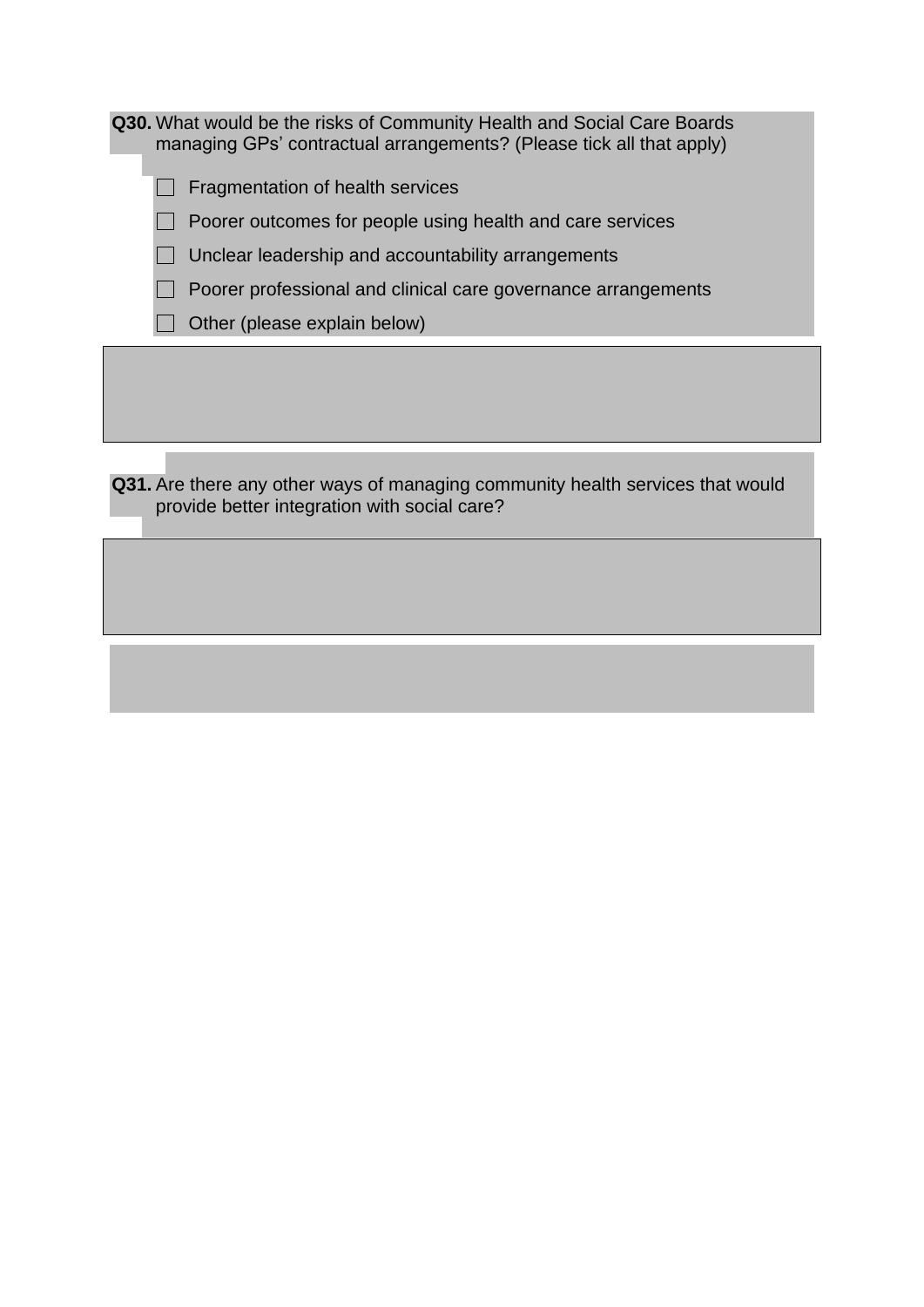Social Work and Social Care

| <b>Q32.</b> What do you see as the main benefits in having social work planning,<br>assessment, commissioning and accountability located within the National Care<br>Service? (Please tick all that apply.) |
|-------------------------------------------------------------------------------------------------------------------------------------------------------------------------------------------------------------|
| Better outcomes for service users and their families.                                                                                                                                                       |
| More consistent delivery of services.                                                                                                                                                                       |
| Stronger leadership.                                                                                                                                                                                        |
| More effective use of resources to carry out statutory duties.                                                                                                                                              |
| More effective use of resources to carry out therapeutic interventions and<br>preventative services.                                                                                                        |
| Access to learning and development and career progression.                                                                                                                                                  |
| Other benefits or opportunities, please explain below:                                                                                                                                                      |
| See statement above. We have concerns around the potential fragmentation of the<br>social work profession as a result of these proposals.                                                                   |

**Q33.** Do you see any risks in having social work planning, assessment, commissioning and accountability located within the National Care Service?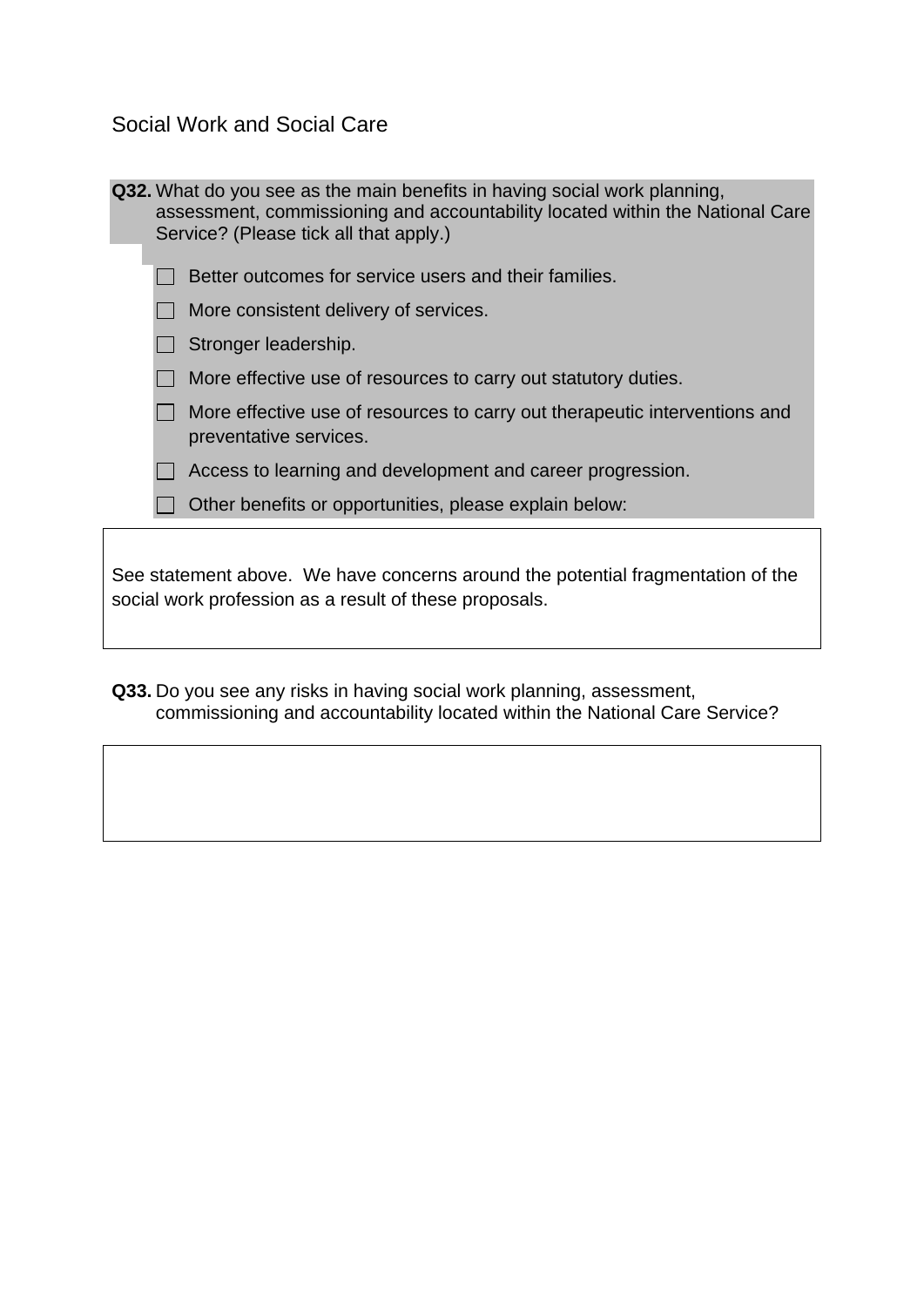# Nursing

| Q34. Should Executive Directors of Nursing have a leadership role for assuring that<br>the safety and quality of care provided in social care is consistent and to the<br>appropriate standard? Please select one.                                                                                                                                                                          |
|---------------------------------------------------------------------------------------------------------------------------------------------------------------------------------------------------------------------------------------------------------------------------------------------------------------------------------------------------------------------------------------------|
| Yes                                                                                                                                                                                                                                                                                                                                                                                         |
| <b>No</b>                                                                                                                                                                                                                                                                                                                                                                                   |
| Yes, but only in care homes                                                                                                                                                                                                                                                                                                                                                                 |
| Yes, in adult care homes and care at home                                                                                                                                                                                                                                                                                                                                                   |
| Please say why                                                                                                                                                                                                                                                                                                                                                                              |
| We wish to use this section to note our confidence in and support for the current<br>clinical and care governance within South Ayrshire and across NHS Ayrshire and<br>Arran. These have been developed across and within professions over a period of<br>time and we hope to preserve the benefits of these good governance arrangements<br>(text to be updated)                           |
| Q35. Should the National Care Service be responsible for overseeing and ensuring<br>consistency of access to education and professional development of social care<br>nursing staff, standards of care and governance of nursing? Please select one.<br>Yes<br>No, it should be the responsibility of the NHS<br>No, it should be the responsibility of the care provider<br>Please say why |
|                                                                                                                                                                                                                                                                                                                                                                                             |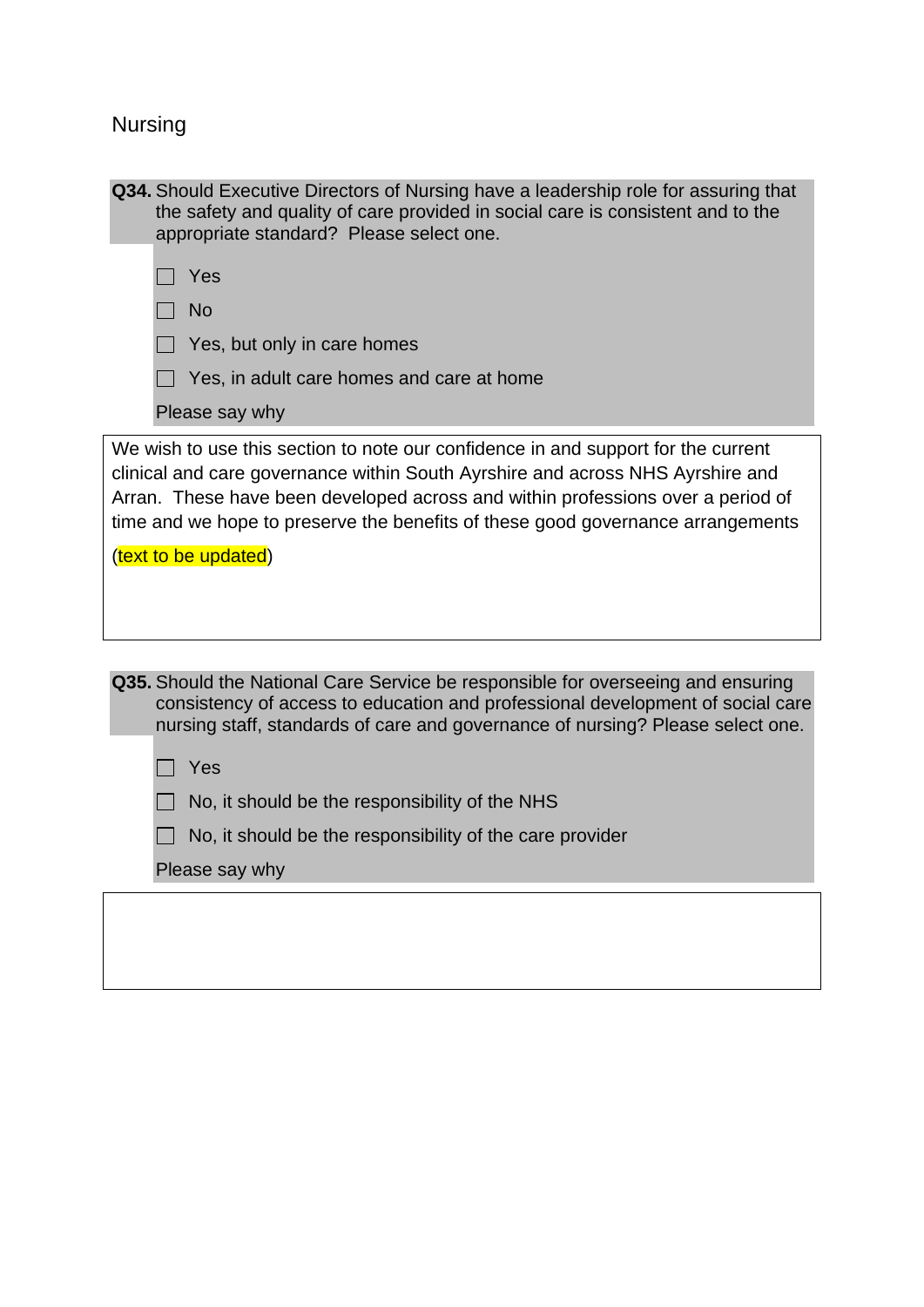**Q36.** If Community Health and Social Care Boards are created to include community health care, should Executive Nurse Directors have a role within the Community Health and Social Care Boards with accountability to the National Care Service for health and social care nursing?

| ۹ |
|---|
|   |

Г

If no, please suggest alternatives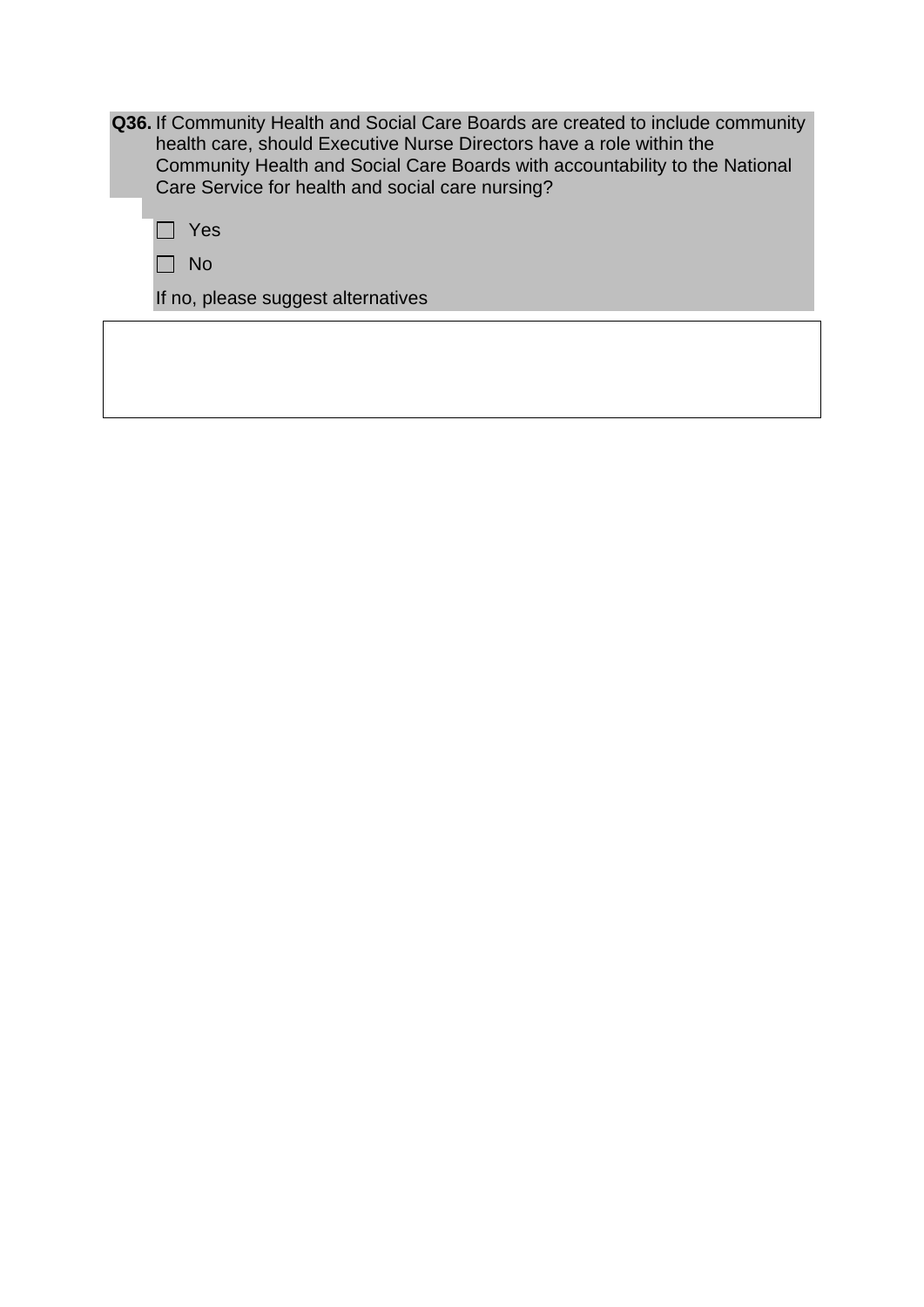## **Justice Social Work**

**Q37.** Do you think justice social work services should become part of the National Care Service (along with social work more broadly)?

|--|

- $\boxtimes$  No
- Please say why.

In keeping with our statement above, we do not agree that children's and justice services should be included within the National Care Service as currently proposed. The question does not give scope to express this fully as we would seek to ensure that children and justice services remained together and connected and that there was no separation as they are Team Leaders/Social Workers

There is no evidence presented in favour of bringing justice services into the National Care Service.

**Q38.** If yes, should this happen at the same time as all other social work services or should justice social work be incorporated into the National Care Service at a later stage?

|  |  |  | At the same time |  |
|--|--|--|------------------|--|
|--|--|--|------------------|--|

|  |  |  |  | $\Box$ At a later stage |
|--|--|--|--|-------------------------|
|--|--|--|--|-------------------------|

Please say why.

 $\Box$ 

L

| Q39. What opportunities and benefits do you think could come from justice social |  |
|----------------------------------------------------------------------------------|--|
| work being part of the National Care Service? (Tick all that apply)              |  |

|  | More consistent delivery of justice social work services |  |  |  |  |  |
|--|----------------------------------------------------------|--|--|--|--|--|
|--|----------------------------------------------------------|--|--|--|--|--|

|  |  | Stronger leadership of justice social work |  |  |  |
|--|--|--------------------------------------------|--|--|--|
|--|--|--------------------------------------------|--|--|--|

- $\Box$  Better outcomes for service users
- $\Box$  More efficient use of resources
- $\Box$  Other opportunities or benefits please explain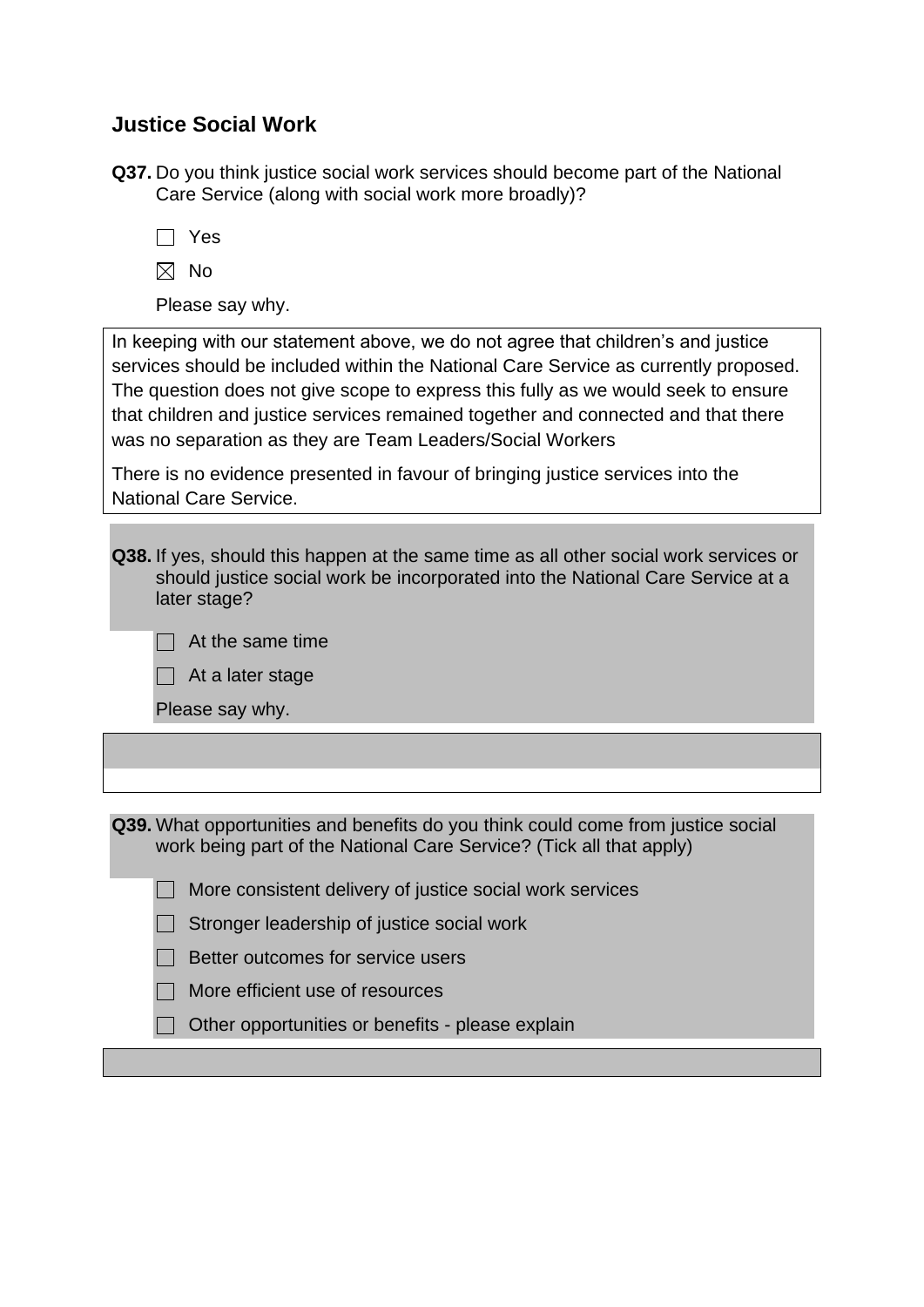**Q40.** What risks or challenges do you think could come from justice social work being part of the National Care Service? (Tick all that apply)

- $\boxtimes$  Poorer delivery of justice social work services.
- $\Box$  Weaker leadership of justice social work.
- $\boxtimes$  Worse outcomes for service users.
- $\boxtimes$  Less efficient use of resources.
- $\Box$  Other risks or challenges please explain:

A national approach to Justice will not enable a local, community response to local justice needs. It will likely create barriers and result in greater bureaucracy and barriers to community responses to offending behaviours and the causes of crime, which are often associated with Trauma, Poverty, addiction, isolation etc. This however expresses itself differently in the city centre of Glasgow compared to an exmining community of Ayrshire.

**Q41.** Do you think any of the following alternative reforms should be explored to improve the delivery of community justice services in Scotland? (Tick all that apply)

| $\Box$ Maintaining the current structure (with local authorities having responsibility |
|----------------------------------------------------------------------------------------|
| for delivery of community justice services) but improving the availability and         |
| consistency of services across Scotland.                                               |

- $\Box$  Establishing a national justice social work service/agency with responsibility for delivery of community justice services.
- $\Box$  Adopting a hybrid model comprising a national justice social work service with regional/local offices having some delegated responsibility for delivery.
- $\Box$  Retaining local authority responsibility for the delivery of community justice services, but establishing a body under local authority control to ensure consistency of approach and availability across Scotland.
- $\Box$  Establishing a national body that focuses on prevention of offending (including through exploring the adoption of a public health approach).
- $\Box$  No reforms at all.
- $\Box$  Another reform please explain: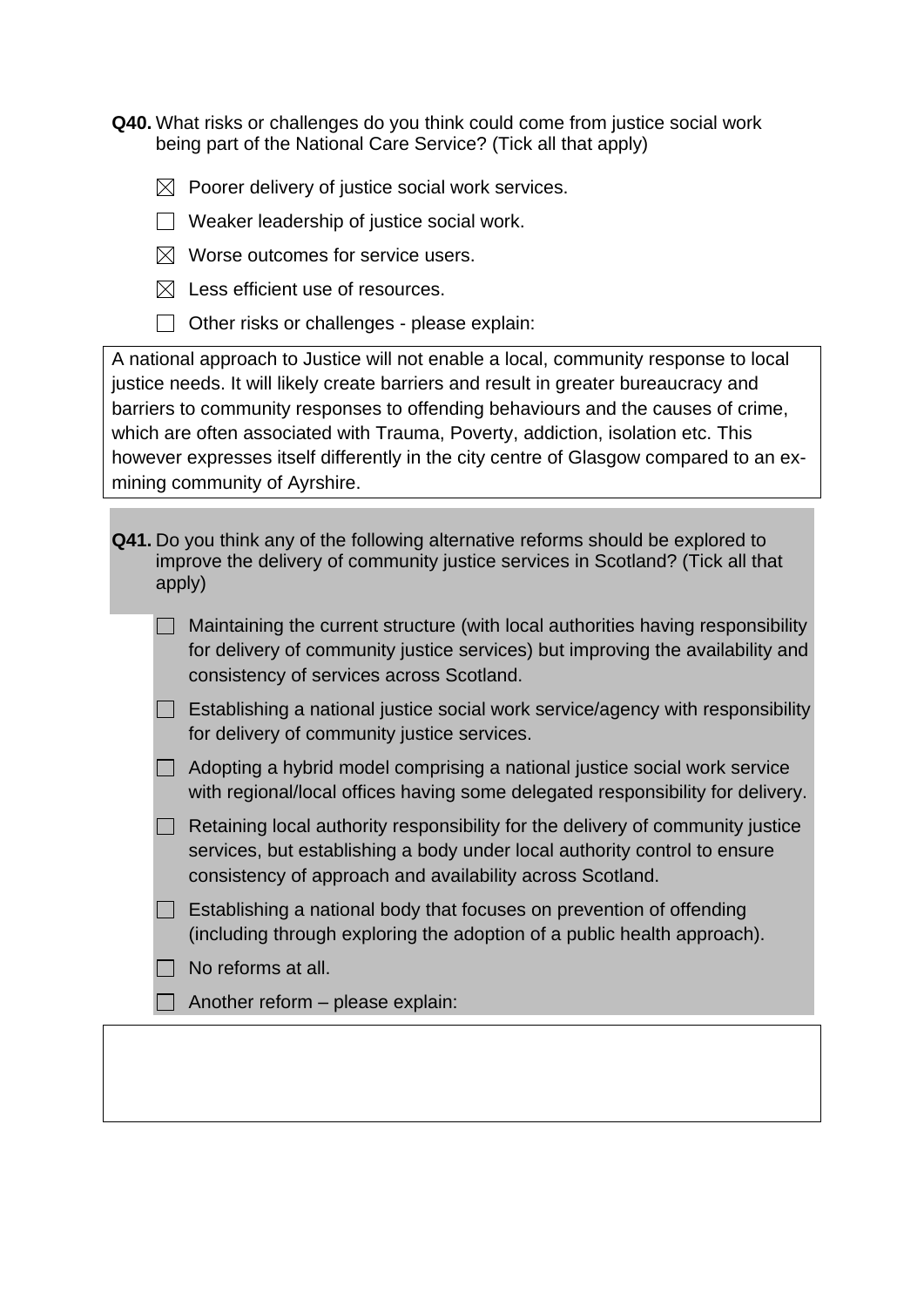- **Q42.** Should community justice partnerships be aligned under Community Health and Social Care Boards (as reformed by the National Care Service) on a consistent basis?
	- Yes
	- $\boxtimes$  No

Please say why.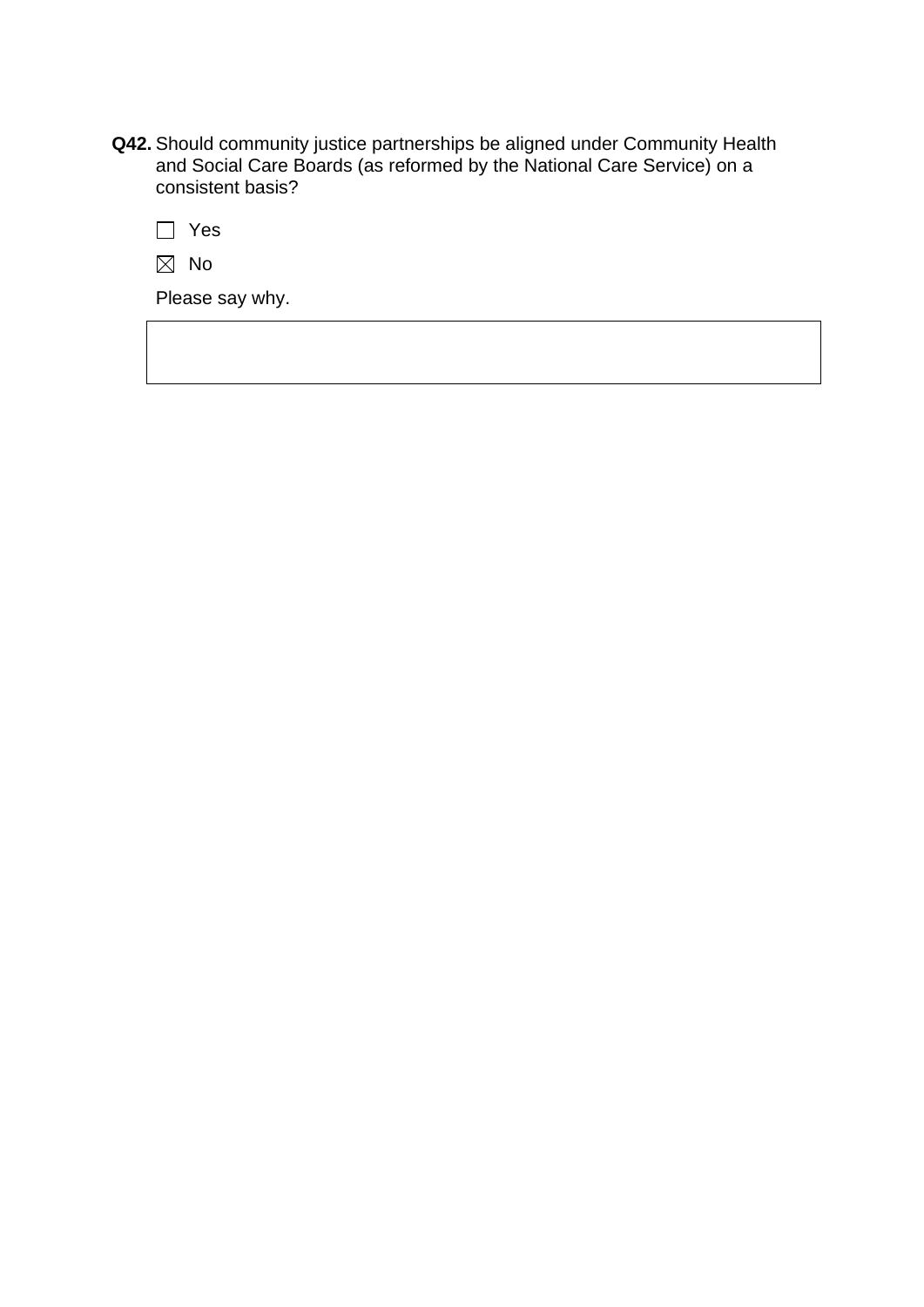Prisons

| Q43. Do you think that giving the National Care Service responsibility for social care |
|----------------------------------------------------------------------------------------|
| services in prisons would improve outcomes for people in custody and those             |
| being released?                                                                        |

| w<br>۰.<br>۰. |
|---------------|
|               |

| ×<br>v |
|--------|
|        |

Please say why.

There is no evidence presented to support this proposal.

**Q44.** Do you think that access to care and support in prisons should focus on an outcomes-based model as we propose for people in the community, while taking account of the complexities of providing support in prison?

□ Yes

 $\Box$  No

Please say why.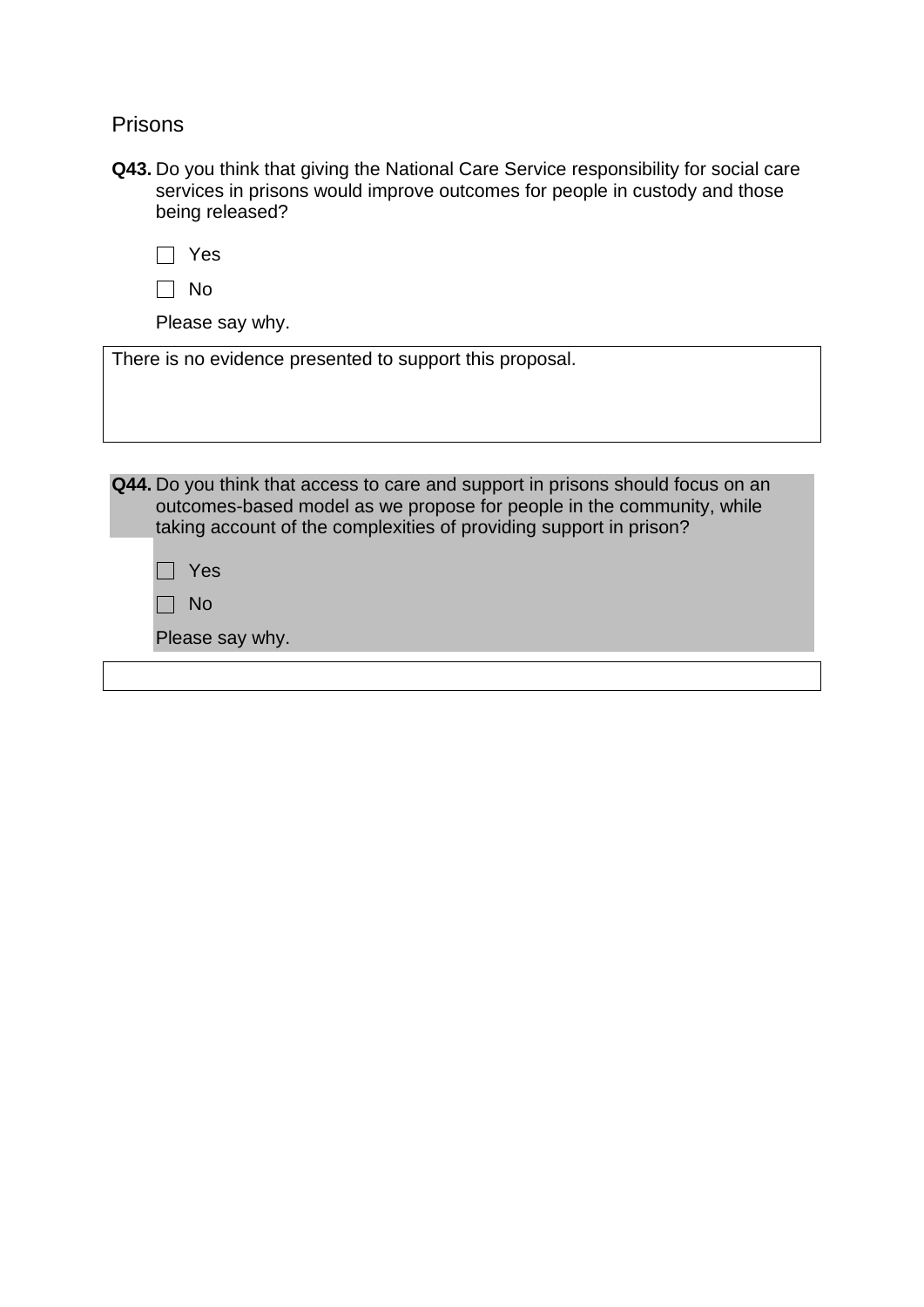# **Alcohol and Drug Services**

| Q45. What are the benefits of planning services through Alcohol and Drug<br>Partnerships? (Tick all that apply)                              |  |  |
|----------------------------------------------------------------------------------------------------------------------------------------------|--|--|
| Better co-ordination of Alcohol and Drug services                                                                                            |  |  |
| Stronger leadership of Alcohol and Drug services                                                                                             |  |  |
| Better outcomes for service users                                                                                                            |  |  |
| More efficient use of resources                                                                                                              |  |  |
| Other opportunities or benefits - please explain                                                                                             |  |  |
|                                                                                                                                              |  |  |
|                                                                                                                                              |  |  |
|                                                                                                                                              |  |  |
| Q46. What are the drawbacks of Alcohol and Drug Partnerships? (Tick all that apply)                                                          |  |  |
| Confused leadership and accountability                                                                                                       |  |  |
| Poor outcomes for service users                                                                                                              |  |  |
| Less efficient use of resources                                                                                                              |  |  |
| Other drawbacks - please explain                                                                                                             |  |  |
|                                                                                                                                              |  |  |
|                                                                                                                                              |  |  |
|                                                                                                                                              |  |  |
| Q47. Should the responsibilities of Alcohol and Drug Partnerships be integrated into<br>the work of Community Health and Social Care Boards? |  |  |
| Yes                                                                                                                                          |  |  |
| <b>No</b>                                                                                                                                    |  |  |
| Please say why.                                                                                                                              |  |  |
|                                                                                                                                              |  |  |
|                                                                                                                                              |  |  |
|                                                                                                                                              |  |  |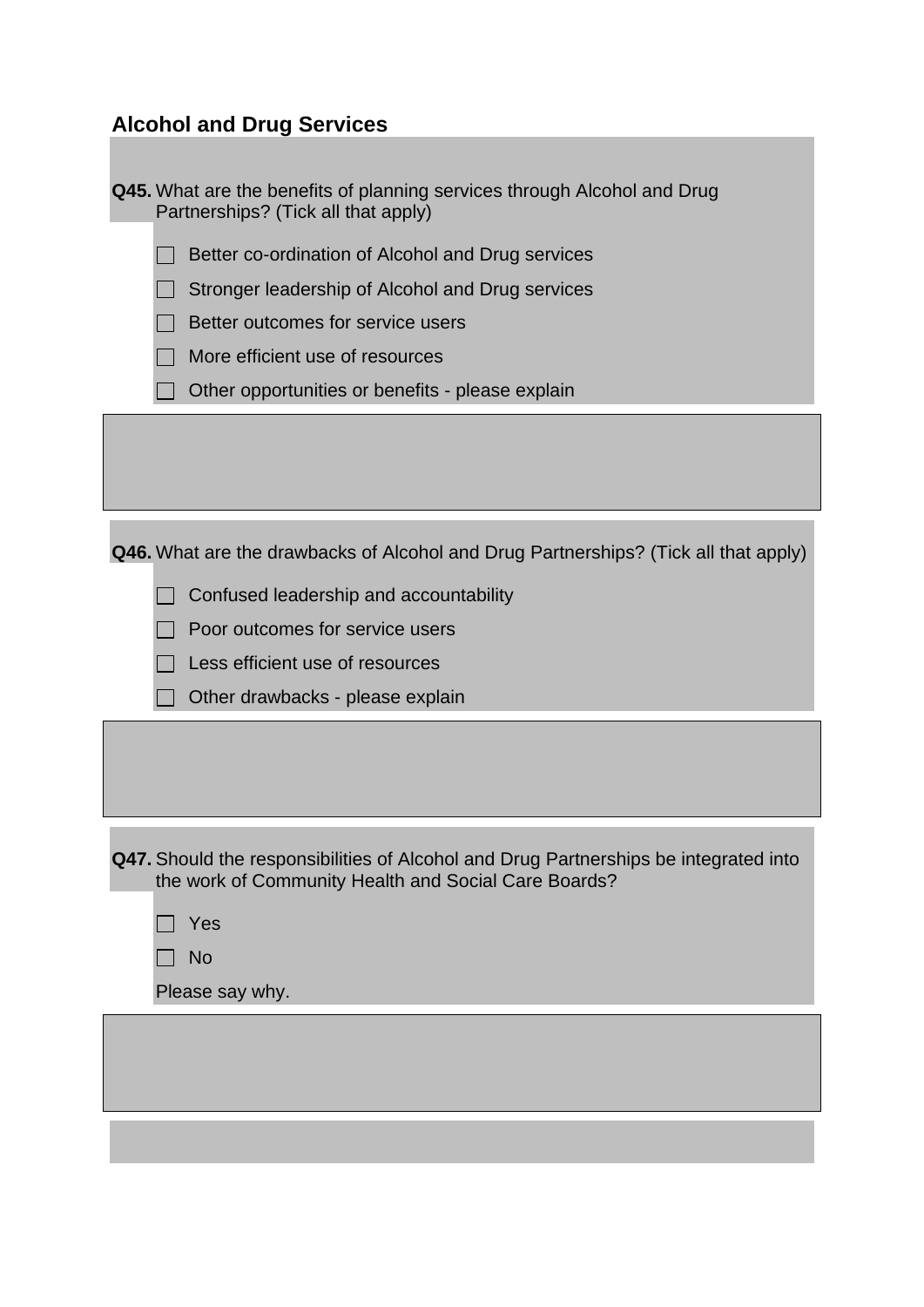| Q48. Are there other ways that Alcohol and Drug services could be managed to<br>provide better outcomes for people?                                                                                                                                                   |
|-----------------------------------------------------------------------------------------------------------------------------------------------------------------------------------------------------------------------------------------------------------------------|
|                                                                                                                                                                                                                                                                       |
| Q49. Could residential rehabilitation services be better delivered through national<br>commissioning?                                                                                                                                                                 |
| Yes                                                                                                                                                                                                                                                                   |
| <b>No</b>                                                                                                                                                                                                                                                             |
| Please say why.                                                                                                                                                                                                                                                       |
|                                                                                                                                                                                                                                                                       |
|                                                                                                                                                                                                                                                                       |
| Q50. What other specialist alcohol and drug services should/could be delivered<br>through national commissioning?                                                                                                                                                     |
|                                                                                                                                                                                                                                                                       |
| Q51. Are there other ways that alcohol and drug services could be planned and<br>delivered to ensure that the rights of people with problematic substance use<br>(alcohol or drugs) to access treatment, care and support are effectively<br>implemented in services? |
|                                                                                                                                                                                                                                                                       |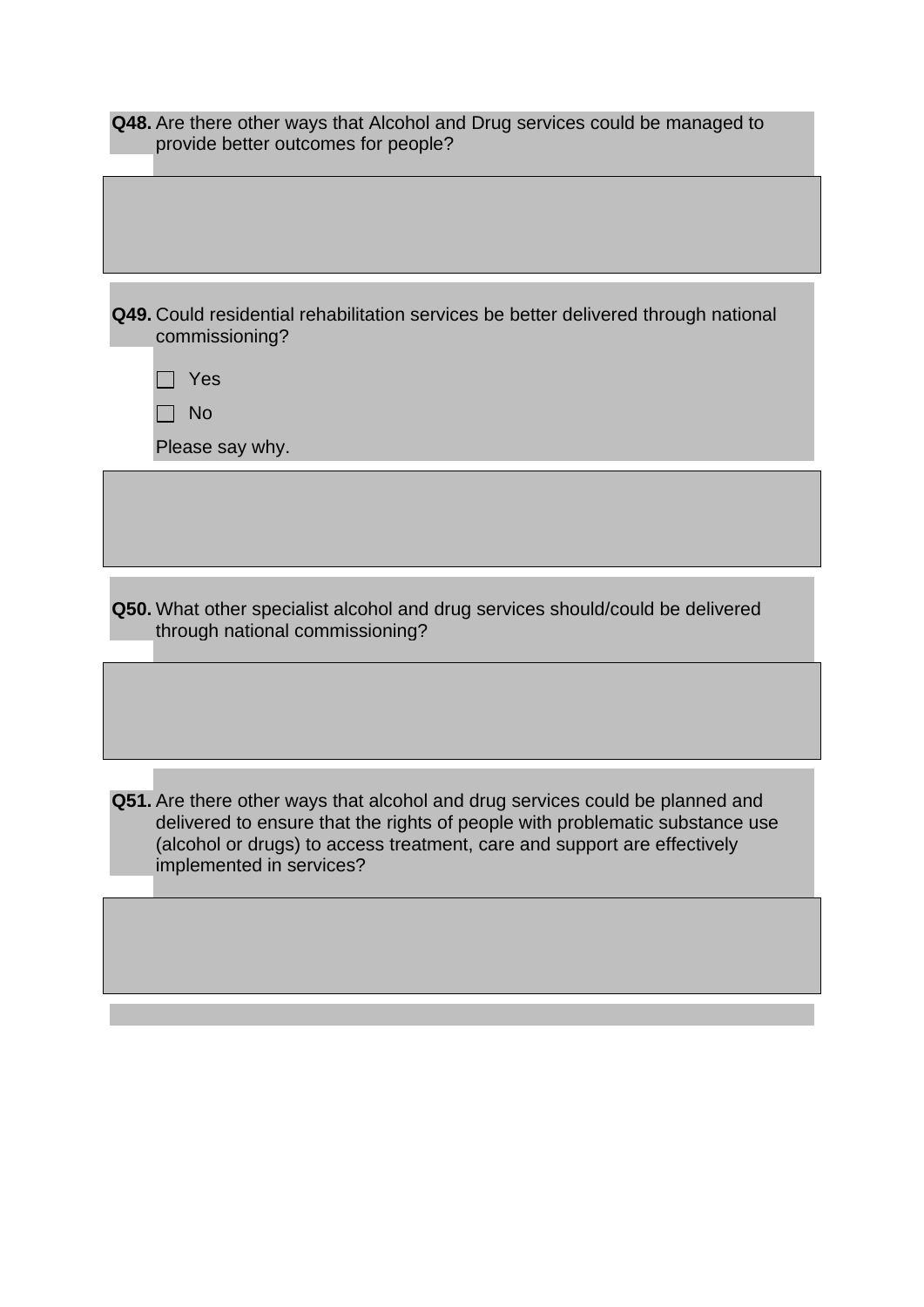Mental Health Services

**Q52.** What elements of mental health care should be delivered from within a National Care Service? (Tick all that apply)

- $\Box$  Primary mental health services
- Child and Adolescent Mental Health Services
- $\Box$  Community mental health teams
- $\Box$  Crisis services
- $\Box$  Mental health officers
- $\Box$  Mental health link workers
- $\Box$  Other please explain

**Q53.** How should we ensure that whatever mental health care elements are in a National Care Service link effectively to other services e.g. NHS services?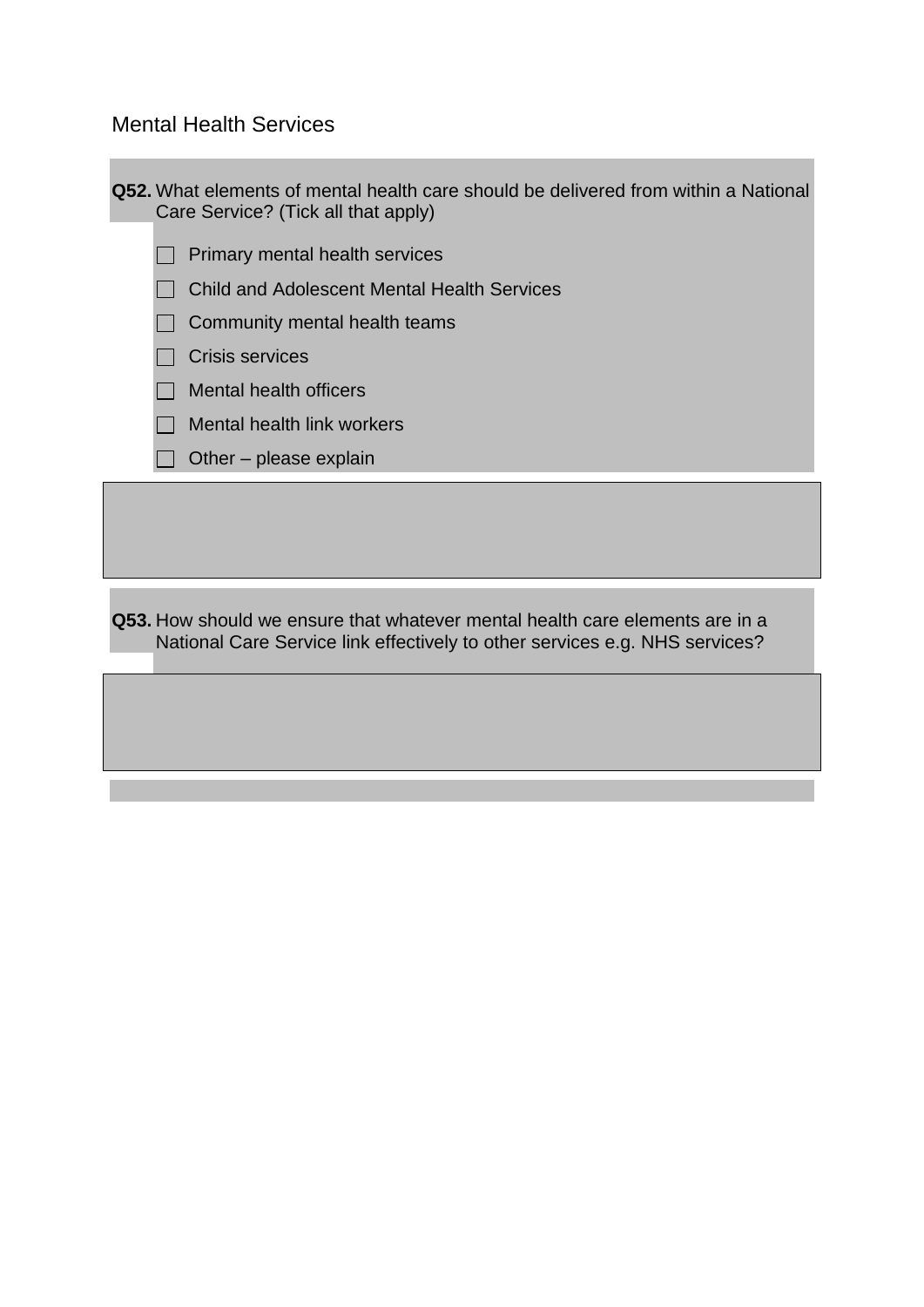| <b>National Social Work Agency</b>                                                                                     |
|------------------------------------------------------------------------------------------------------------------------|
| Q54. What benefits do you think there would be in establishing a National Social<br>Work Agency? (Tick all that apply) |
| Raising the status of social work                                                                                      |
| Improving training and continuous professional development                                                             |
| Supporting workforce planning                                                                                          |
| Other – please explain                                                                                                 |
|                                                                                                                        |
|                                                                                                                        |
|                                                                                                                        |
| Q55. Do you think there would be any risks in establishing a National Social Work<br>Agency?                           |
|                                                                                                                        |
|                                                                                                                        |
|                                                                                                                        |
| Q56. Do you think a National Social Work Agency should be part of the National<br>Care Service?                        |
| Yes                                                                                                                    |
| <b>No</b>                                                                                                              |
| Please say why                                                                                                         |
|                                                                                                                        |
|                                                                                                                        |
|                                                                                                                        |
|                                                                                                                        |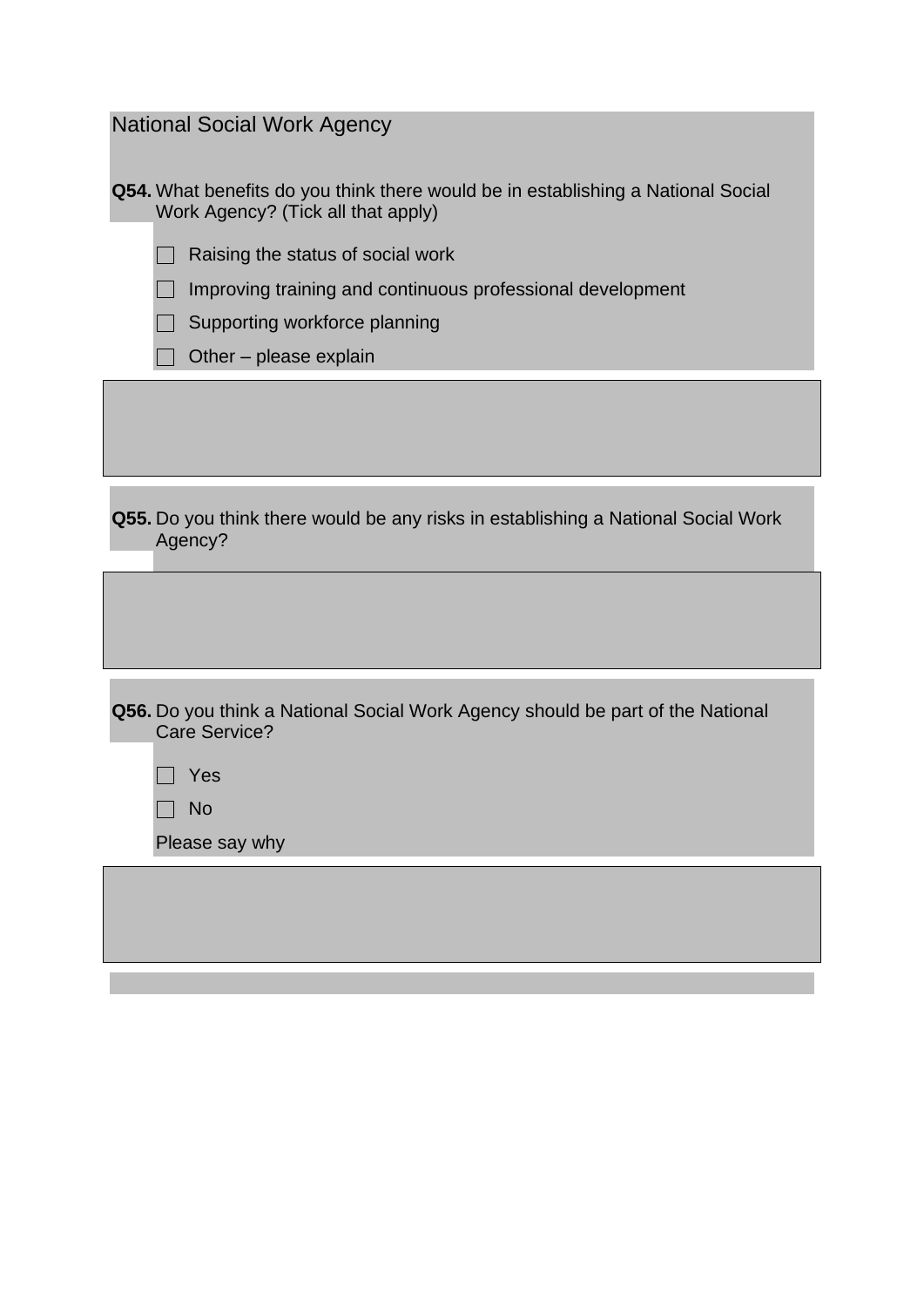| <b>Q57.</b> Which of the following do you think that a National Social Work Agency should<br>have a role in leading on? (Tick all that apply) |
|-----------------------------------------------------------------------------------------------------------------------------------------------|
| Social work education, including practice learning                                                                                            |
| National framework for learning and professional development, including<br>advanced practice                                                  |
| Setting a national approach to terms and conditions, including pay                                                                            |
| Workforce planning                                                                                                                            |
| Social work improvement                                                                                                                       |
| A centre of excellence for applied research for social work                                                                                   |
| Other – please explain                                                                                                                        |
|                                                                                                                                               |
|                                                                                                                                               |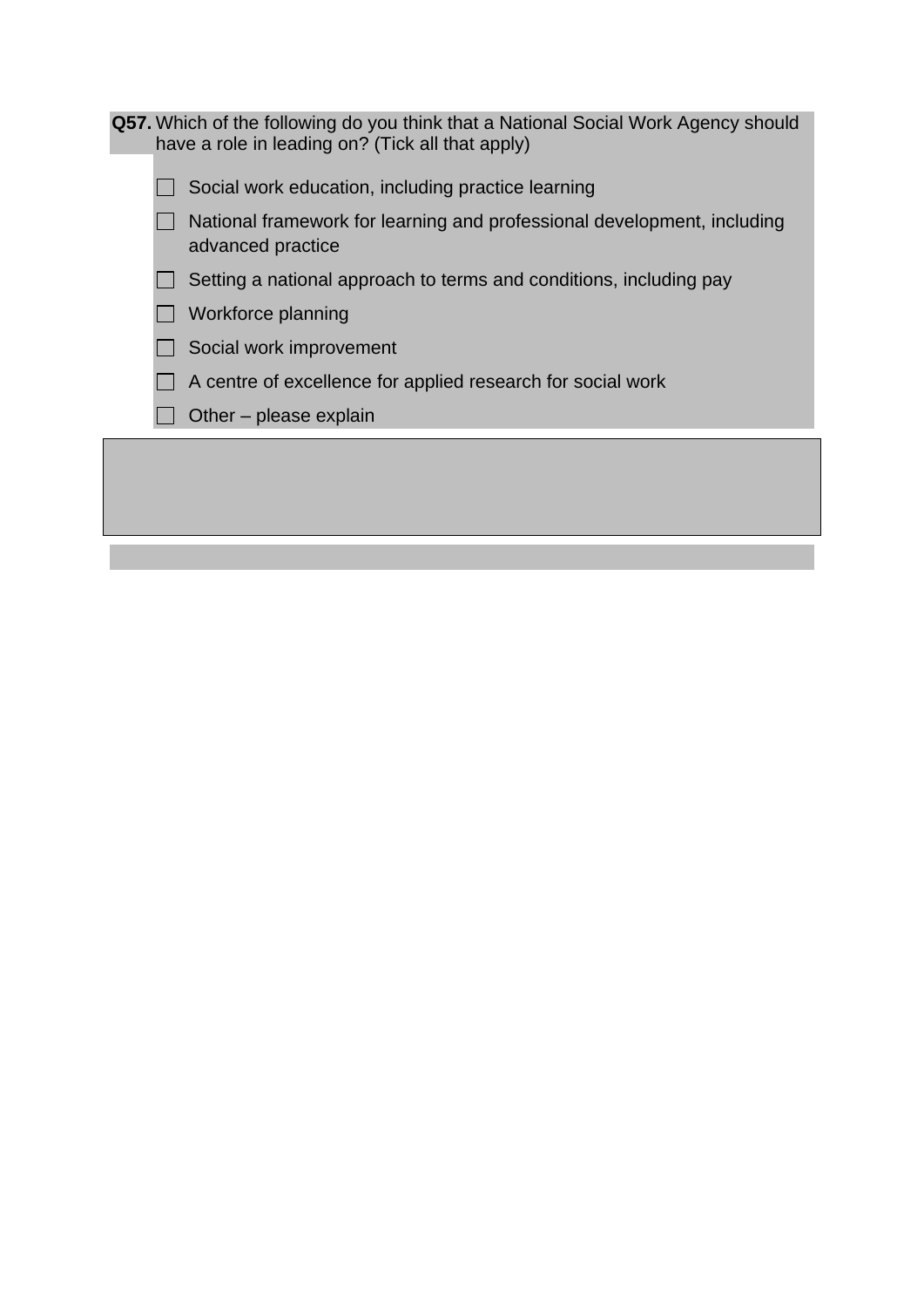Reformed Integration Joint Boards: Community Health and Social Care **Boards** 

### **Governance model**

**Q58.** "One model of integration… should be used throughout the country." [\(Independent Review of Adult Social Care,](https://www.gov.scot/publications/independent-review-adult-social-care-scotland/) p43). Do you agree that the Community Health and Social Care Boards should be the sole model for local delivery of community health and social care in Scotland?

 $\Box$  Yes

 $\Box$  No

Please say why.

See statement above. South Ayrshire IJB is proud of its track record in delivering health and social care integration and we believe significant progress has been made recently to integrate services across the HSCP. We would urge the creation of the National Care Service to preserve the gains made to date in integrating health and social care rather than inadvertently drive separation between these two parts of the system e.g. by implementing a system of governance and accountability completely separate to the NHS. Despite the time taken for IJBs to 'bed in', we believe the integrated governance model is working in South Ayrshire and hope that a National Care Service can be delivered in a way that does not disrupt the good relationships and service collaboration that comes with this.

**Q59.** Do you agree that the Community Health and Social Care Boards should be aligned with local authority boundaries unless agreed otherwise at local level?

 $\boxtimes$  Yes

 $\Box$  No

**Q60.** What (if any) alternative alignments could improve things for service users?

Yes. Current boundaries work well and are important in maintaining multi-agency work e.g. through the Community Planning Partnership. This should continue.

In addition to recognising current local authority boundaries, we would urge the National Care Service to take cognisance of locality-based structures at a sub-local authority level. In particular, we place great importance on our Locality Planning Groups in South Ayrshire; these groups play a formal role in IJB governance, reporting to the IJB's Strategic Planning Advisory Group and are a vital means of engagement with our local communities.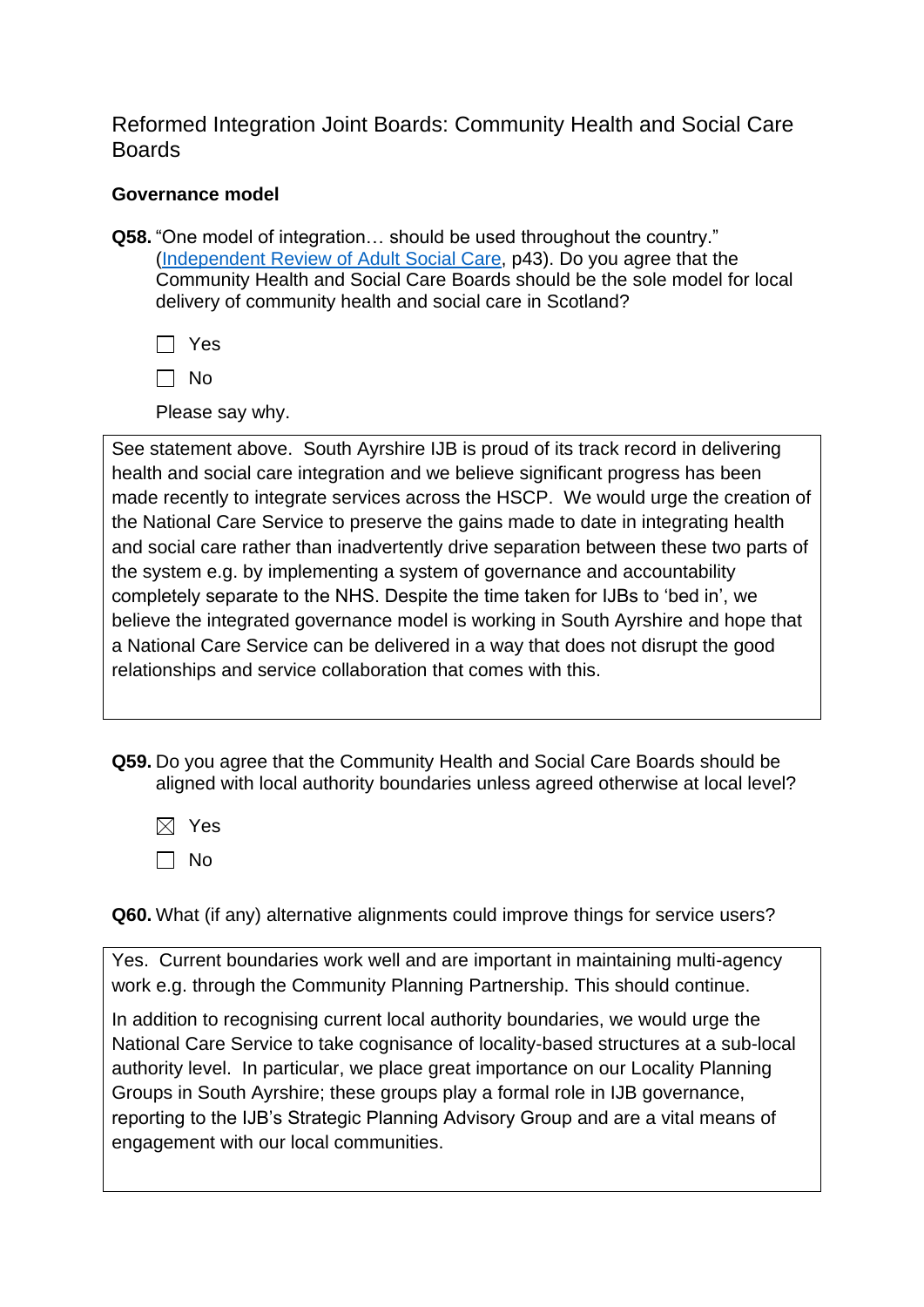**Q61.** Would the change to Community Health and Social Care Boards have any impact on the work of Adult Protection Committees?

Potentially. It is difficult to answer this question without further detail on how CHSCBs and APCs would relate to one another. In South Ayrshire we have full confidence in our very well-established and robust Adult (and child) Protection arrangements including the AP Committee and the reporting arrangements to the Chief Officer Group.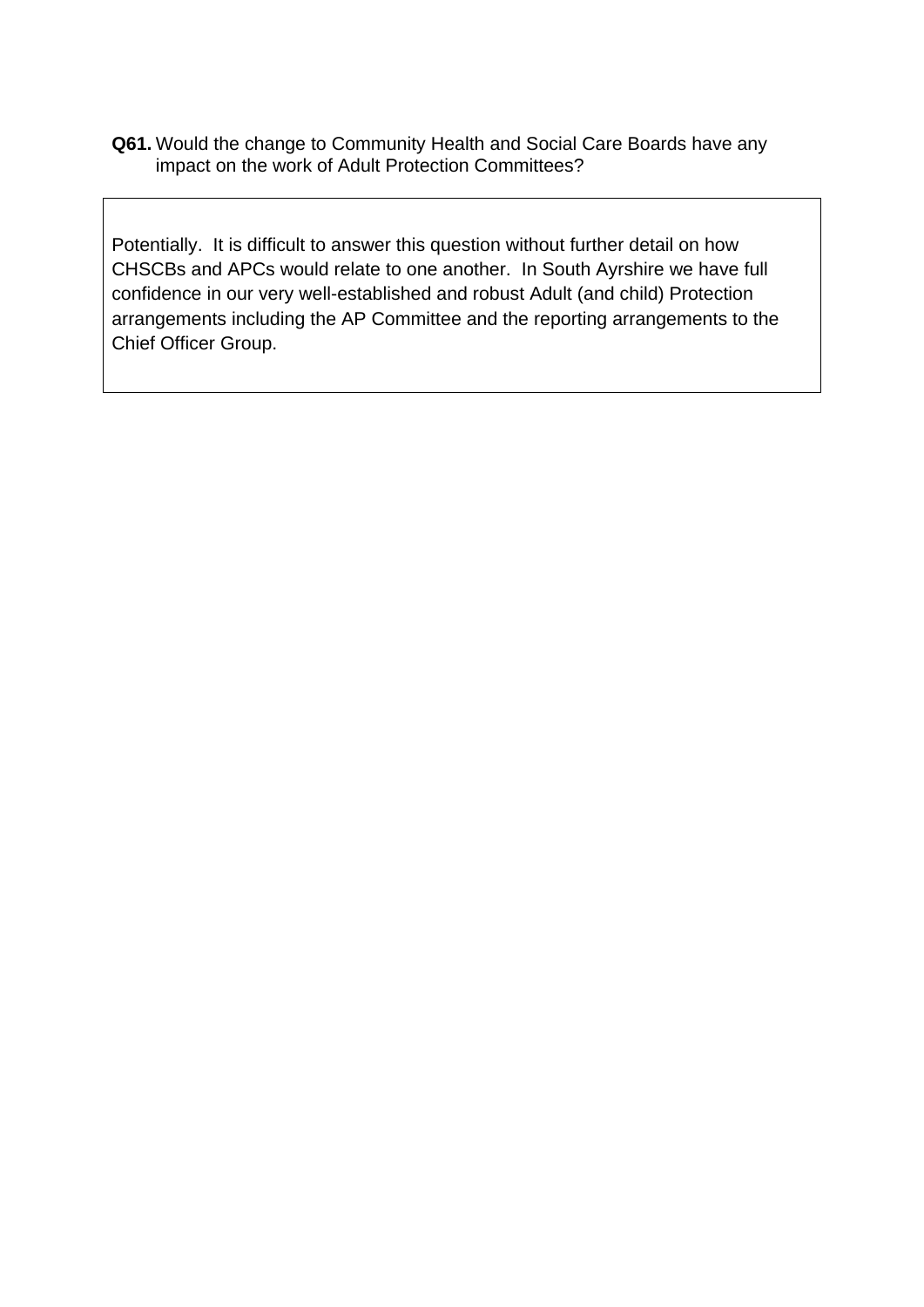### **Membership of Community Health and Social Care Boards**

**Q62.** The Community Health and Social Care Boards will have members that will represent the local population, including people with lived and living experience and carers, and will include professional group representatives as well as local elected members. Who else should be represented on the Community Health and Social Care Boards?

We are comfortable with the current makeup of IJBs and are always looking for ways in which we can improve engagement and involvement in our decision-making. However we recognise that switching accountability for social care to Scottish Ministers and removing local accountability would necessarily involve significant changes to local governance e.g. it is not clear within the consultation document whether there would be a distinction between 'voting' and 'non-voting' members on local boards.

Given the shared commitment to Fair Work, we would also support strong trade union representation on CHSCBs to facilitate meaningful staff engagement and promote good governance.

- **Q63.** "Every member of the Integration Joint Board should have a vote" [\(Independent](https://www.gov.scot/publications/independent-review-adult-social-care-scotland/)  [Review of Adult Social Care,](https://www.gov.scot/publications/independent-review-adult-social-care-scotland/) p52). Should all Community Health and Social Care Boards members have voting rights?
	- Yes
	- $\Box$  No
- **Q64.** Are there other changes that should be made to the membership of Community Health and Social Care Boards to improve the experience of service users?

Per the above, it is difficult to respond definitively to this question while it remains unclear what decision-making powers the local Boards would have. Simply we would advise that the membership of CHSCBs enables good governance by comprising clear lines of accountability and balancing this with the need for the community, people supported by social care and all relevant partner organisations being included at the appropriate levels. We would support the ongoing strong involvement of local councillors and NHS Board members.

### **Community Health and Social Care Boards as employers**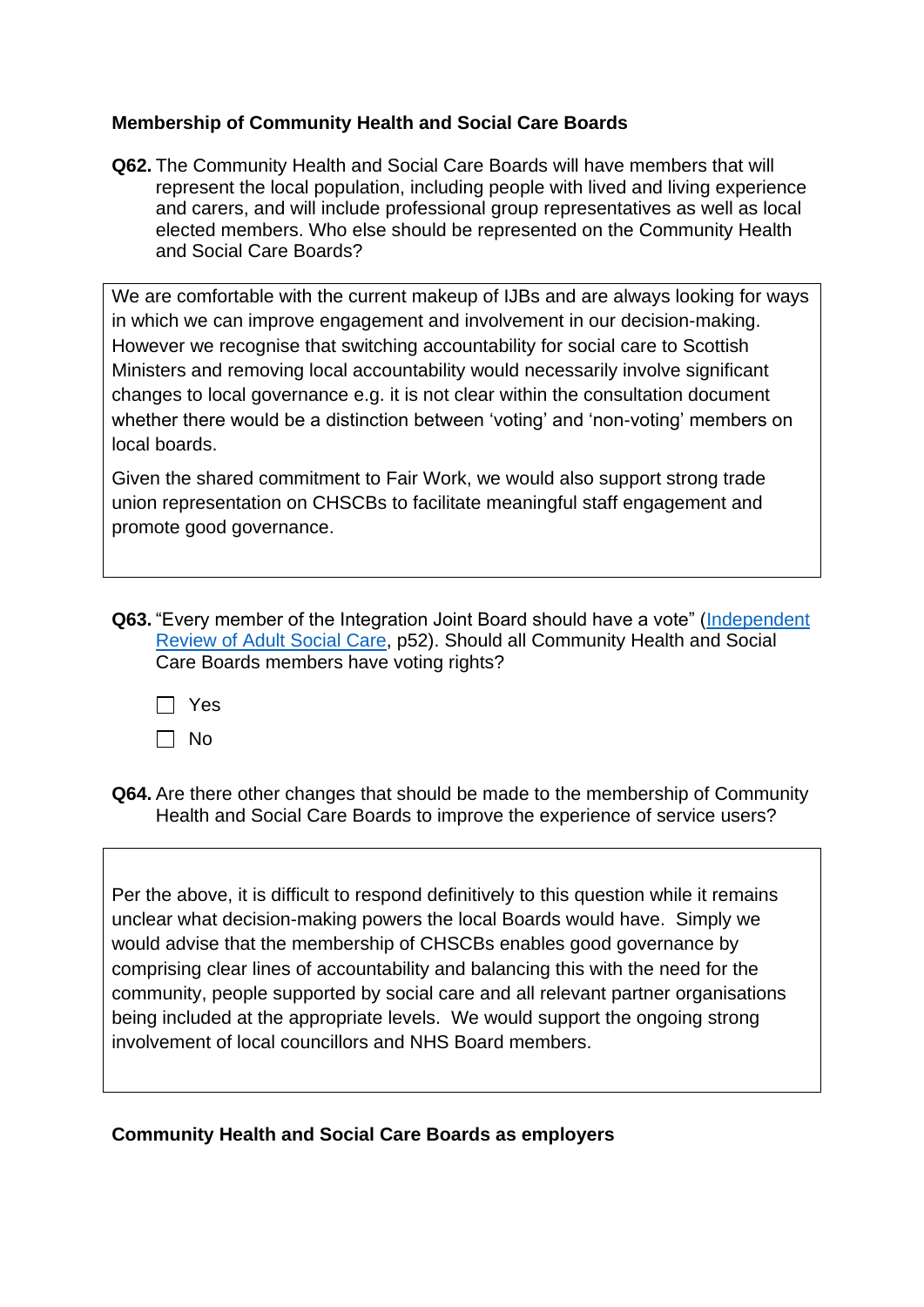**Q65.** Should Community Health and Social Care Boards employ Chief Officers and their strategic planning staff directly?

 $\Box$  Yes  $\Box$  No

**Q66.** Are there any other staff the Community Health and Social Care Boards should employ directly? Please explain your reasons.

This proposal (for a core group of corporate staff to be employed by local CHSCBs) makes sense if the move to a National Care Service involves a shift to local boards being directly funded by the Scottish Government. We do not feel we are in a position to recommend which staff should be directly employed while the scope of the NCS is still being agreed, however the Scottish Government should work with HSCPs to understand the makeup and scope of current strategic planning, commissioning and administrative teams in support of IJBs.

As IJBs have matured, structures of support staff have changed too and there is a wide a range of council and NHS employed staff who provide vital support services to the HSCP.

In support of our Trade Union partners we would also urge the Scottish Government to provide early clarity on which staff will be transferred to the new organisations and would recommend that full and appropriate consultation is undertaken with affected staff as early as possible.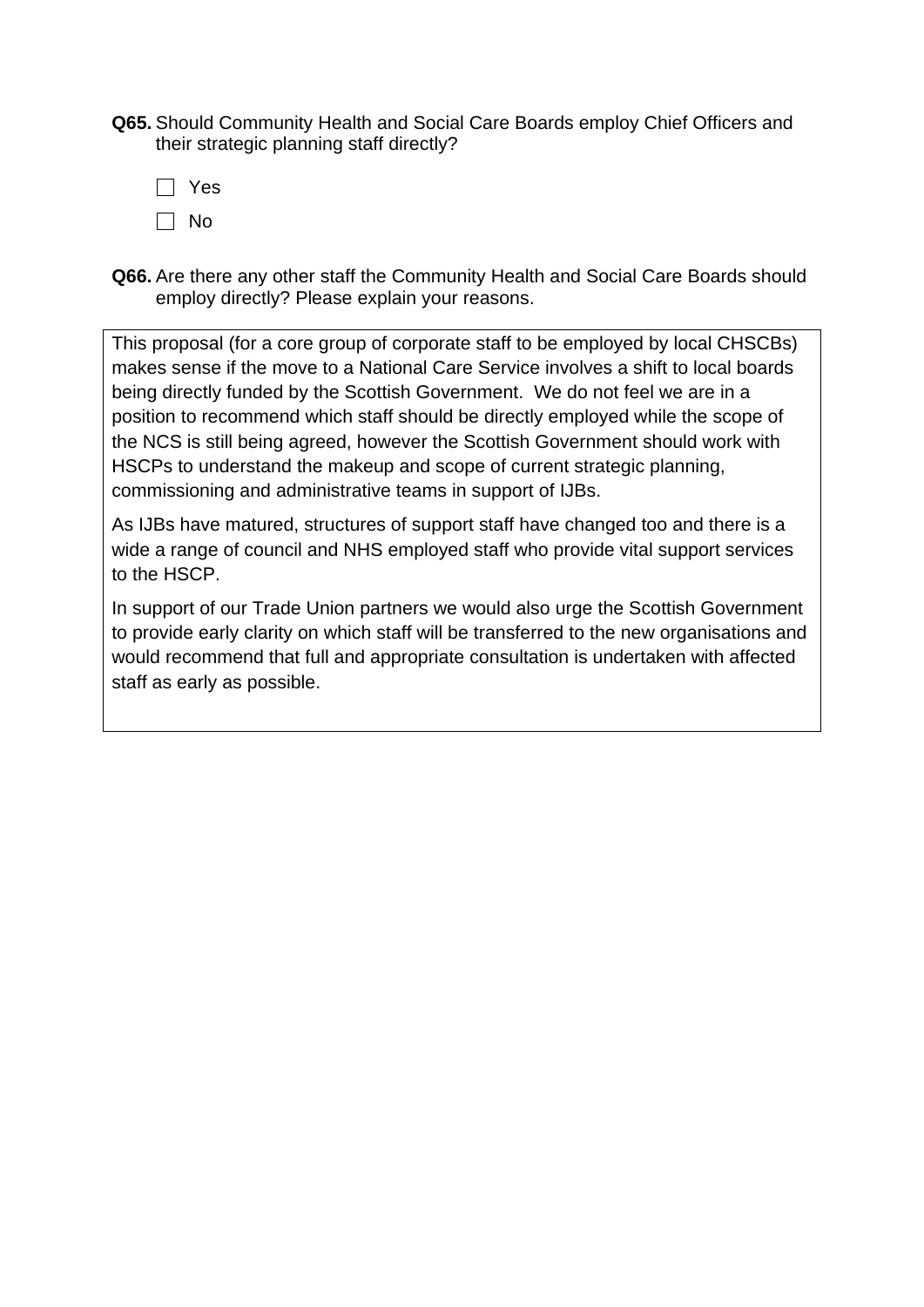# Commissioning of services

# **Structure of Standards and Processes**

| <b>Q67.</b> Do you agree that the National Care Service should be responsible for the<br>development of a Structure of Standards and Processes      |
|-----------------------------------------------------------------------------------------------------------------------------------------------------|
| Yes                                                                                                                                                 |
| <b>No</b>                                                                                                                                           |
|                                                                                                                                                     |
| If no, who should be responsible for this?                                                                                                          |
| <b>Community Health and Social Care Boards</b>                                                                                                      |
| <b>Scotland Excel</b>                                                                                                                               |
| <b>Scottish Government Procurement</b>                                                                                                              |
| <b>NHS National Procurement</b>                                                                                                                     |
| A framework of standards and processes is not needed                                                                                                |
| Q68. Do you think this Structure of Standards and Processes will help to provide<br>services that support people to meet their individual outcomes? |
| Yes                                                                                                                                                 |
| <b>No</b>                                                                                                                                           |
| Q69. Do you think this Structure of Standards and Processes will contribute to better<br>outcomes for social care staff?                            |
| Yes                                                                                                                                                 |
| <b>No</b>                                                                                                                                           |
| Q70. Would you remove or include anything else in the Structure of Standards and<br>Processes?                                                      |
|                                                                                                                                                     |
|                                                                                                                                                     |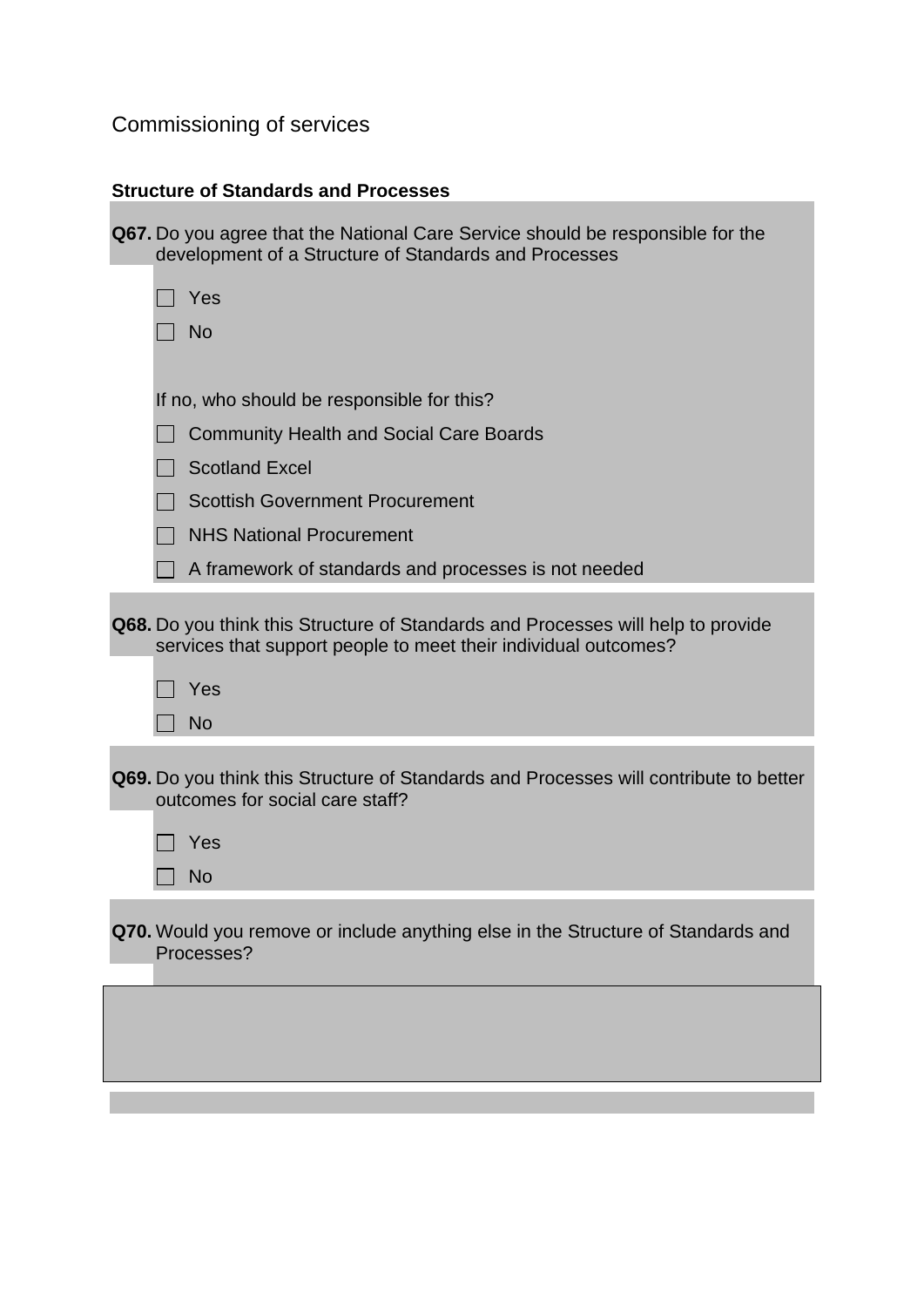| <b>Market research and analysis</b>                                                                                                                                                                                                                                                                                                                                                          |
|----------------------------------------------------------------------------------------------------------------------------------------------------------------------------------------------------------------------------------------------------------------------------------------------------------------------------------------------------------------------------------------------|
| Q71. Do you agree that the National Care Service should be responsible for market<br>research and analysis?                                                                                                                                                                                                                                                                                  |
| Yes                                                                                                                                                                                                                                                                                                                                                                                          |
| <b>No</b>                                                                                                                                                                                                                                                                                                                                                                                    |
|                                                                                                                                                                                                                                                                                                                                                                                              |
| If no, who should be responsible for this?                                                                                                                                                                                                                                                                                                                                                   |
| <b>Community Health and Social Care Boards</b>                                                                                                                                                                                                                                                                                                                                               |
| Care Inspectorate                                                                                                                                                                                                                                                                                                                                                                            |
| <b>Scottish Social Services Council</b>                                                                                                                                                                                                                                                                                                                                                      |
| <b>NHS National Procurement</b>                                                                                                                                                                                                                                                                                                                                                              |
| <b>Scotland Excel</b>                                                                                                                                                                                                                                                                                                                                                                        |
| No one                                                                                                                                                                                                                                                                                                                                                                                       |
| Other- please comment                                                                                                                                                                                                                                                                                                                                                                        |
|                                                                                                                                                                                                                                                                                                                                                                                              |
| There needs to be an approach to both local and national market research and<br>analysis. Local analysis should be undertaken by the CHSCB with resources from<br>Commissioning and Performance teams (note funding to ensure these teams are<br>adequately resourced is required). National analysis could be undertaken as is at<br>present with other organisations (HIS /Scotland Excel) |

| National commissioning and procurement services |  |
|-------------------------------------------------|--|
|-------------------------------------------------|--|

- **Q72.** Do you agree that there will be direct benefits for people in moving the complex and specialist services as set out to national contracts managed by the National Care Service?
	- □ Yes
	- $\Box$  No

If no, who should be responsible for this?

- □ Community Health and Social Care Boards
- **NHS National Procurement**
- □ Scotland Excel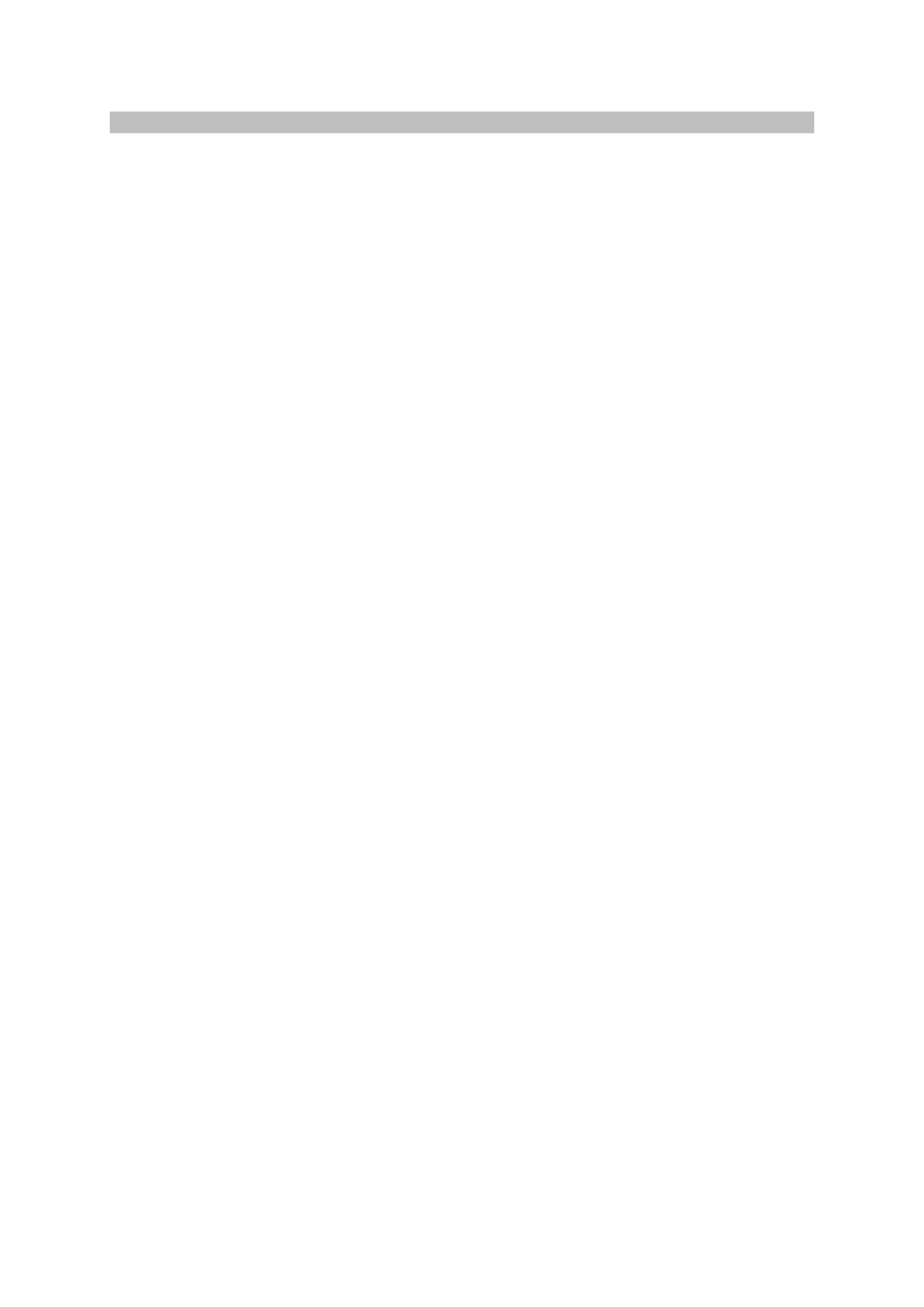## **Regulation**

Core principles for regulation and scrutiny

**Q73.** Is there anything you would add to the proposed core principles for regulation and scrutiny?

**Q74.** Are there any principles you would remove?

**Q75.** Are there any other changes you would make to these principles?

Yes, there needs to be scrutiny on the financial performance and governance of social care organisations, these organisations are publicly funded and there should be a % set in relation to profits and reserves. Scrutiny in financial performance can also highlight if organisation is in financial difficulty and assess where the £'s are being spent. Ethical commissioning includes financial transparency this needs to be set out in more detail, including due diligence of ownerships or directorships of organisations, to ensure they hold same values and principles in ethical commissioning. The scrutiny should be about the whole workforce not just qualifications and development of front line workers providing the direct care and support.

There needs to be a recognition that in some remote rural areas there is a reliance on volunteers and local communities to provide care and support, who do not perhaps have access to training, qualifications, and placing too much emphasis on regulation in these circumstances could place vulnerable communities and service users at risk if support needs to be provided by a person with specific qualifications. The level of regulation and scrutiny perhaps needs to be flexible based on exceptional circumstances.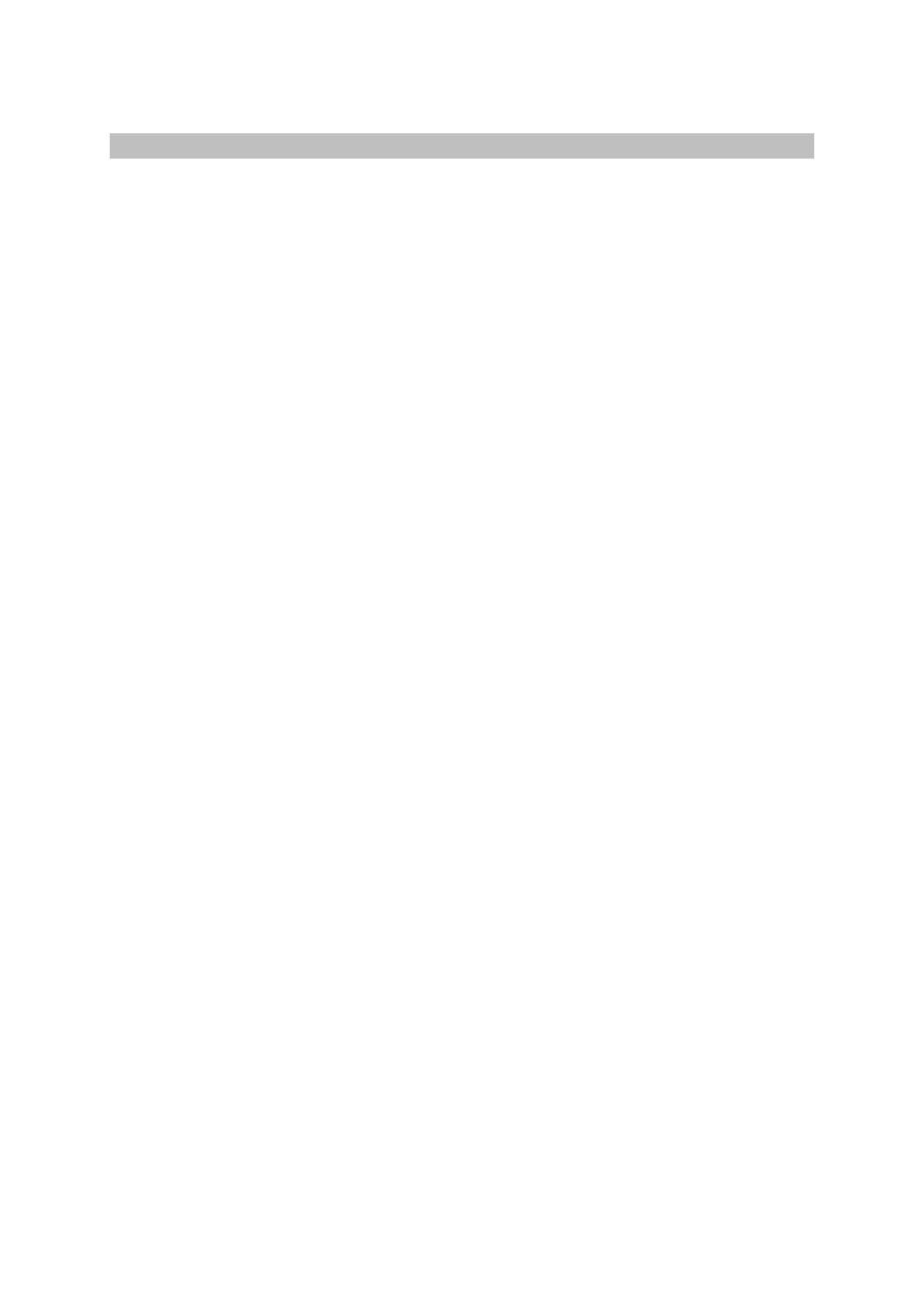| Strengthening regulation and scrutiny of care services                                                                                                                                            |
|---------------------------------------------------------------------------------------------------------------------------------------------------------------------------------------------------|
| <b>Q76.</b> Do you agree with the proposals outlined for additional powers for the regulator<br>in respect of condition notices, improvement notices and cancellation of social<br>care services? |
| Yes                                                                                                                                                                                               |
| <b>No</b>                                                                                                                                                                                         |
| Please say why.                                                                                                                                                                                   |
|                                                                                                                                                                                                   |
|                                                                                                                                                                                                   |
|                                                                                                                                                                                                   |
|                                                                                                                                                                                                   |

**Q77.** Are there any additional enforcement powers that the regulator requires to effectively enforce standards in social care?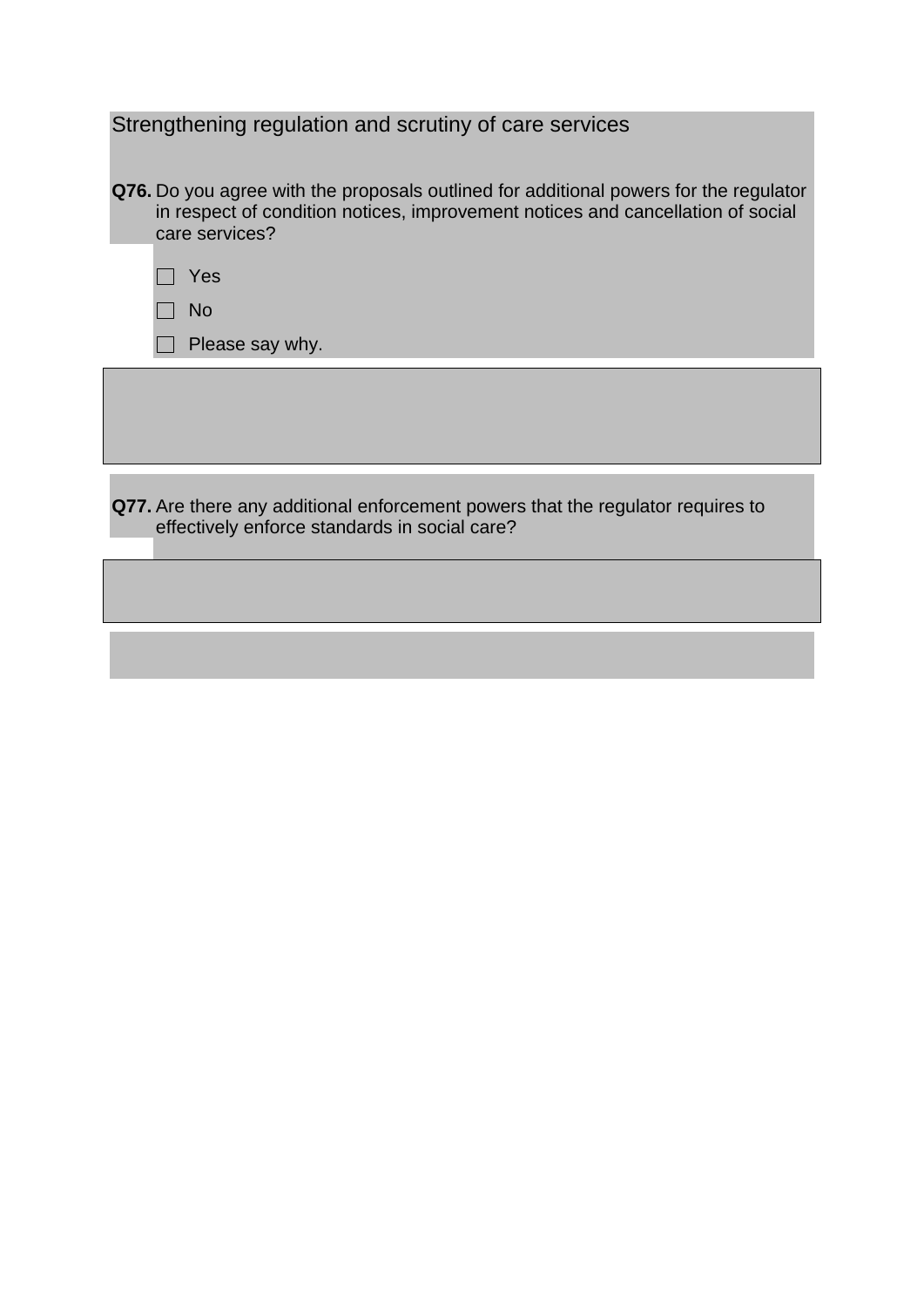Market oversight function

|  | Q78. Do you agree that the regulator should develop a market oversight function? |  |  |
|--|----------------------------------------------------------------------------------|--|--|

|--|--|

- $\Box$  No
- **Q79.** Should a market oversight function apply only to large providers of care, or to all?

□ All providers

| Q80. Should social care service providers have a legal duty to provide certain |
|--------------------------------------------------------------------------------|
| information to the regulator to support the market oversight function?         |
|                                                                                |

| Yes |
|-----|
| No  |

| <b>Q81.</b> If the regulator were to have a market oversight function, should it have formal |
|----------------------------------------------------------------------------------------------|
| enforcement powers associated with this?                                                     |
|                                                                                              |

| Yes |
|-----|
| N٥  |

| <b>Q82.</b> Should the regulator be empowered to inspect providers of social care as a |
|----------------------------------------------------------------------------------------|
| whole, as well as specific social care services?                                       |

L

No  $\Box$ 

Please say why

It is not clear what how the NCS would distinguish between large and small providers however we would accept all providers of social care must be held to high standards.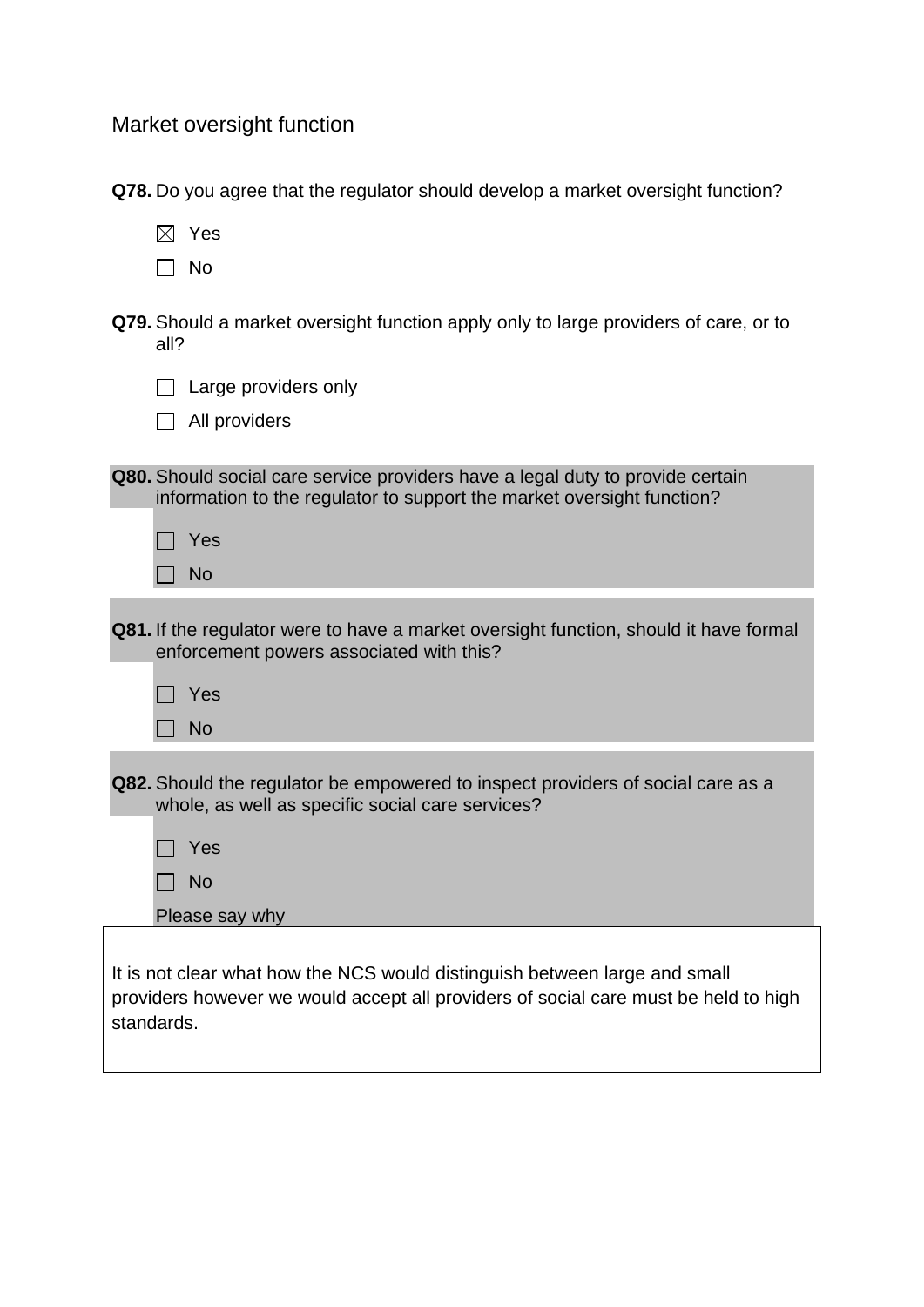Enhanced powers for regulating care workers and professional standards

**Q83.** Would the regulator's role be improved by strengthening the codes of practice to compel employers to adhere to the codes of practice, and to implement sanctions resulting from fitness to practise hearings?

**Q84.** Do you agree that stakeholders should legally be required to provide information to the regulator to support their fitness to practise investigations?

**Q85.** How could regulatory bodies work better together to share information and work jointly to raise standards in services and the workforce?

**Q86.** What other groups of care worker should be considered to register with the regulator to widen the public protection of vulnerable groups?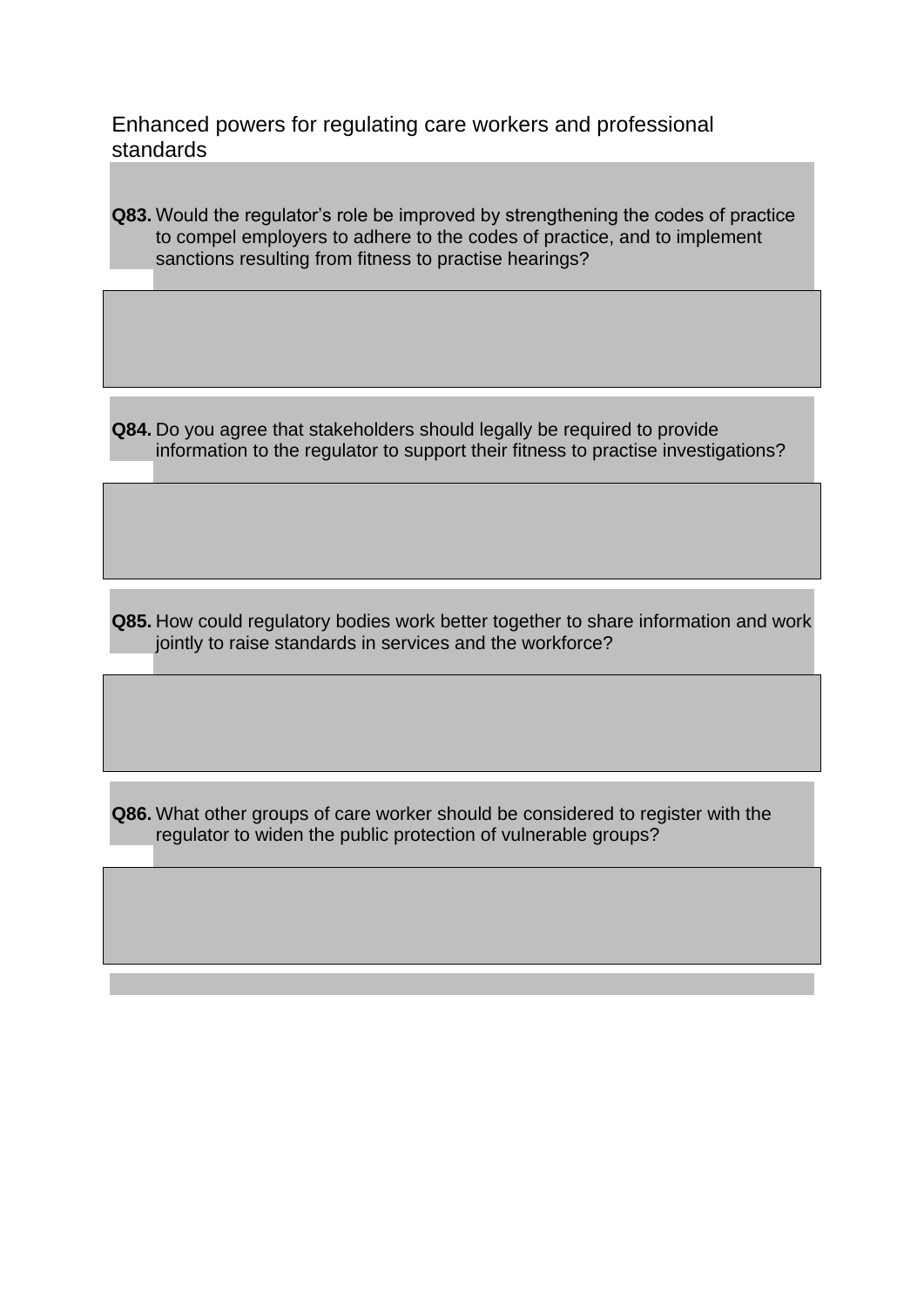## **Valuing people who work in social care**

## Fair Work

**Q87.** Do you think a 'Fair Work Accreditation Scheme" would encourage providers to improve social care workforce terms and conditions?

 $\Box$  Yes

 $\Box$  No

Please say why.

South Ayrshire HSCP is fully supportive of the Fair Work agenda and is carrying out work to promote social care as a profession in South Ayrshire. We believe social care staff should be highly rewarded for their invaluable work. Along with others, we would question the efficacy of an accreditation scheme without additional resources/examining funding models to support higher pay and would encourage Scottish Government to work with others to explore how this scheme could have 'teeth'.

**Q88.** What do you think would make social care workers feel more valued in their role? (Please rank as many as you want of the following in order of importance, e.g. 1, 2, 3…)

| Improved pay                                                                                                                                                           |
|------------------------------------------------------------------------------------------------------------------------------------------------------------------------|
| Improved terms and conditions, including issues such as<br>improvements to sick pay, annual leave, maternity/paternity pay,<br>pensions, and development/learning time |
| Removal of zero hour contracts where these are not desired                                                                                                             |
| More publicity/visibility about the value social care workers add to<br>society                                                                                        |
| Effective voice/collective bargaining                                                                                                                                  |
| Better access to training and development opportunities                                                                                                                |
| Increased awareness of, and opportunity to, complete formal<br>accreditation and qualifications                                                                        |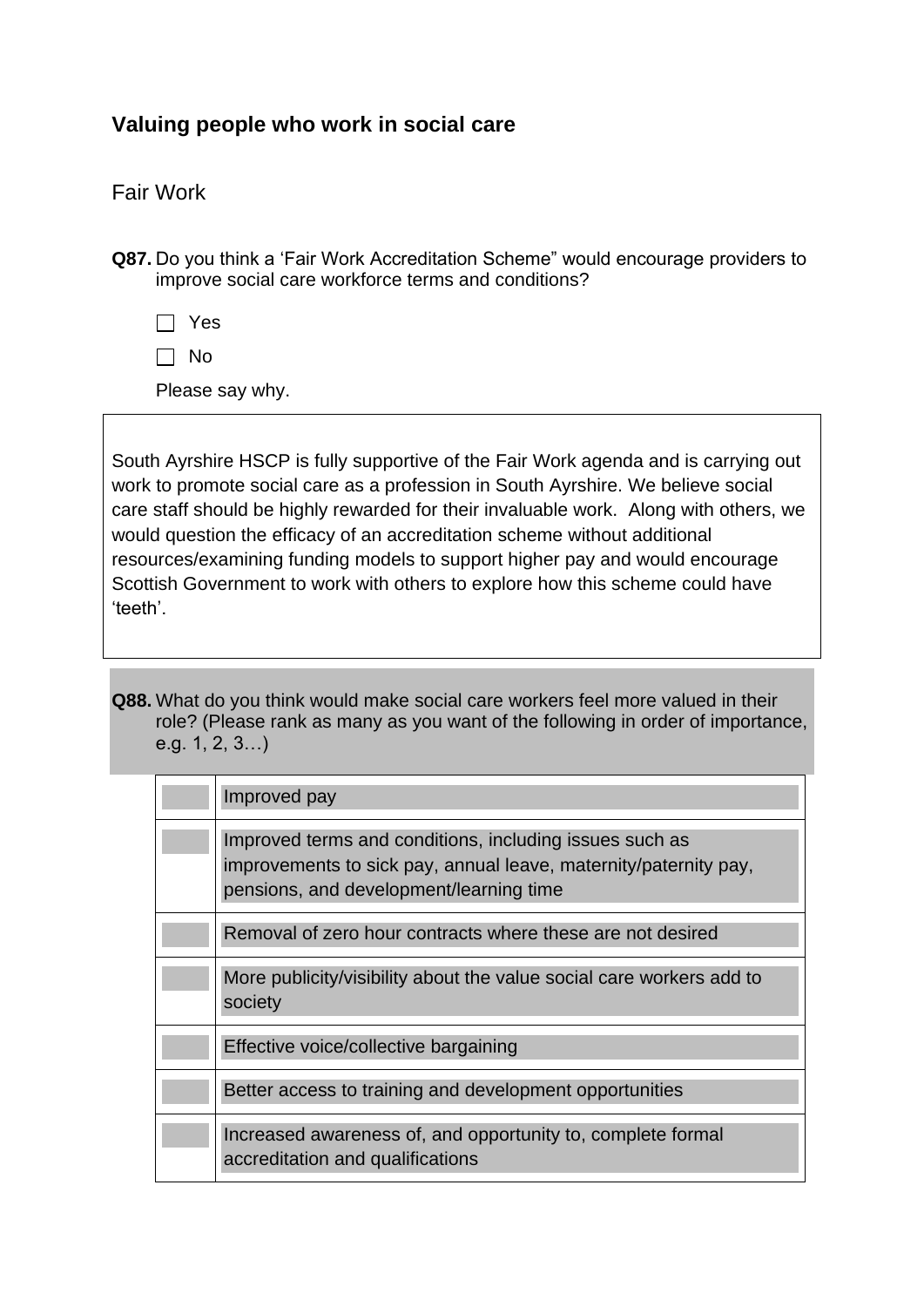| Clearer information on options for career progression                                                |
|------------------------------------------------------------------------------------------------------|
| Consistent job roles and expectations                                                                |
| Progression linked to training and development                                                       |
| Better access to information about matters that affect the workforce<br>or people who access support |
| Minimum entry level qualifications                                                                   |
| Registration of the personal assistant workforce                                                     |
| Other (please say below what these could be)                                                         |

Please explain suggestions for the "Other" option in the below box

**Q89.** How could additional responsibility at senior/managerial levels be better recognised? (Please rank the following in order of importance, e.g. 1, 2, 3…):

| Improved pay                                                                                                                       |
|------------------------------------------------------------------------------------------------------------------------------------|
| Improved terms and conditions                                                                                                      |
| Improving access to training and development opportunities to support<br>people in this role (for example time, to complete these) |
| Increasing awareness of, and opportunity to complete formal<br>accreditation and qualifications to support people in this role     |
| Other (please explain)                                                                                                             |

Please explain suggestions for the "Other" option in the below box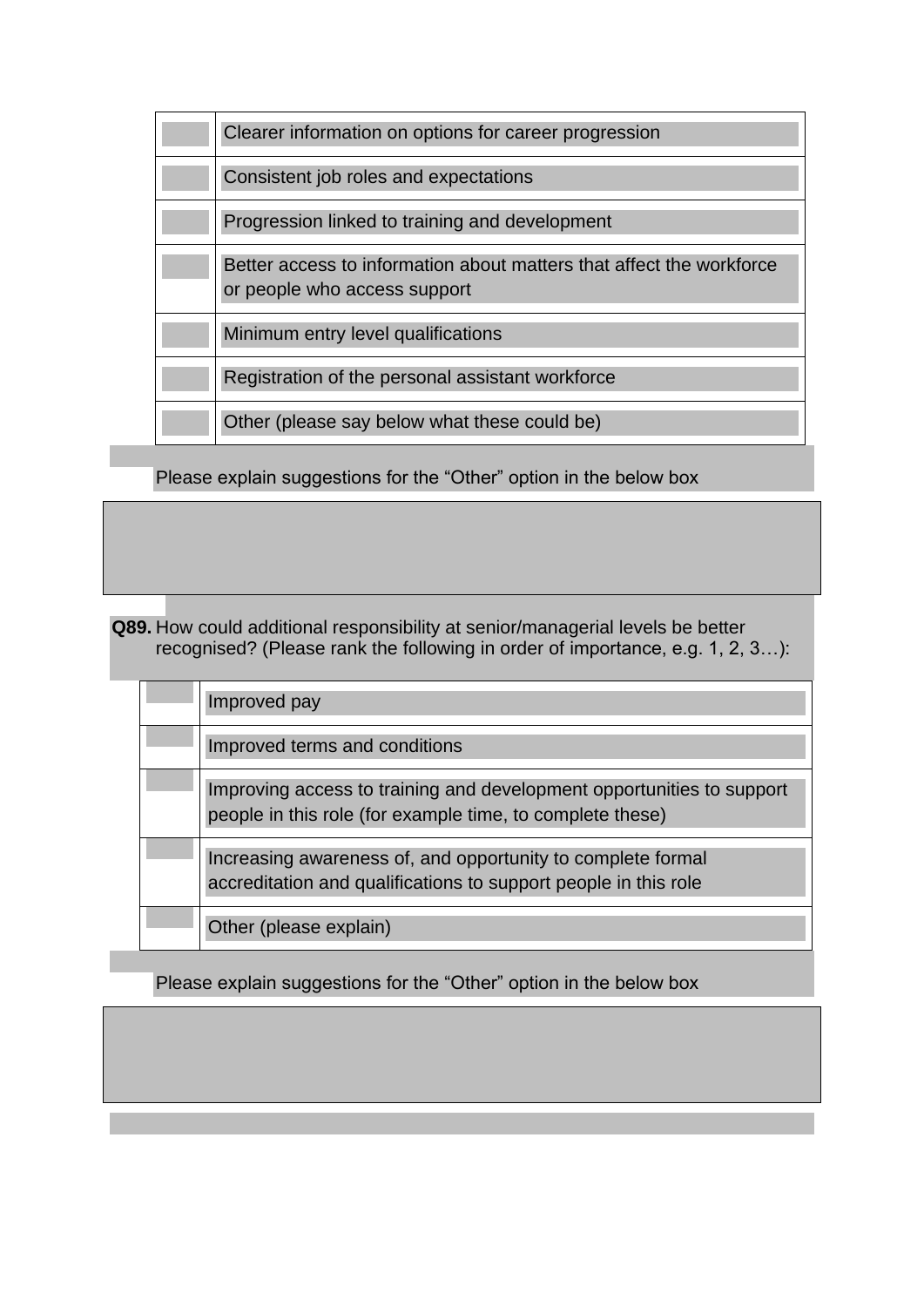| <b>Q90.</b> Should the National Care Service establish a national forum with workforce<br>representation, employers, Community Health and Social Care Boards to<br>advise it on workforce priorities, terms and conditions and collective<br>bargaining? |
|----------------------------------------------------------------------------------------------------------------------------------------------------------------------------------------------------------------------------------------------------------|
| Yes                                                                                                                                                                                                                                                      |
| <b>No</b>                                                                                                                                                                                                                                                |
| Please say why or offer alternative suggestions                                                                                                                                                                                                          |
|                                                                                                                                                                                                                                                          |
|                                                                                                                                                                                                                                                          |
| Workforce planning                                                                                                                                                                                                                                       |
| <b>Q91.</b> What would make it easier to plan for workforce across the social care sector?<br>(Please tick all that apply.)                                                                                                                              |
| A national approach to workforce planning                                                                                                                                                                                                                |
| Consistent use of an agreed workforce planning methodology                                                                                                                                                                                               |
| An agreed national data set                                                                                                                                                                                                                              |
| National workforce planning tool(s)                                                                                                                                                                                                                      |
| A national workforce planning framework                                                                                                                                                                                                                  |
| Development and introduction of specific workforce planning capacity                                                                                                                                                                                     |
| Workforce planning skills development for relevant staff in social care                                                                                                                                                                                  |
| Something else (please explain below)                                                                                                                                                                                                                    |
|                                                                                                                                                                                                                                                          |

**The State**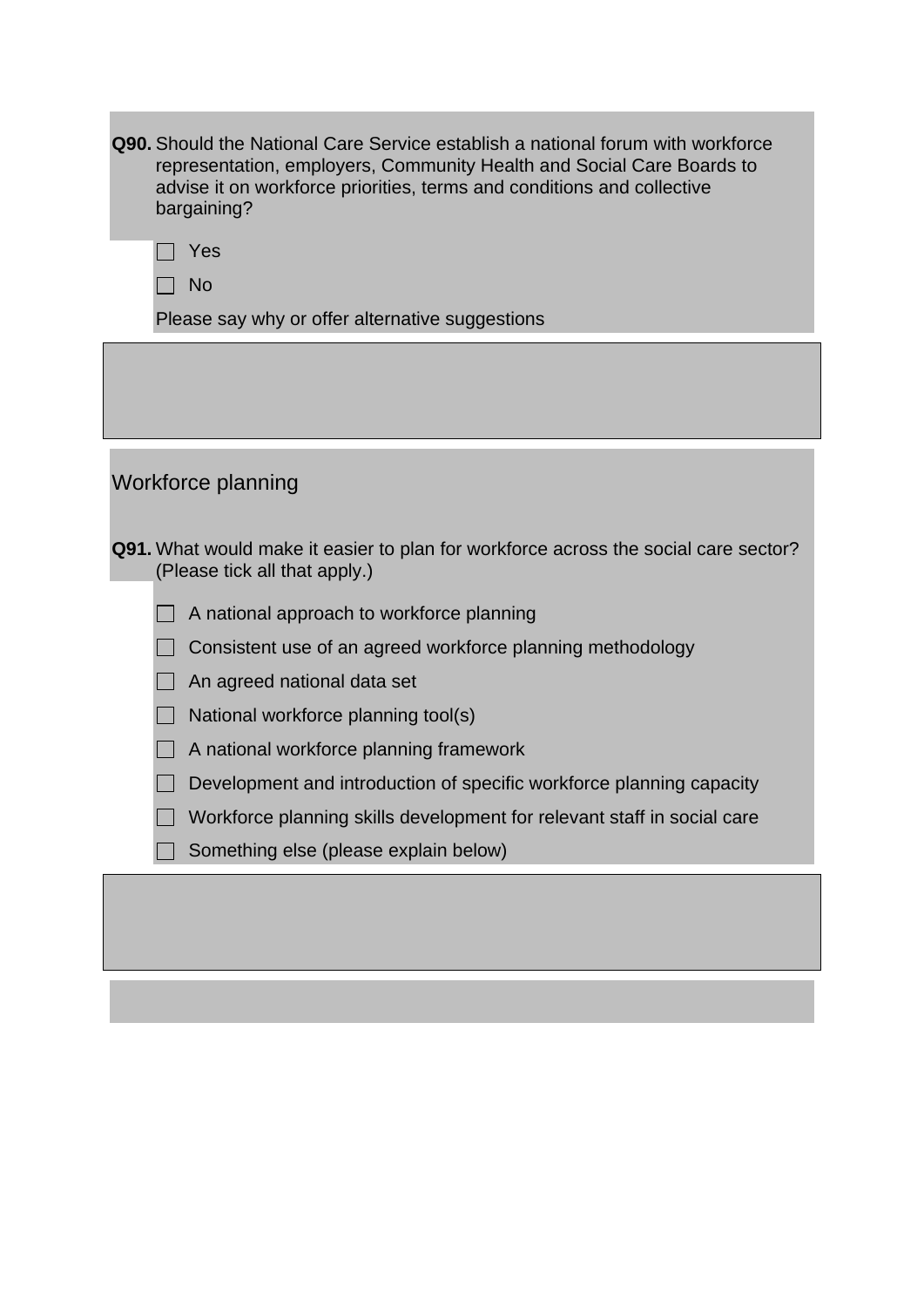| <b>Training and Development</b>                                                                                                                                                  |
|----------------------------------------------------------------------------------------------------------------------------------------------------------------------------------|
| <b>Q92.</b> Do you agree that the National Care Service should set training and<br>development requirements for the social care workforce?<br>Yes<br><b>No</b><br>Please say why |
|                                                                                                                                                                                  |
|                                                                                                                                                                                  |
| Q93. Do you agree that the National Care Service should be able to provide and or<br>secure the provision of training and development for the social care workforce?             |
| Yes                                                                                                                                                                              |
| <b>No</b>                                                                                                                                                                        |
|                                                                                                                                                                                  |